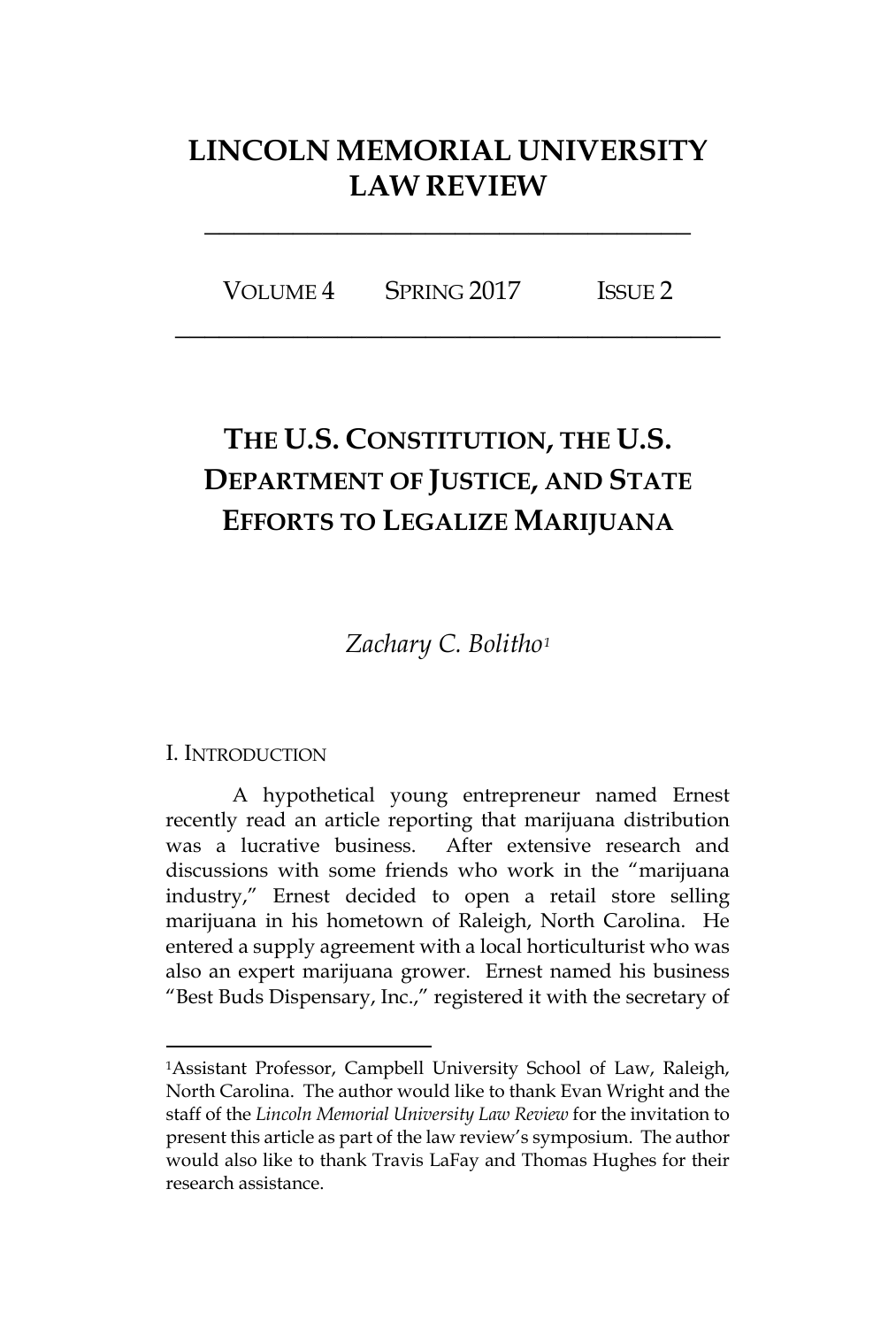state's office, rented a storefront in a strip mall, outfitted the space with display cases and shelving, hung some signs, hired a few employees, and opened for business on December 1, 2016. His dispensary sold loose-leaf marijuana, marijuana joints, and so-called "marijuana edibles."

The business operated on a cash-only basis, and business was booming due in part to an advertising campaign Ernest started on social media. In the first week, Ernest sold over 60 kilograms of marijuana and generated a profit of \$50,000. To protect himself, his product, and his profit from would-be robbers, Ernest hired an armed security guard to serve as a sentry at the dispensary's entrance. Ernest opened a business account at the local bank. The bank manager asked some questions before eventually allowing Ernest to use the account to deposit large amounts of cash generated from the dispensary.

Ernest made no secret of the fact that Best Buds Dispensary, Inc. sold marijuana. Everybody in town knew what he was up to, and it did not take long for Ernest to appear on the radar screen of agents with the federal Drug Enforcement Administration (DEA). Within a month, DEA agents raided his dispensary while waiving a federal search warrant in the air. The agents not only seized the marijuana found in the dispensary, they also went to the local bank with a court order authorizing them to seize the contents of Best Buds Dispensary's bank account.

A short time later, the U.S. Attorney's Office presented the matter to the grand jury. The grand jury returned an indictment charging Ernest with a slew of serious federal charges, including distribution of marijuana,<sup>[2](#page-1-0)</sup> renting a property for the purpose of drug distribution,<sup>[3](#page-1-1)</sup> advertising the distribution of a controlled substance,<sup>[4](#page-1-2)</sup> money laundering,<sup>[5](#page-1-3)</sup> and

<span id="page-1-0"></span><sup>221</sup> U.S.C. § 841(a)(1).

<span id="page-1-1"></span><sup>321</sup> U.S.C. § 856(a)(1). This provision of the federal code is commonly referred to as the "crackhouse statute." *See generally* Michael E. Rayfield, *Pure Consumption Cases under the Federal "Crackhouse" Statute*, 75 U. CHI. L. REV. 1805, 1805 (2008).

<span id="page-1-3"></span><span id="page-1-2"></span> $421$  U.S.C. §  $843(c)(2)(A)$  ("It shall be unlawful for any person to knowingly or intentionally use the Internet, or cause the Internet to be used, to advertise the sale of . . . a controlled substance . . . ."). 518 U.S.C. §§ 1956-1957.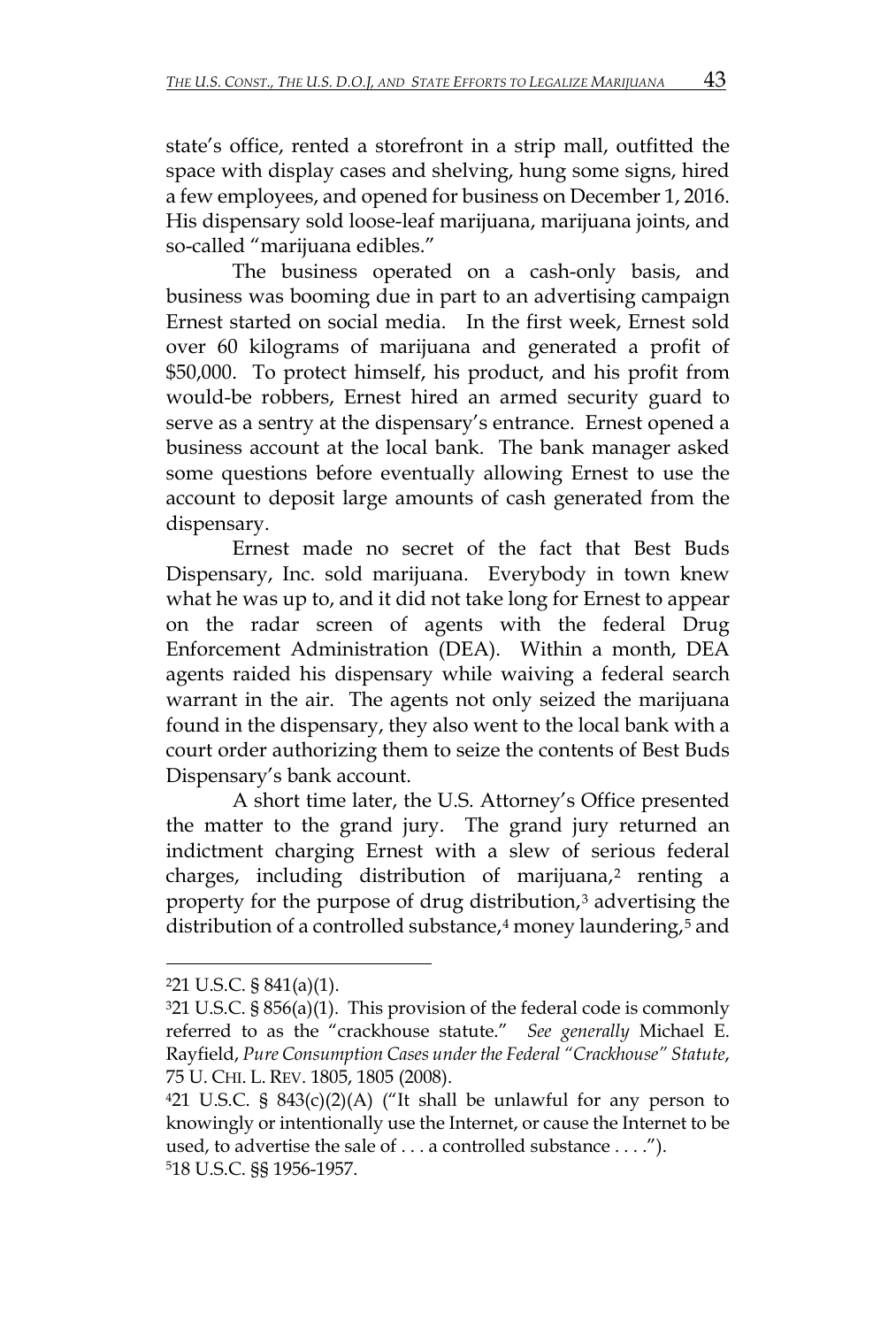aiding and abetting the possession of a firearm in furtherance of a drug trafficking crime.[6](#page-2-0) The indictment also included an allegation seeking forfeiture of the bank account's contents, as well as any other property that Ernest obtained using the proceeds from his marijuana dispensary.[7](#page-2-1) If convicted, Ernest would be sent to federal prison for a significant period of time.<sup>8</sup>

And, the charges were not limited to Ernest. The grand jury also charged the local bank with money laundering for allowing Ernest to conduct financial transactions using drug money.[9](#page-2-3) Additionally, the grand jury charged the armed security guard who protected Ernest, his money, and his

<span id="page-2-0"></span><sup>618</sup> U.S.C. § 2; 18 U.S.C. § 924(c)(1)(A).

<span id="page-2-2"></span><span id="page-2-1"></span><sup>721</sup> U.S.C. § 853(a) (providing for forfeiture of "any property constituting, or derived from, any proceeds the person obtained directly, or indirectly, as the result" of violating the federal drug laws). 8Conviction on the firearm charge alone would result in a five-year mandatory minimum term of imprisonment. *See* 18 U.S.C. §  $924(c)(1)(A)(i)$  (stating that a defendant convicted of a § 924(c) offense shall "be sentenced to a term of imprisonment of not less than 5 years"). And, that five-year term of imprisonment would be served consecutive to the imprisonment imposed on the other charges. *See*  18 U.S.C. §  $924(c)(1)(D)(ii)$  ("no term of imprisonment imposed on a person under this subsection shall run concurrently with any other term of imprisonment imposed on the person, including any term of imprisonment imposed for the crime of violence or drug trafficking crime during which the firearm was used, carried, or possessed").

<span id="page-2-3"></span><sup>9</sup>The bank would most likely face money-laundering charges under 18 U.S.C. § 1956 and/or 18 U.S.C. §1957. *See* Julie Anderson Hill, *Banks, Marijuana, and Federalism*, 65 CASE W. RES. L. REV. 597, 617 (2015) ("In sum, a financial institution that knowingly processes transactions for marijuana-related businesses commits the crime of money laundering."). That is so because, generally speaking, both statutes prohibit banks from knowingly engaging in transactions—such as deposits, transfers, and withdrawals—that involve the proceeds of drug trafficking. *See generally* Christie Smythe, *HSBC Judge Approves \$1.9B Drug-Money Laundering Accord*, Bloomberg, http://www.bloomberg.com/news/articles/2013-07-02/hsbc-

judge-approves-1-9b-drug-money-laundering-accord (last visited January 19, 2017) (discussing the \$1.9 million deferred prosecution agreement between the U.S. Department of Justice and HSBC bank to resolve money laundering charges stemming from transactions involving the proceeds of drug trafficking).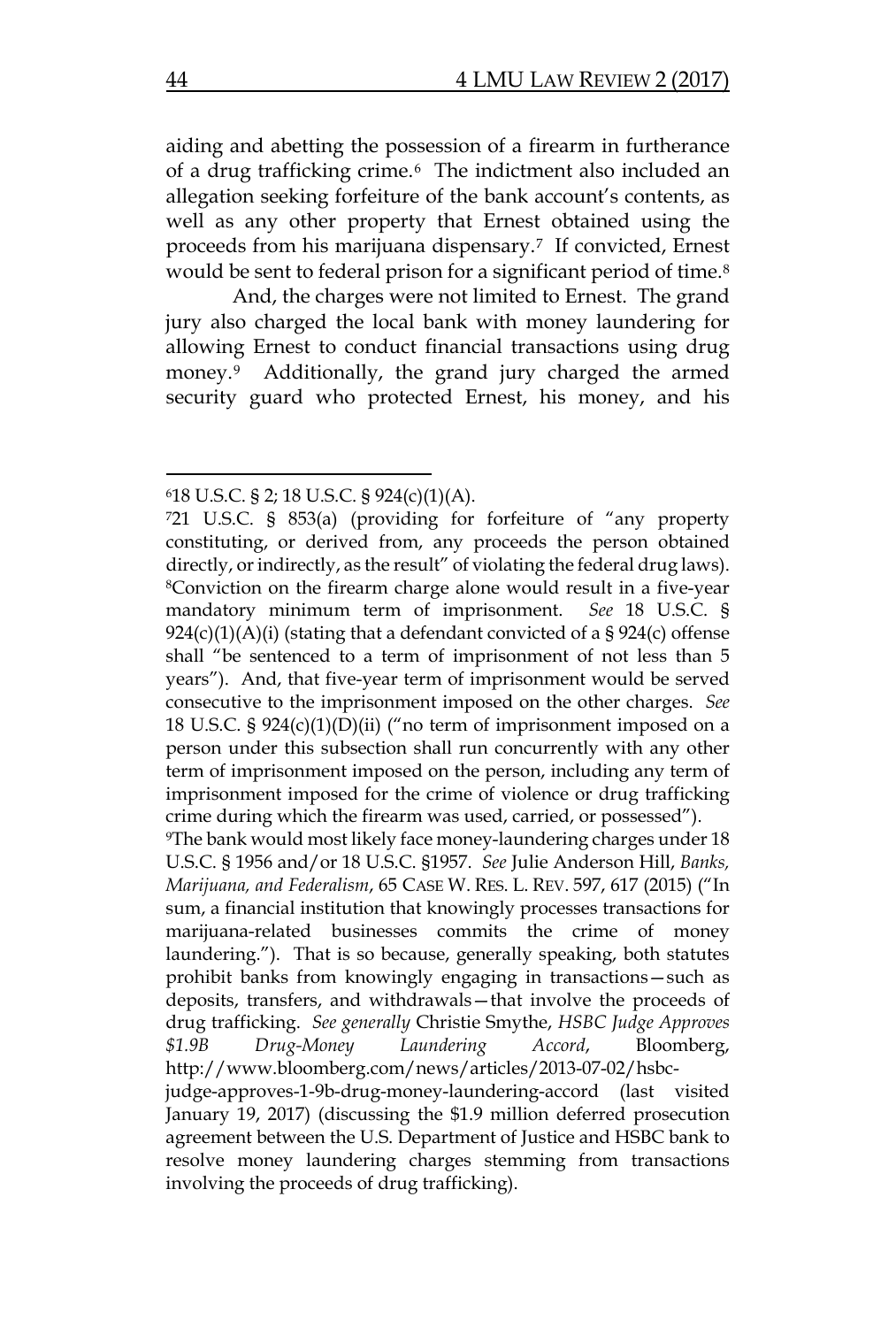marijuana with possessing a firearm in furtherance of a drug trafficking crime.[10](#page-3-0)

Now, imagine that Ernest operated his marijuana dispensary in Denver, Colorado instead of Raleigh, North Carolina. The story would be much different. The DEA agents stationed in Colorado—agents who work for the *same* DEA and are sworn to uphold the *same* federal laws as the DEA agents stationed in North Carolina—would have conducted no raids, secured no search warrants, and seized no funds. The U.S. Attorney in Colorado—who works for the *same* U.S. Department of Justice and is sworn to uphold the *same* federal laws as the U.S. Attorney in North Carolina—would have sought no grand jury indictments and instituted no forfeiture proceedings. Instead of contemplating what life would be like inside of a Federal Bureau of Prisons' facility, Ernest would be in his dispensary selling marijuana and counting his (large amount) of cash. He would be depositing that money in his account at the local bank, and his armed security guard would be standing by his side. Although federal law is the same in Colorado as it is in North Carolina, the DEA Agents and Assistant U.S. Attorneys in Colorado would drive by Ernest's dispensary and do nothing about his blatant and unapologetic violations of crystal clear federal law.

This hypothetical, unfortunately, is not some far-fetched scenario dreamt up by an imaginative law professor. No, it is an illustration of exactly what has been happening in the United States. Marijuana is a controlled substance that is strictly prohibited under federal law;[11](#page-3-1) nonetheless, seven states and the District of Columbia have passed measures legalizing

<span id="page-3-0"></span><sup>1018</sup> U.S.C. § 924(c)(1)(A); *see generally* United States v. Archuleta, 19 F. App'x 827, 829-30 (10th Cir. 2001) (affirming § 924(c) conviction for a defendant whose role in the conspiracy was "kind of like a guard," and who "possessed the given firearm for the specific purpose of providing security").

<span id="page-3-1"></span><sup>11</sup>*See* 21 U.S.C. § 812(b)(1) (explaining the criteria for listing a drug as a schedule I controlled substance); 21 U.S.C. § 812, Schedule 1(c)(10) (listing marijuana in schedule I); 21 U.S.C. § 841(a)(1) (stating that it is unlawful to "manufacture, distribute, or dispense, or possess with intent to manufacture, distribute, or dispense, a controlled substance"); 21 U.S.C. § 844(a) (stating that it is unlawful for "any person to knowingly or intentionally possess a controlled substance").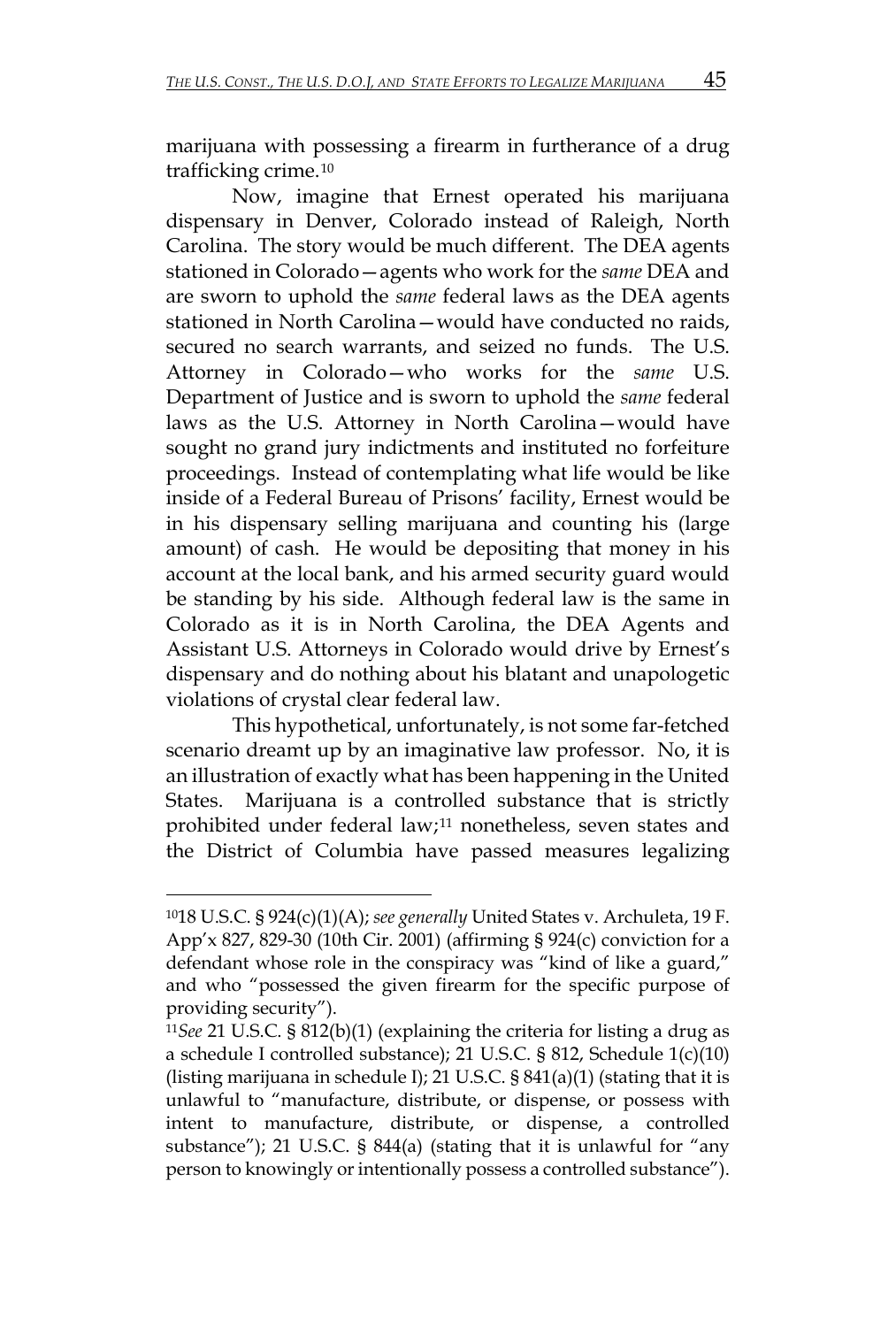marijuana for recreational use.[12](#page-4-0) And a total of twenty-six states have legalized marijuana for medical purposes.<sup>[13](#page-4-1)</sup> Rather than challenging those state laws under the Supremacy Clause, and instead of continuing to enforce the longstanding federal law equally across the country, the U.S. Department of Justice under Attorney General Eric Holder announced that it would neither seek to preempt state legalization measures<sup>[14](#page-4-2)</sup> nor (absent exceptional circumstances) bring federal marijuana charges against individuals in those states[.15](#page-4-3) Moreover, the Department of Justice and the Department of Treasury have informed financial institutions that, money laundering laws notwithstanding, they may "offer[][financial] services to a marijuana-related business."[16](#page-4-4) And, an entire industry has sprung up to provide marijuana dispensaries with armed

<span id="page-4-0"></span><sup>12</sup>State Marijuana Laws 2016 Map (available at http://www.governing.com/gov-data/state-marijuana-laws-mapmedical-recreational.html).

<span id="page-4-3"></span><span id="page-4-2"></span><span id="page-4-1"></span><sup>13</sup>*Id*. 14Aug. 29, 2013 Letter from Attorney General Eric Holder to Governors of Colorado and Washington (stating that "the Department will not at this time seek to challenge your state's law"). 15Aug. 29, 2013 Memorandum from Deputy Attorney General James M. Cole to all United States Attorneys (announcing that, as an exercise of prosecutorial discretion, the Department would not prosecute marijuana cases in those states that have "legalized" marijuana, except in extreme cases where specified criteria were satisfied); *see also*  October 19, 2009 Memorandum from Deputy Attorney General David W. Ogden to Selected United States Attorneys (stating that federal prosecutors in states that have authorized medical marijuana "should not focus federal resources in your States on individuals whose actions are in clear and unambiguous compliance with existing state laws providing for the medical use of marijuana").

<span id="page-4-4"></span><sup>16</sup>February 14, 2014 Memorandum from Deputy Attorney General James M. Cole to All United States Attorneys, "Guidance Regarding Marijuana Related Financial Crimes"; Fin. Crimes Enforcement Network, Dep't of the Treasury, FIN-2014-G0001, BSA Expectations Regarding Marijuana-Related Businesses (Feb. 14, 2014) (providing guidance to banks that "should enhance the availability of financial services for, and the financial transparency of, marijuana-related businesses" in those states that passed "recent state initiatives to legalize certain marijuana-related activity"); *see also* Hill, supra note 9, at 604 ("The guidance explains that the agencies do not prioritize punishment of banks servicing state-legal marijuana businesses.").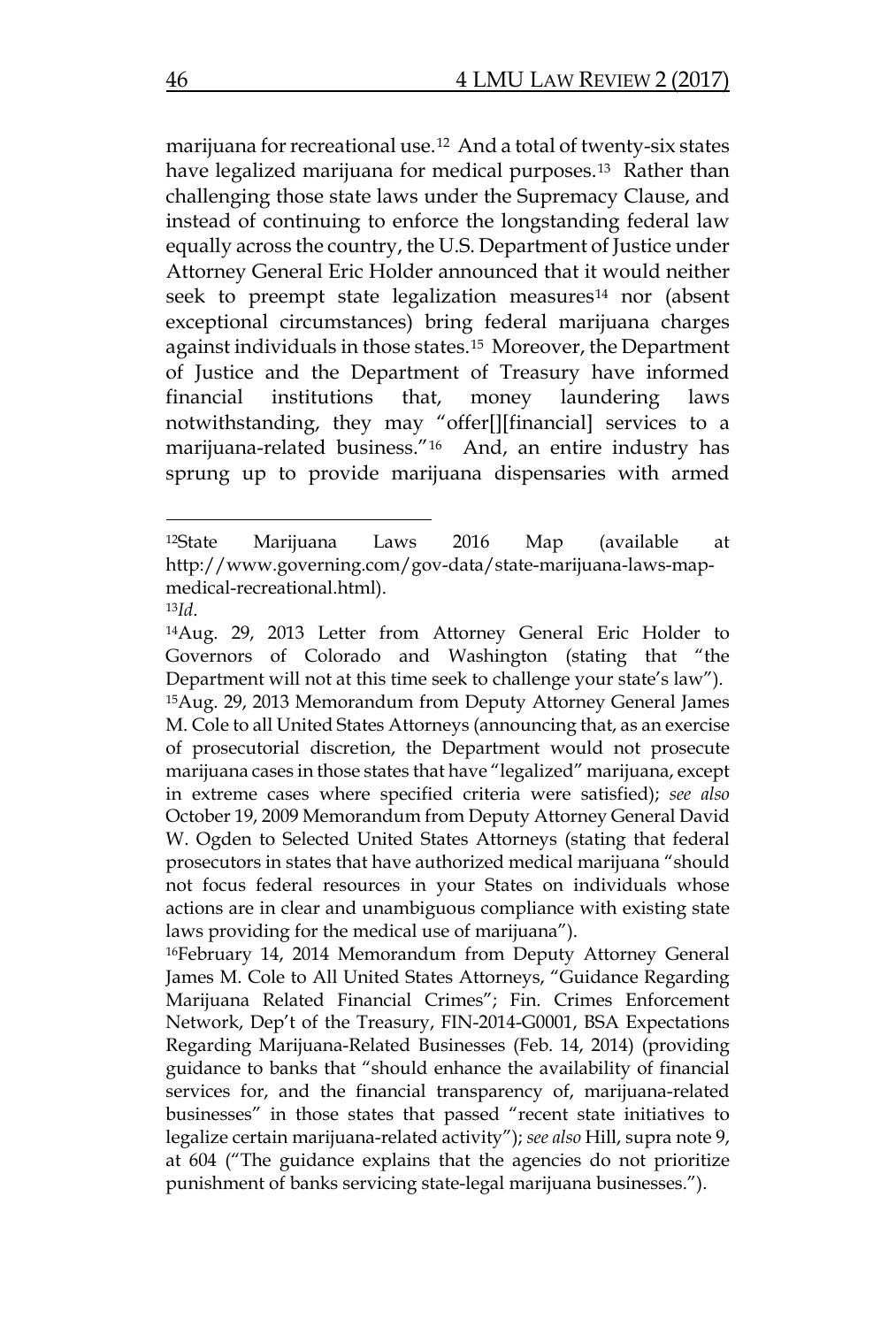security guards.<sup>[17](#page-5-0)</sup> That same Department of Justice, however, has continued to prosecute marijuana cases in the remaining states.[18](#page-5-1) This is a problem. Indeed, some have called it a "crisis,"<sup>[19](#page-5-2)</sup> others a "quagmire."<sup>20</sup> Regardless of what it is called, one thing is for certain—it must be resolved.

It should be noted at the outset that this Article has little do with marijuana per se. There is a legitimate debate to be had regarding our national marijuana policy. Perhaps the time has come to move marijuana out of Schedule I of the Controlled Substances List, which would authorize it to be used medicinally. Or, maybe we should consider decriminalizing marijuana altogether. The fact of the matter, however, is that neither of those things has happened. Instead, federal law is clear—marijuana is illegal in all fifty states. If that is going to change, it must be done in the way our Founding Fathers

<span id="page-5-0"></span> $\overline{a}$ 17Will Yakowicz, *The Highly Trained Security Force Protecting Colorado's Weed Stash*, Inc. (Apr. 20, 2015) (available at, http://www.inc.com/will-yakowicz/inside-the-backbone-of-the-

cannabis-industry.html) (reporting on the activities of Blue Line Protection Group's business of providing armed security for Colorado's marijuana dispensaries and marijuana growing operations); *see also* Alex Kreit, *What Will Federal Marijuana Reform Look Like?*, 65 CASE W. RES. L. REV. 689, 693-94 (2015) (recognizing that "every Colorado marijuana business owner who employs an armed security guard could wind up serving an effective life sentence in prison" if the 18 U.S.C. § 924(c) were enforced).

<span id="page-5-1"></span><sup>18</sup>*See generally* David Sinclar, *Village Man to Forfeit \$1 Million in Drug Case*, The Pilot (April 28, 2016) (available http://www.thepilot.com/news/village-man-to-forfeit-million-indrug-case/article\_3a35452a-0d72-11e6-9e61-571d44b5d3fb.html)

<sup>(</sup>reporting that a North Carolina businessman who was convicted on federal marijuana and money laundering charges faced a federal prison sentence and was required to forfeit \$1,000,000 in proceeds from the marijuana sales).

<span id="page-5-2"></span><sup>19</sup>Bradley E. Markano, *Enabling State Deregulation of Marijuana Through Executive Branch Nonenforcement*, Note, 90 N.Y.U. L. REV. 289, 293 (2015) (quoting David S. Schwartz, *High Federalism: Marijuana Legalization and the Limits of Federal Power to Regulate States*, 35 CARDOZO L. REV. 567, 575 (2013)).

<span id="page-5-3"></span><sup>20</sup>Melanie Reid, *The Quagmire that Nobody in the Federal Government Wants to Talk About: Marijuana*, 44 NEW MEX. L. REV. 169 (2014).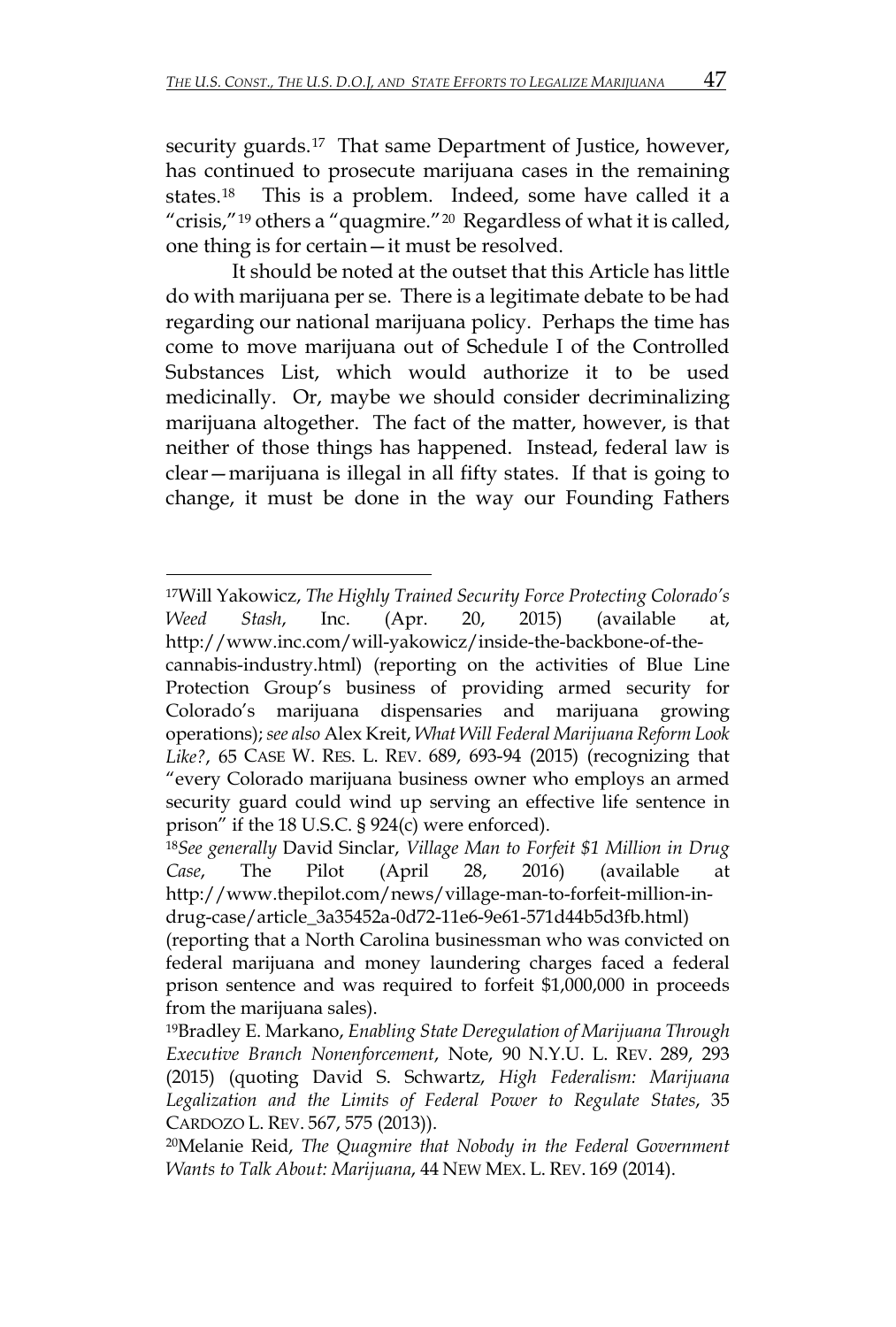envisioned: the passage of a bill in Congress that is signed into law by the President.

Along with a host of other serious matters, the future of federal marijuana enforcement will soon be landing on the desk of Jeff Sessions, the newly appointed Attorney General. It is clear from his confirmation hearing testimony that Sessions is aware of the issue and recognizes that deciding how to handle it "won't be an easy decision."<sup>21</sup> He further stated that "the United States Congress has made the possession of marijuana in every state and distribution of it an illegal act. . . . If that . . . is not desired any longer, Congress should pass the law to change the rule. It's not so much the attorney general's job to decide what laws to enforce."<sup>[22](#page-6-1)</sup> At several other points during the hearing, Sessions reiterated his firm commitment to enforcing federal law and following the Constitution.[23](#page-6-2)

Unless and until Congress changes the law, fulfilling that commitment will require the Department of Justice to alter its approach to those states that have legalized marijuana. The current approach is unsustainable and sets a dangerous precedent that threatens the very existence of our federal system. It also violates two provisions of the United States Constitution: (1) the Supremacy Clause; and (2) the Take Care Clause.

First, state laws authorizing the possession, manufacture, distribution, and use of marijuana conflict with the federal Controlled Substances Act (CSA). More specifically, the state laws stand as an obstacle to the federal goal of eliminating the manufacture, distribution, and possession of marijuana. The state laws, therefore, are preempted by operation of the Supremacy Clause. Second, the Department of

<span id="page-6-0"></span><sup>21</sup>Alicia Wallace, *Jeff Sessions Vague About Marijuana Strategy at AG Senate Hearing*, The Cannabist, (Jan. 10, 2017) (available at, http://www.thecannabist.co/2017/01/10/jeff-sessions-

confirmation-hearing-marijuana-enforcement-first-day/71005/).

<span id="page-6-2"></span><span id="page-6-1"></span><sup>22</sup>*Id*. 23*See* Steven Dennis & Chris Strohm, *Sessions Seeks to Reassure Senators on Race, Torture, Clinton*, Bloomberg Politics (Jan. 10, 2017) (available at, https://www.bloomberg.com/politics/articles/2017-01-

<sup>10/</sup>sessions-cites-crime-rebuts-racism-in-u-s-attorney-general-bid) (reporting that Attorney General Sessions testified "he would enforce the laws and Supreme Court decisions—even those he disagreed with").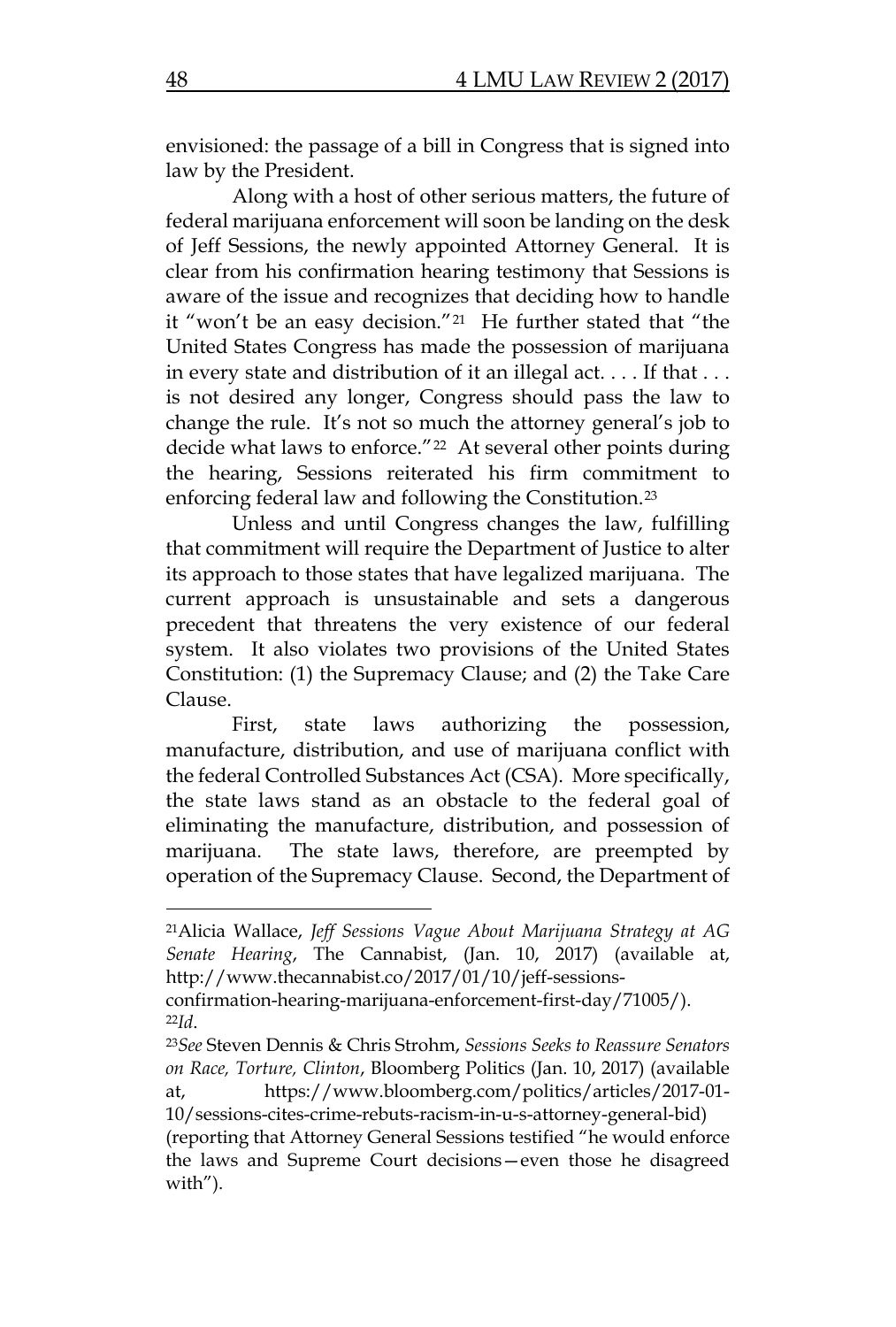Justice's non-enforcement policy in those states that have legalized marijuana represents a breach of the Presidential obligation to "take Care that the Laws be faithfully executed."[24](#page-7-0) The Take Care Clause requires the President—and his surrogates—to enforce the laws passed by Congress, regardless of whether those laws align with his policy preferences.[25](#page-7-1) The current approach is inconsistent with that requirement.

Prosecutors, of course, have broad discretion in deciding what cases to bring. As a former federal prosecutor, that discretion is something I know quite well. Prosecutorial discretion, however, is not boundless. And, it does not extend so far as to allow the Department of Justice to adopt a policy that bases the decision to prosecute on the law of the state where the conduct occurred. Similarly, a state should be unable to fill its coffers with hundreds of millions of dollars in tax revenue generated from an activity that flies in the face of federal law while other states are deprived of such revenue by their commendable choice to follow federal law.[26](#page-7-2) There is something fundamentally wrong (and, frankly, offensive) about allowing people to be richly rewarded for their blatant and open defiance of well-settled law.[27](#page-7-3) That is especially true

<span id="page-7-0"></span><sup>24</sup>Art. II, § 3, U.S. Const.

<span id="page-7-1"></span><sup>25</sup>Robert J. Delahunty & John Yoo, *Dream On: The Obama Administration's Nonenforcement of Immigration Laws, the Dream Act, and the Take Care Clause*, 91 TEX. L. REV. 781, 784 (2013) (stating that the "Constitution's Take Care Clause imposes on the President a duty to enforce all constitutionally valid acts of Congress in all situations and cases").

<span id="page-7-2"></span><sup>26</sup>*See generally* Carlos Illescas, *Marijuana Sales Tax Revenue Huge Boon for Colorado Cities*, Denver Post (May 26, 2016) (available at, http://www.denverpost.com/2016/05/26/marijuana-sales-tax-

revenue-huge-boon-for-colorado-cities/) (discussing the millions in dollars of tax revenue that have been generated by the Colorado law permitting recreational marijuana use and reporting that city of Denver alone "took in \$29 million last year from all sales by taxes and licensing fees"); *see also* Tanya Basu, *Colorado Raised More Tax Revenue From Marijuana Than From Alcohol*, Time Magazine (Sep. 16, 2015) ("Legal recreational marijuana is a boon for tax revenues in Colorado . . . . Colorado collected almost \$70 million in marijuana taxes.").

<span id="page-7-3"></span><sup>27</sup>*See* Lucy Rock, *Marijuana Millionaires Cashing in on Cannabis Legalisation*, The Guardian (May 22, 2016) (available at, https://www.theguardian.com/society/2016/may/22/cashing-in-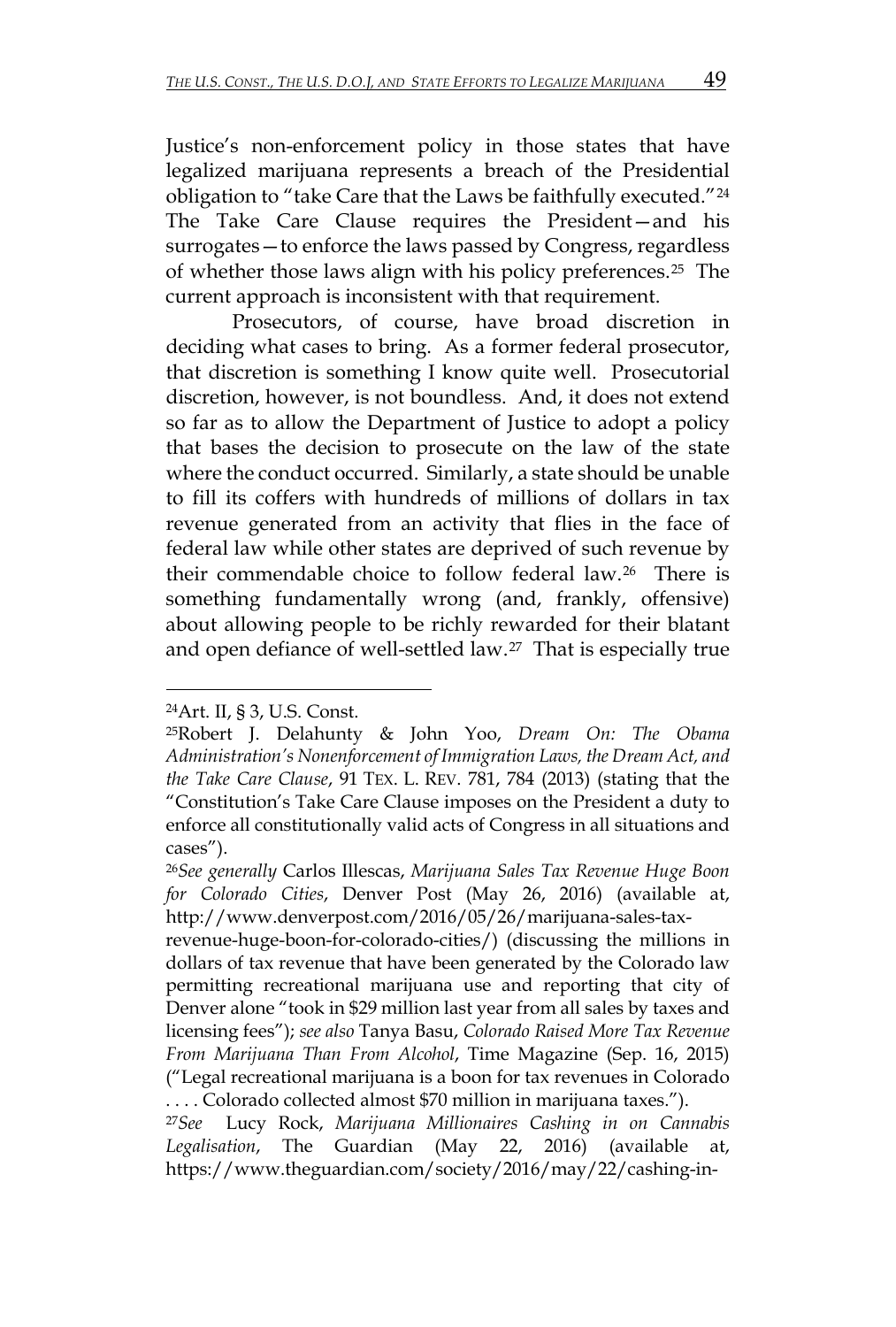when people doing the same thing in another part of the country are being sent to federal prison and having their money forfeited to the federal government.[28](#page-8-0)

This Article explains why the Department of Justice's marijuana policy over the past eight years violates the Constitution. Part II tells the story of how we ended up where we are today. It discusses the history of federal marijuana regulation, including the CSA's treatment of marijuana as a Schedule I drug. Part III provides an overview of recent state marijuana legalization measures. It also discusses the federal government's response to those measures. Part IV discusses the Supremacy Clause, and Part V discusses the Take Care Clause. Part VI consists of a brief conclusion.

#### II. THE FEDERAL PROHIBITION ON MARIJUANA

Marijuana has been regulated by federal law since 1937 when Congress passed the Marihuana Tax Act.<sup>29</sup> The Tax Act "allowed marijuana to be sold and prescribed medically so long

on-cannabis-legalisation) (reporting that one marijuana business owner in Washington made over \$3 million in his first twenty months of business); *see also* Vickie Bane & Trevor Dodd, *Marijuana Millionaires* (July 28, 2014) (available, at http://people.com/archive/marijuana-millionaires-vol-82-no-4/) (reporting that one owner of a marijuana dispensary in Colorado "raked in \$47,000 in 24 hours; within three months, he says, he grossed \$1.5 million").

<span id="page-8-0"></span><sup>28</sup>*See, e.g.*, United States v. White, Case No. 12-cr-03045-BCW, 2016 WL 4473803, at \*1 (W.D. Mo. Aug. 23, 2016) (rejecting motion to dismiss filed by defendant who was being federally prosecuted for growing marijuana in Missouri—a state that has not legalized marijuana); *see also* David Sinclar, *Village Man to Forfeit \$1 Million in Drug Case*, The Pilot (April 28, 2016) (available http://www.thepilot.com/news/village-man-to-forfeit-million-indrug-case/article\_3a35452a-0d72-11e6-9e61-571d44b5d3fb.html)

<sup>(</sup>reporting that a North Carolina businessman who was convicted on federal marijuana and money laundering charges faced a federal prison sentence and was required to forfeit \$1,000,000 in proceeds from the marijuana sales).

<span id="page-8-1"></span><sup>29</sup>Andrew Renehan, *Clearing the Haze Surrounding State Medical Marijuana Laws: A Preemption Analysis and Proposed Solutions*, 14 HOUS. J. HEALTH L. & POL'Y 299 (2014).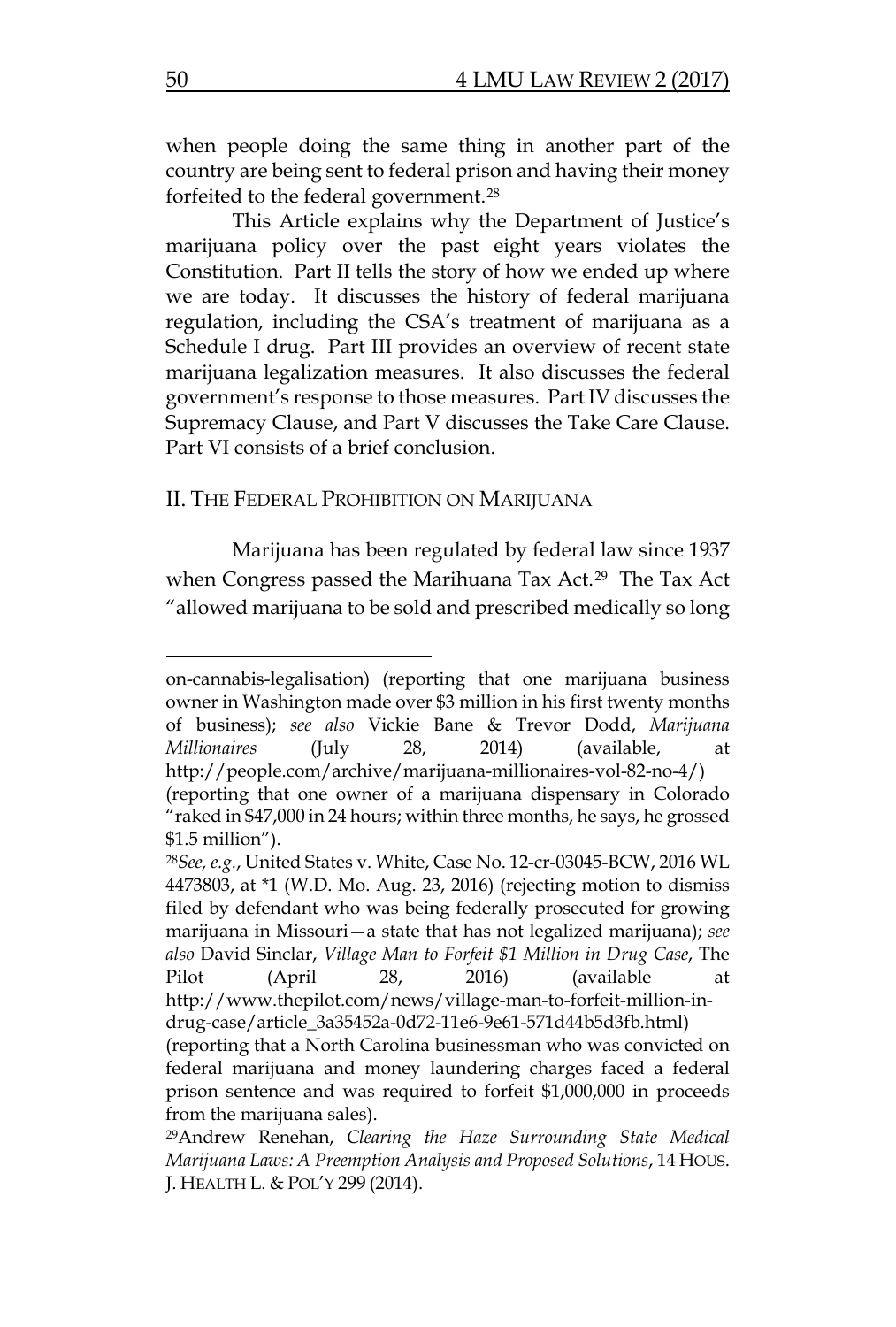as the requisite tax was paid."[30](#page-9-0) Fourteen years later in 1951, Congress criminalized marijuana with the passage of the Boggs Act.<sup>[31](#page-9-1)</sup> The Boggs Act was a hard-hitting statute that imposed a mandatory minimum sentence of two years' imprisonment for first-time marijuana offenders, five years' imprisonment for a second offense, and ten years' imprisonment for any additional offenses.[32](#page-9-2) The Boggs Act was largely replaced in 1970 by the CSA.[33](#page-9-3) The CSA was a massive enactment intended to "combat[] drug abuse and control[] the legitimate and illegitimate traffic in controlled substances."[34](#page-9-4) To that end, the CSA "create[d] a comprehensive, closed regulatory regime criminalizing the unauthorized manufacture, distribution, dispensing, and possession"[35](#page-9-5) of "various plants, drugs, and chemicals (such as narcotics, stimulants, depressants, hallucinogens, and anabolic steroids."<sup>[36](#page-9-6)</sup> Although it has been tweaked from time to time, the CSA remains the predominant federal drug law today.

The CSA divides the regulated substances into five different "schedules." Drugs are "scheduled" based on their potential for abuse, accepted use for medical treatment, and their psychological and physical impact on the body.[37](#page-9-7) Schedule I drugs are subject to the most stringent regulation, while Schedule V drugs are subject to the least.[38](#page-9-8) The manufacture, distribution, possession, or use of Schedule I

 $\overline{a}$ 

<span id="page-9-4"></span>34Gonzales v. Oregon, 546 U.S. 243, 250 (2005).

<span id="page-9-8"></span><span id="page-9-7"></span>37Gonzales v. Raich, 545 U.S. 1, 10 (2005). 38*Id*.

<span id="page-9-2"></span><span id="page-9-1"></span>

<span id="page-9-0"></span><sup>30</sup>*Id*. 31*Id*. 32*See* Alex Kreit, Controlled Substances: Crime, Regulation, and Policy at 408 (Carolina Academic Press 2013) (discussing the evolution of federal marijuana law).

<span id="page-9-3"></span><sup>33</sup>*Id*. at 409.

<span id="page-9-6"></span><span id="page-9-5"></span><sup>35</sup>*Id*. 36Todd Garvey & Brian T. Yeh, *State Legalization of Recreational Marijuana: Selected Legal Issues*, Congressional Research Service (Jan. 13, 2014).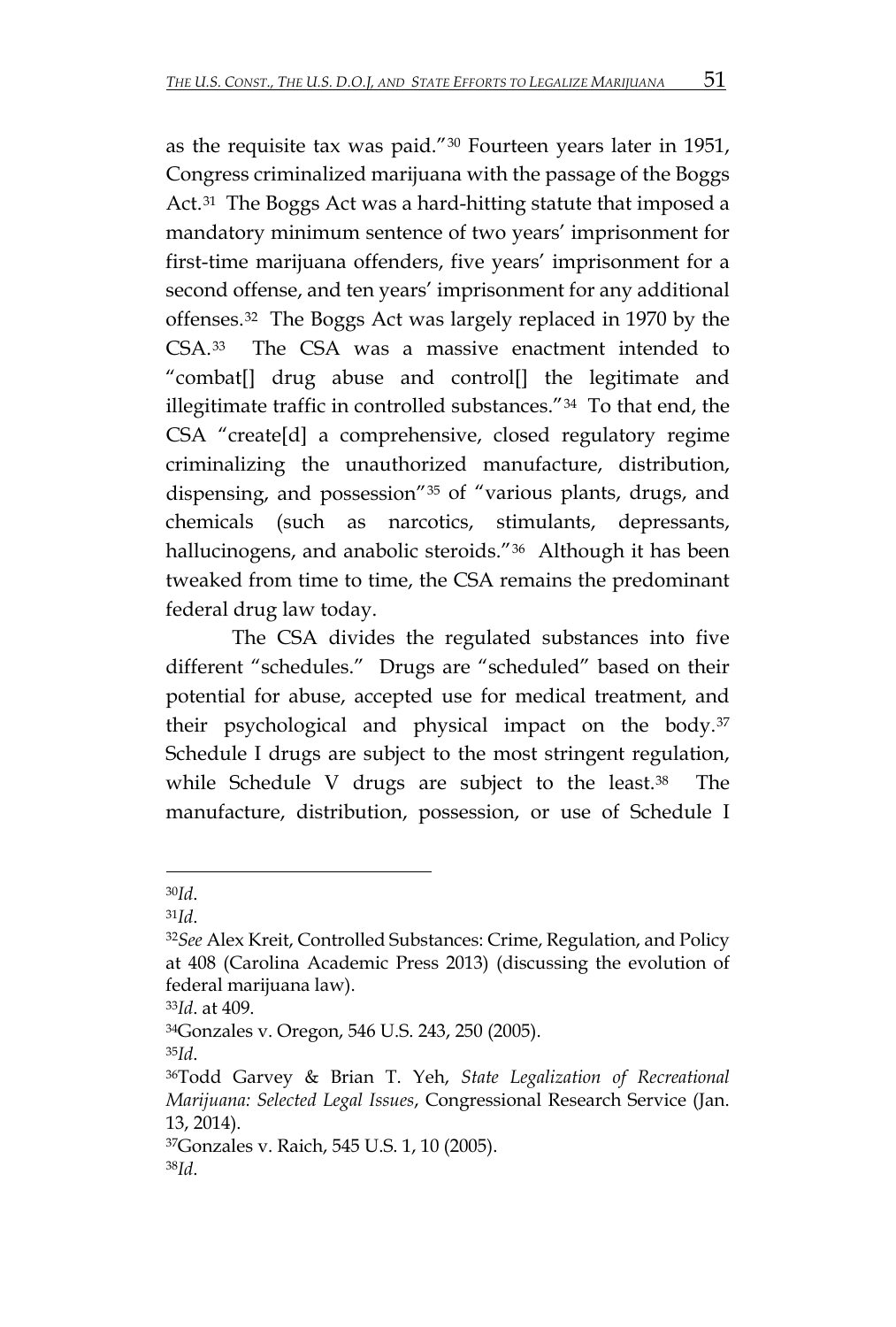drugs is flatly prohibited regardless of whether intended for medical or recreational use. Schedule I drugs "may not be dispensed under a prescription, and such substances may only be used for bona fide, federal government-approved research studies."[39](#page-10-0) That is so because a drug listed in Schedule I has been determined to have a "high potential for abuse," "no currently accepted medical use in treatment in the United States," and "a lack of accepted safety for use . . . under medical supervision."[40](#page-10-1) From the CSA's effective date until today, marijuana has been listed on Schedule I.[41](#page-10-2) As a result, it cannot be lawfully manufactured, distributed, or possessed anywhere in the United States[.42](#page-10-3)

For years, there have been efforts to move marijuana from Schedule I to one of the less regulated schedules.[43](#page-10-4) The rescheduling of marijuana could occur in two ways: (1) legislatively by way of an amendment to the CSA, or (2) administratively by the Attorney General, acting in consultation with the Secretary of Health and Human Services.<sup>44</sup> Despite years of debate, Congress has taken no action to remove marijuana from Schedule I.[45](#page-10-6) The most recent

<span id="page-10-0"></span><sup>39</sup>Garvey, *supra* note 36, at 6.

<span id="page-10-1"></span> $4021$  U.S.C. §  $812(b)(1)(A)-(C)$ .

<span id="page-10-2"></span><sup>4121</sup> U.S.C. § 812, Schedule I (c)(10); Garvey, *supra* note 36, at 7 ("When Congress enacted the CSA in 1970, marijuana was classified as a Schedule I drug. Today, marijuana is still categorized as a Schedule I controlled substance and is therefore subject to the most severe restrictions contained within the CSA.").

<span id="page-10-3"></span><sup>42</sup>Garvey, *supra* note 36, at 7 ("Pursuant to the CSA, the unauthorized cultivation, distribution, or possession of marijuana is a federal crime."). The only exception to the flat prohibition is federally approved research. Raich, 545 U.S. at 13 (stating that the "sole exception being use of the drug as part of a Food and Drug Administration preapproved research study").

<span id="page-10-4"></span><sup>43</sup>*See* Raich, 545 U.S. at 13, n.23 (describing various unsuccessful efforts to reschedule marijuana).

<span id="page-10-5"></span><sup>4421</sup> U.S.C. § 811(a)-(b) (establishing the process that must be followed for the Attorney General to reschedule a controlled substance).

<span id="page-10-6"></span><sup>45</sup>*See* Paul Lewis, *A Gateway to Future Problems: Concerns About the State-by-State Legalization of Medical Marijuana*, 13 UNIV. N. H. L. REV.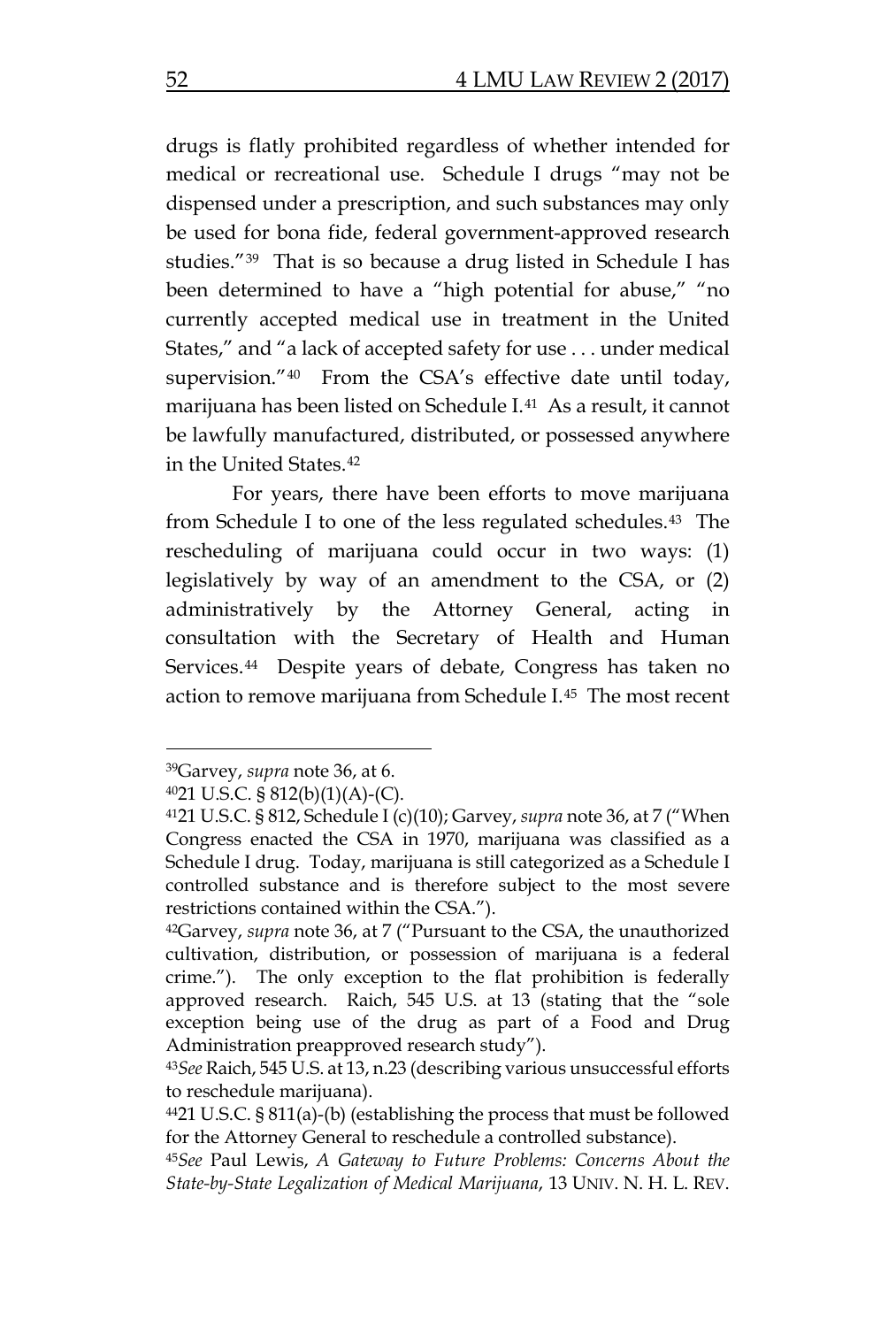attempt at administrative rescheduling was denied in August of 2016 during the tenure of Loretta Lynch, President Obama's second Attorney General.<sup>46</sup> Moving marijuana from Schedule I to a less regulated schedule would not legalize marijuana for recreational purposes. It would, however, allow marijuana to be prescribed by a physician—much like opiate-based painkillers (Schedule II) or anabolic steroids (Schedule III).

Equally unsuccessful have been attempts by marijuana advocates to have the federal judiciary strike down the CSA's regulation of marijuana. Advocates have challenged the constitutionality of applying the CSA to purely intrastate marijuana growers and users whose actions complied with a California law authorizing medicinal marijuana.[47](#page-11-1) More specifically, the proponents argued that applying the CSA to homegrown marijuana would exceed Congress' power under the Commerce Clause.[48](#page-11-2) The Supreme Court rejected that argument in *Gonzales v. Raich*, holding that the "regulation [of intrastate marijuana] is squarely within Congress' commerce power because production of the commodity meant for home consumption . . . has a substantial effect on supply and demand in the national market for that commodity."[49](#page-11-3) In support of its conclusion, the Court stated that Congress had reasonably found that allowing locally grown marijuana "would

<span id="page-11-0"></span> $\overline{a}$ 49, 57 (2014) (recognizing that "federal lawmakers have been, and continue to be, adamantly opposed to the legalization of marijuana"). 46Catherine Saint Louis, *DEA Keeps Marijuana on List of Dangerous Drugs, Frustrating Advocates*, New York Times (Aug. 11, 2016). The 2016 refusal to reschedule marijuana was not all that surprising, given Attorney General Lynch's stated opposition to legalizing marijuana at the federal level. *See generally* Matt Ferner, *Loretta Lynch Says She Doesn't Support Marijuana Legalization or Obama's Views on Pot*, Huffington Post (Jan. 28, 2015) (available at, http://www.huffingtonpost.com/2015/01/28/loretta-lynchmarijuana\_n\_6565962.html).

<span id="page-11-2"></span><span id="page-11-1"></span><sup>47</sup>Gonzales v. Raich, 545 U.S. 1, 6 (2005). 48*Id*. 49*Id*. at 20.

<span id="page-11-3"></span>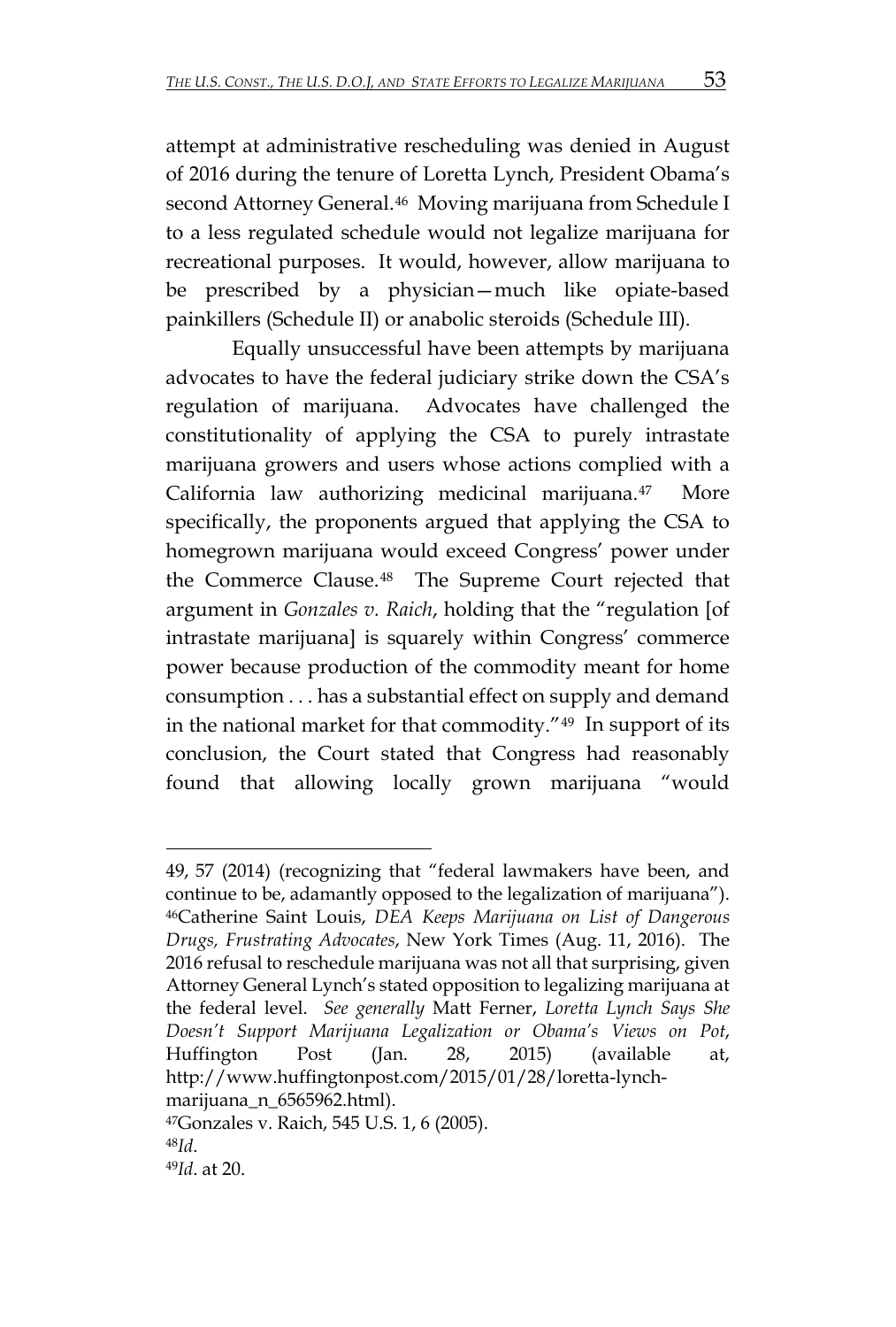undermine the orderly enforcement of the entire regulatory scheme."[50](#page-12-0)

*Raich* was not the first time the Supreme Court addressed the applicability of the CSA to state medical marijuana laws. Four years earlier, the Court decided *United States v. Oakland Cannabis Buyers' Cooperative*.[51](#page-12-1) In that case, a cooperative was formed to distribute medical marijuana under California law.[52](#page-12-2) The U.S. Department of Justice sued the cooperative, seeking to enjoin the cooperative on the basis that its conduct violated the CSA.[53](#page-12-3) The cooperative argued that the CSA contained an implied exception that allowed marijuana to be distributed and used when it was medically necessary.[54](#page-12-4) The Supreme Court rejected that argument because by placing marijuana in Schedule I, "the balance already has been struck against a medical necessity exception" by Congress.<sup>55</sup> And, the judiciary lacks the authority to "override Congress's policy choice, articulated in a statute, as to what behavior should be prohibited."[56](#page-12-6)

The lower federal courts have also repeatedly rejected claims that the CSA's treatment of marijuana as a Schedule I drug violates substantive due process or equal protection.<sup>57</sup> Put simply, marijuana proponents have made very little progress at the federal level—marijuana is as illegal under federal law

<span id="page-12-0"></span><sup>50</sup>*Id*. at 28.

<span id="page-12-1"></span><sup>51532</sup> U.S. 483 (2001).

<span id="page-12-2"></span><sup>52</sup>*Id*. at 486.

<span id="page-12-3"></span><sup>53</sup>*Id*. at 486-87.

<span id="page-12-4"></span><sup>54</sup>*Id*. at 490.

<span id="page-12-5"></span><sup>55</sup>*Id*. at 499.

<span id="page-12-6"></span><sup>56</sup>*Id*. at 497.

<span id="page-12-7"></span><sup>57</sup>*See e.g.*, Raich v. Gonzales, 500 F.3d 850, 861, 866 (9th Cir. 2007) ("Raich II") (rejecting argument that CSA's treatment of marijuana as a Schedule I drug violated substantive due process because "federal law does not recognize a fundamental right to use medical marijuana"); United States v. Rogers, 549 F.2d 107, 108 (9th Cir. 1976) (rejecting argument that CSA's treatment of marijuana was "irrational"); United States v. Kiffer, 477 F.2d 349, 355 (2d Cir. 1973) (stating "we cannot say that [marijuana's] placement in Schedule I is so arbitrary or unreasonable as to render it unconstitutional").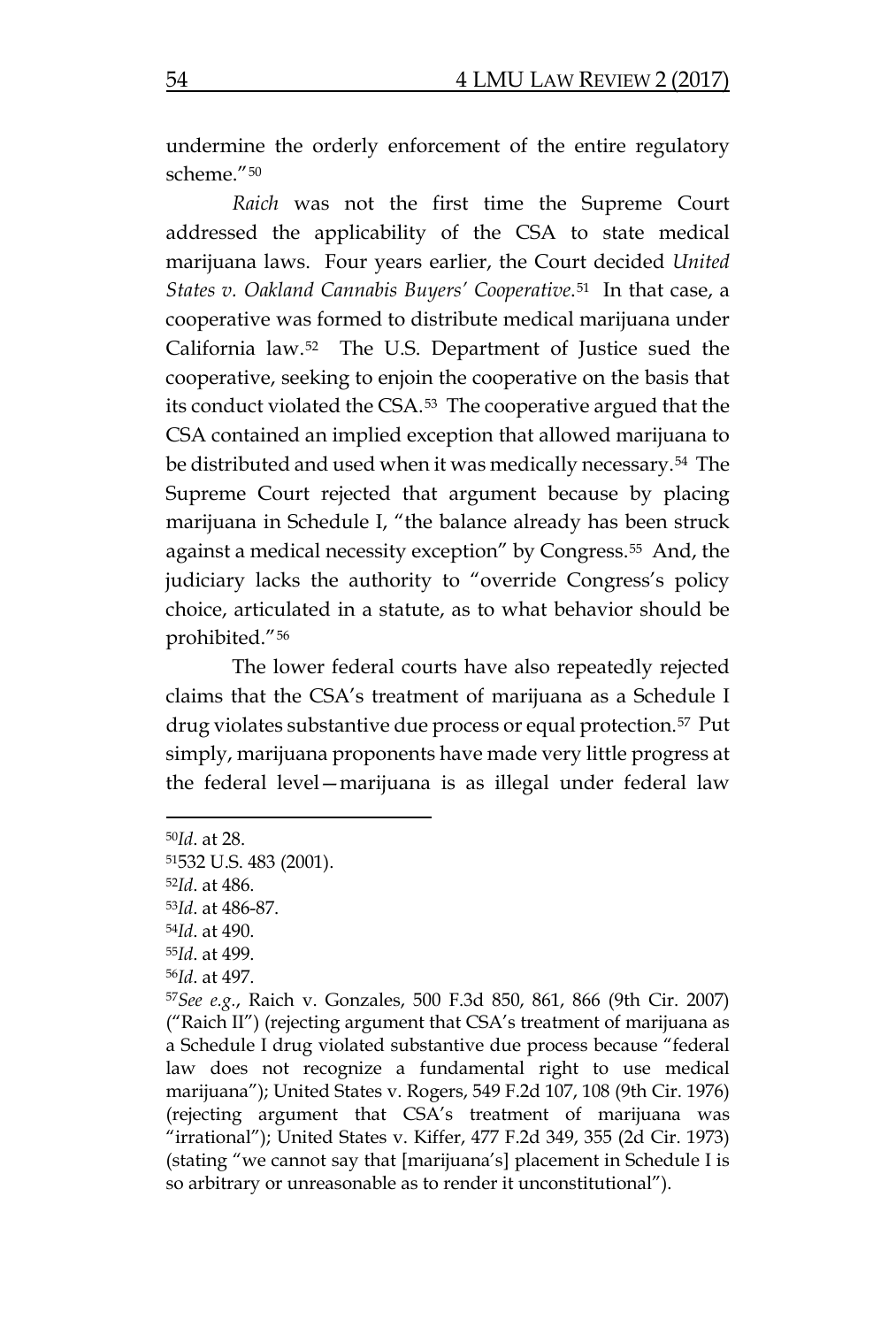today as it was on the day the CSA was enacted in 1970. But, the story has been much different in the states. That is especially true of the past ten years.

## III. STATE EFFORTS TO LEGALIZE MARIJUANA AND THE FEDERAL GOVERNMENT'S RESPONSE

For over twenty-five years after the passage of the CSA, marijuana was prohibited under federal law and the laws of every state.[58](#page-13-0) That changed in 1996 when California passed the Compassionate Use Act.[59](#page-13-1) The Act allowed "seriously ill" patients and their caregivers to "possess[] or cultivate[] marijuana for the patient's medical purposes upon the recommendation or approval of a physician."<sup>60</sup> Several years later, Oregon and Washington passed state laws authorizing medical marijuana.<sup>[61](#page-13-3)</sup> By the year 2004, ten states had such laws.[62](#page-13-4)

The initial federal response to those laws was understandably hostile given the existence of the CSA. Federal officials filed lawsuits,<sup>[63](#page-13-5)</sup> obtained injunctions,<sup>[64](#page-13-6)</sup> conducted raids, instituted prosecutions,<sup>[65](#page-13-7)</sup> and developed a plan for

<span id="page-13-7"></span>

<span id="page-13-0"></span><sup>58</sup>Raich II, 500 F.3d at 856 (explaining that "from 1970 to 1996, the possession or use of marijuana—medically or otherwise—was proscribed under state and federal law").

<span id="page-13-2"></span><span id="page-13-1"></span><sup>&</sup>lt;sup>59</sup>Id.<br><sup>60</sup>United States v. Oakland Cannabis Buyers' Cooperative, 532 U.S. 483, 486 (2001).

<span id="page-13-3"></span><sup>61</sup>Robert A. Mikos, *On Limits of Supremacy: Medical Marijuana and the States' Overlooked Power to Legalize Federal Crime*, 62 VAND. L.REV. 1421, 1423 n. 6 (listing states that have passed laws allowing medical marijuana).

<span id="page-13-6"></span><span id="page-13-5"></span>

<span id="page-13-4"></span><sup>&</sup>lt;sup>62</sup>Id.<br><sup>63</sup>See id.<br><sup>65</sup>See Alex Kreit, *What Will Federal Marijuana Reform Look Like?,* 65 CASE W. RES. L. REV. 689, 690 (2015) ("By one estimate, the federal government spent \$483 million dollars interfering with state medical marijuana laws between 1996 and 2012, conducting at least 528 raids and dozens of prosecutions of people operating in compliance with state medical marijuana laws."); *see also* Lewis, *supra* note 45, at 59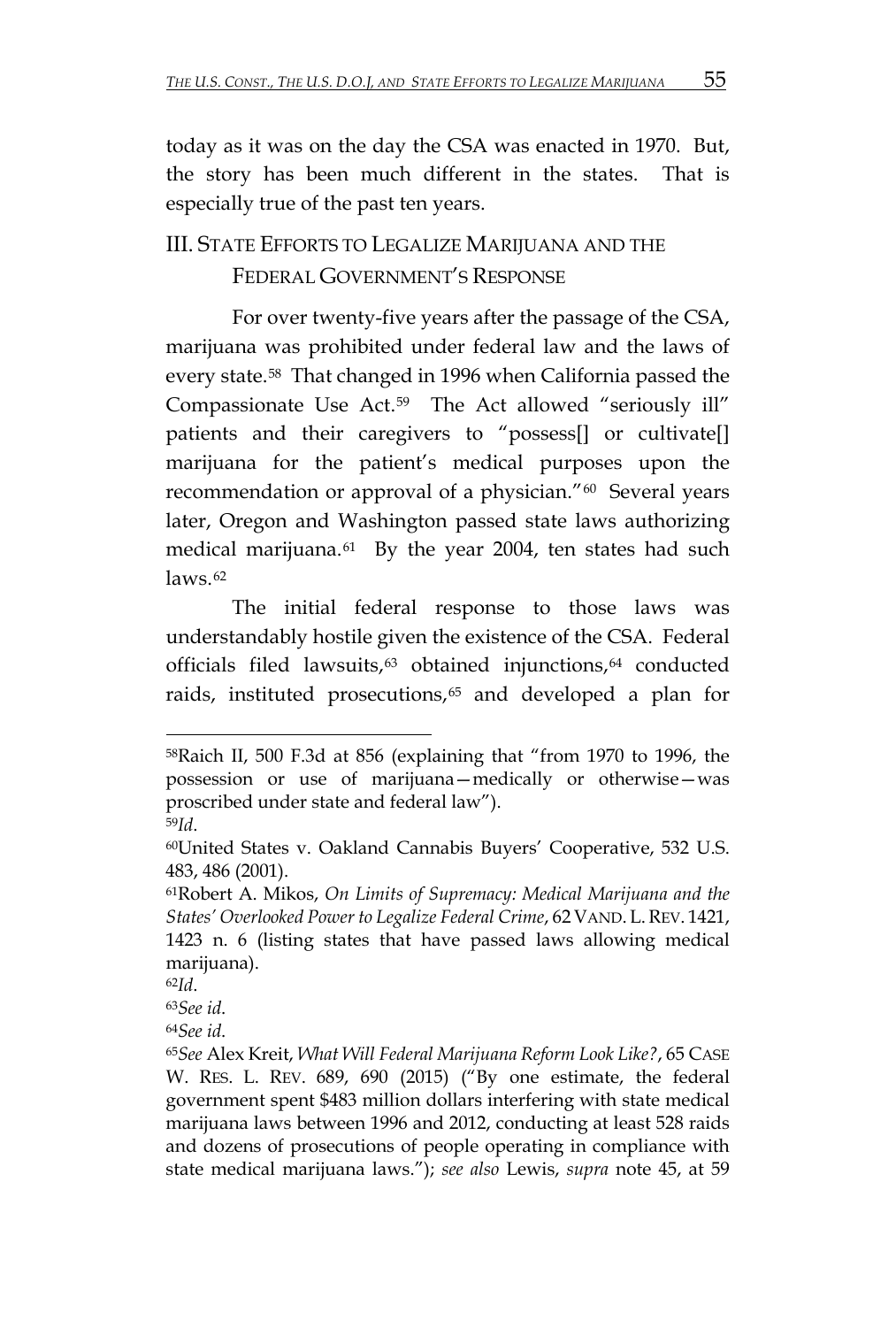helping state and local police agencies fight against medical marijuana efforts.<sup>[66](#page-14-0)</sup> Thus, the Department of Justice "under the Clinton and George W. Bush Administrations" aggressively fought state medical marijuana legalization efforts.[67](#page-14-1) 

The Department of Justice's approach changed dramatically, however, after Eric Holder, Jr. was sworn in as the 82<sup>nd</sup> Attorney General of the United States.<sup>[68](#page-14-2)</sup> The clearest sign that there was a new (and less stringent) sheriff in town took the form of a "Memorandum for Selected United States Attorneys" that was issued on October 19, 2009, by Deputy Attorney General David Ogden. In that memorandum, Ogden informed U.S. Attorneys that they "should not focus federal resources in your States on individuals whose actions are in clear and unambiguous compliance with existing state laws providing for the medical use of marijuana."[69](#page-14-3) The Ogden Memorandum represented a major policy shift by the Department of Justice, and marijuana reformers viewed it as a turning point in the fight to loosen marijuana restrictions.[70](#page-14-4) Although the Ogden Memorandum contained its fair share of

<sup>(&</sup>quot;The battle against state medical marijuana legalization intensified under the administration of George W. Bush, as Assistant U.S. Attorneys prosecuted several high-profile medical marijuana suppliers during these eight years.").

<span id="page-14-0"></span><sup>66</sup>Florence Shu-Acquaye, *The Role of States in Shaping the Legal Debate on Medical Marijuana*, 42 Mitchell Hamline L. Rev. 697, 738 (2016) (explaining the historical approach of the federal government to state medical marijuana laws).

<span id="page-14-2"></span><span id="page-14-1"></span><sup>67</sup>*Id*. 68*See* Lewis, *supra,* note 45, at 60 (stating that President Obama's administration, in which Eric Holder served as Attorney General, took a "180-degree turn from the medical marijuana policies of its predecessors").

<span id="page-14-3"></span><sup>69</sup>October 19, 2009 Memorandum from Deputy Attorney General David W. Ogden to Selected United States Attorneys.

<span id="page-14-4"></span><sup>70</sup>Lewis, *supra* note 45, at 60 (stating that "[i]n 2009, the Obama administration declared that it would take a political 180-degree turn from the medical marijuana policies of its predecessors"); *see also* Shu-Acquaye, *supra* note 66, at 740 (explaining that the Ogden Memorandum was viewed initially as "a groundbreaking shift in federal drug policy").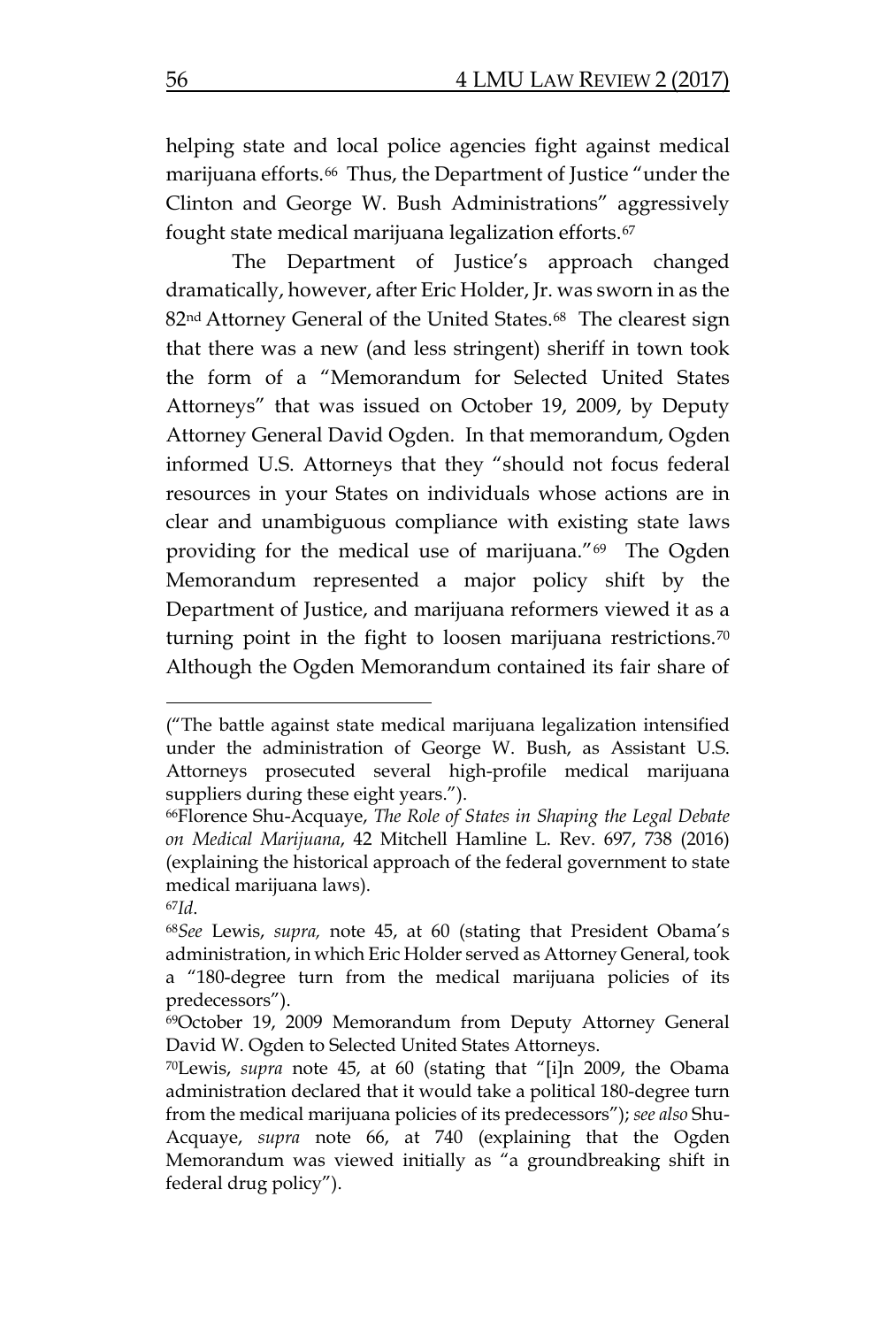double-talk and caveats,[71](#page-15-0) it was widely viewed as a clear signal that "the Department of Justice (DOJ) would stop enforcing the federal marijuana ban against persons who comply with state medical marijuana laws."[72](#page-15-1) There can be no denying that it provided a huge boost to the efforts of state marijuana legalization proponents. Additional states moved almost immediately to legalize medical marijuana, and "the nationwide medical marijuana industry . . . [has grown] at a rate of 13.8 percent since 2009."[73](#page-15-2) 

In a move that surprised many observers, the Department appeared to take a step back on June 29, 2011 with the release of a Memorandum from Deputy Attorney General James Cole. That memorandum was entitled "Guidance Regarding the Ogden Memo in Jurisdictions Seeking to Authorize Marijuana for Medical Use," and it reaffirmed the Department of Justice's commitment "to the enforcement of the Controlled Substances Act in all States."[74](#page-15-3) And, it further stated that the Ogden Memorandum was "never intended to shield" large commercial, industrial marijuana growing operations from "federal enforcement action and prosecution, even where those activities purport to comply with state law."[75](#page-15-4) Despite the 2011 Cole Memorandum, state marijuana legalization measures did not stop.

In fact, they intensified—branching out from medical marijuana to legalization of marijuana for recreational purposes.[76](#page-15-5) Both Colorado and Washington passed measures

<span id="page-15-0"></span> $71$ For example, the Memorandum stated that it was merely "guidance" and that "no State can authorize violations of federal law."

<span id="page-15-2"></span><span id="page-15-1"></span><sup>72</sup>Robert A. Mikos, *A Critical Appraisal of the Department of Justice's New Approach to Medical Marijuana*, 22 STAN. L. & POL'Y REV. 633, 633 (2011). 73Lewis, *supra* note 45, at 62 (quoting statistics compiled by IBSWorld, a marijuana industry reporting company).

<span id="page-15-3"></span><sup>74</sup>June 29, 2011 Memorandum from James M. Cole to All United States Attorneys.

<span id="page-15-5"></span><span id="page-15-4"></span><sup>&</sup>lt;sup>75</sup>Id.<br><sup>76</sup>COLO. CONST. art. XVIII, § 16.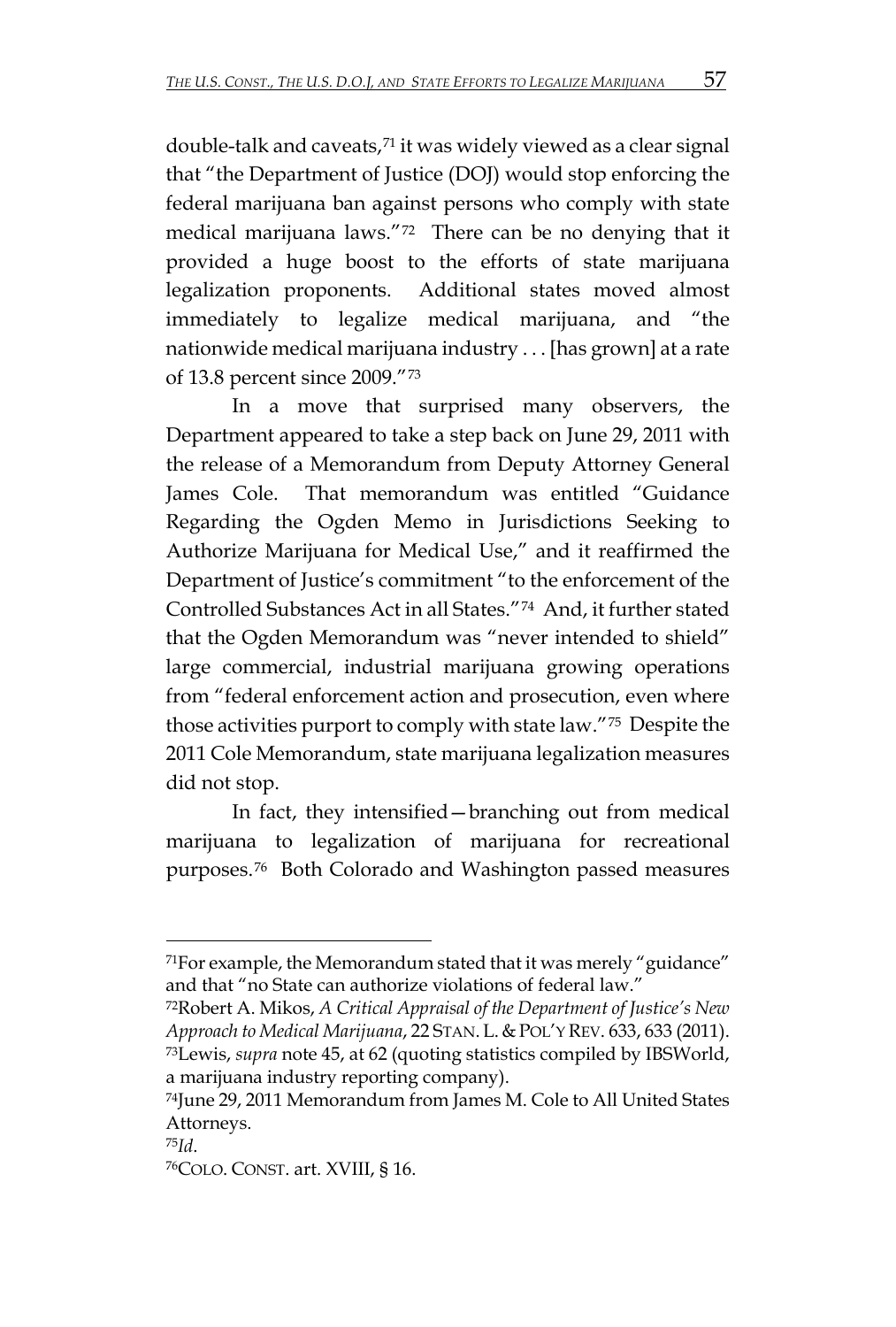in November of 2012 that legalized recreational marijuana.<sup>[77](#page-16-0)</sup> A short time later, the Department of Justice issued yet another Memorandum relating to state marijuana legalization efforts. In that Memorandum issued on August 29, 2013, Deputy Attorney General James Cole told federal prosecutors in those states that have legalized marijuana to leave even the largescale industrial marijuana growers alone, so long as they were operating in compliance with eight principles: (1) not selling to minors; (2) preventing money from going to criminal gangs and cartels; (3) preventing diversion to those states that have not legalized marijuana; (4) not using the distribution of marijuana as a cover for trafficking in other drugs; (5) avoiding violence and the use of firearms; (6) preventing impaired driving and other public health issues associated with marijuana use; (7) not growing marijuana on public lands; and (8) not possessing or using marijuana on federal property.[78](#page-16-1)

Also on August 29, 2013, Attorney General Holder sent a letter to the governors of Colorado and Washington. In that letter, Attorney General Holder informed the governors that the Department of Justice would "not at this time seek to challenge your state's law."[79](#page-16-2) Put another way, Attorney General Holder assured the governors that the Department of Justice would not seek to preempt the Colorado and Washington laws under the Supremacy Clause. That letter, combined with the Cole Memorandum issued the same day, was tantamount to the Department of Justice waving the white flag of surrender. It was surrender, however, to a battle that the Department had stopped trying to win four years earlier. And, the marijuana industry responded by aggressively expanding the list of states

<span id="page-16-0"></span><sup>77</sup>Aaron Smith, *Marijuana Legalization Passes in Colorado, Washington*, CNNMoney (Nov. 8, 2012) (available at, http://money.cnn.com/2012/11/07/news/economy/marijuanalegalization-washington-colorado/).

<span id="page-16-1"></span><sup>78</sup>Aug. 29, 2013, Memorandum from James M. Cole to All United States Attorneys at, 1-2.

<span id="page-16-2"></span><sup>79</sup>Letter from Attorney General Eric Holder to Governors of Colorado & Washington (Aug. 29, 2013).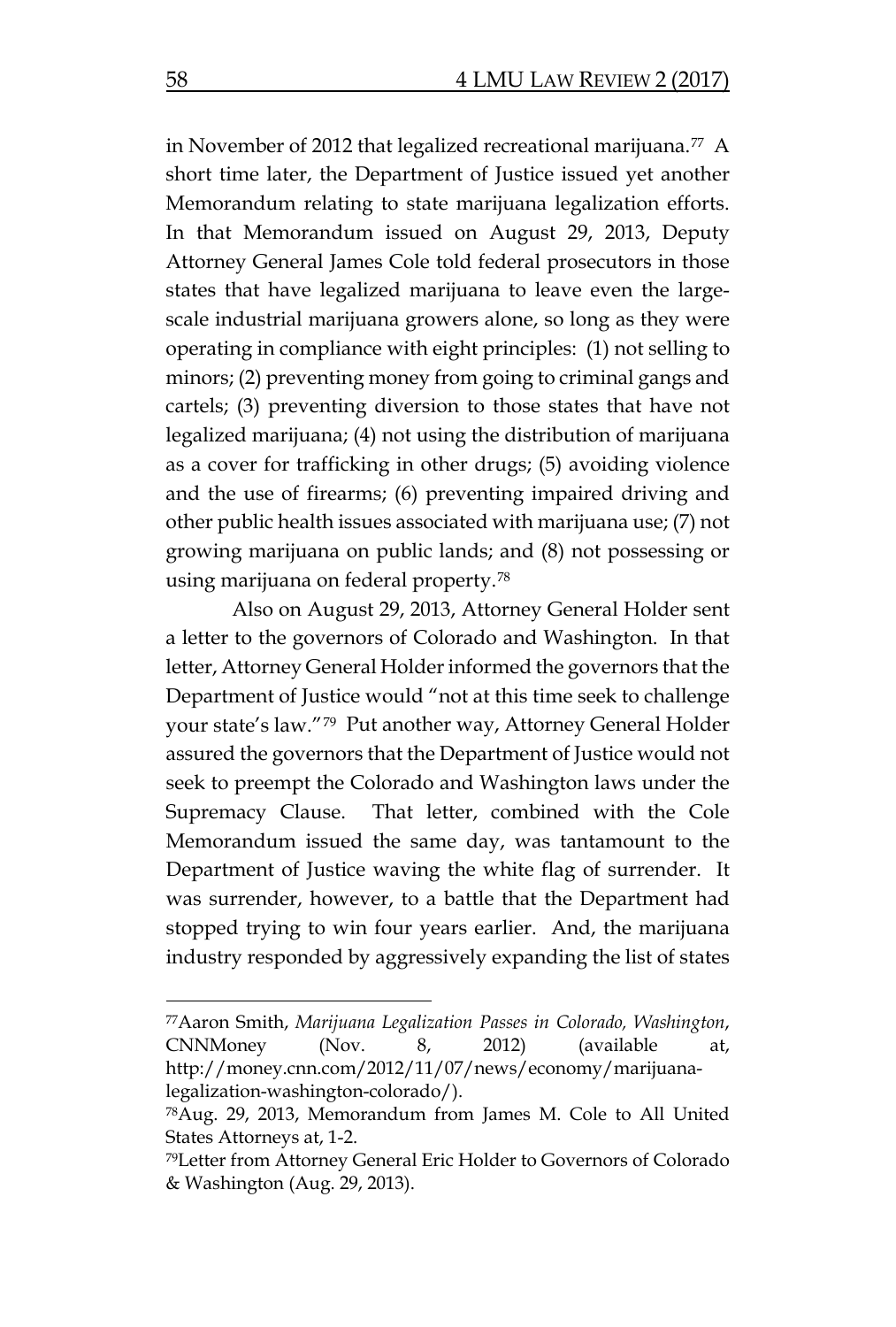that allow marijuana to be used in one form or another. California, Oregon, Nevada, Alaska, Massachusetts, Maine, and the District of Columbia have all recently joined Colorado and Washington by legalizing recreational marijuana.<sup>[80](#page-17-0)</sup> The number of states authorizing medical marijuana is now at twenty-six, plus the District of Columbia.[81](#page-17-1) Thus, over half of the states now expressly permit what federal law expressly prohibits. The Department of Justice has allowed blatant violations of the CSA's marijuana prohibition in those states, but at the same time it has continued to enforce those same marijuana prohibitions in other states. That is the status quo, and it raises serious constitutional problems. Those problems are discussed below.

#### IV. PREEMPTION

As things stand today, on one side there is a federal law that prohibits manufacturing, distributing, and possessing marijuana. On the other side, there are state laws that authorize manufacturing, distributing, and possessing marijuana. Under the Supremacy Clause of the U.S. Constitution when federal and state law clash, federal law prevails, and the state law is preempted.[82](#page-17-2) That is what should happen here—the state laws legalizing marijuana must give way to the federal CSA.

<span id="page-17-0"></span><sup>80</sup>State Marijuana Laws in 2016 Map (available at, http://www.governing.com/gov-data/state-marijuana-laws-mapmedical-recreational.html.)

<span id="page-17-2"></span><span id="page-17-1"></span><sup>&</sup>lt;sup>81</sup>Id.<br><sup>82</sup>U.S. CONST. art. VI, ("This Constitution, and the Laws of the United States which shall be made in Pursuance thereof; and all Treaties made, or which shall be made, under the Authority of the United States, shall be the supreme Law of the Land; and the Judges in every State shall be bound thereby, any Thing in the Constitution or Laws of any State to the Contrary notwithstanding."); *see* Mikos, *supra* note 61, at 1422 (explaining that "if Congress possesses the authority to regulate an activity, its laws reign supreme and trump conflicting state regulations on the same subject").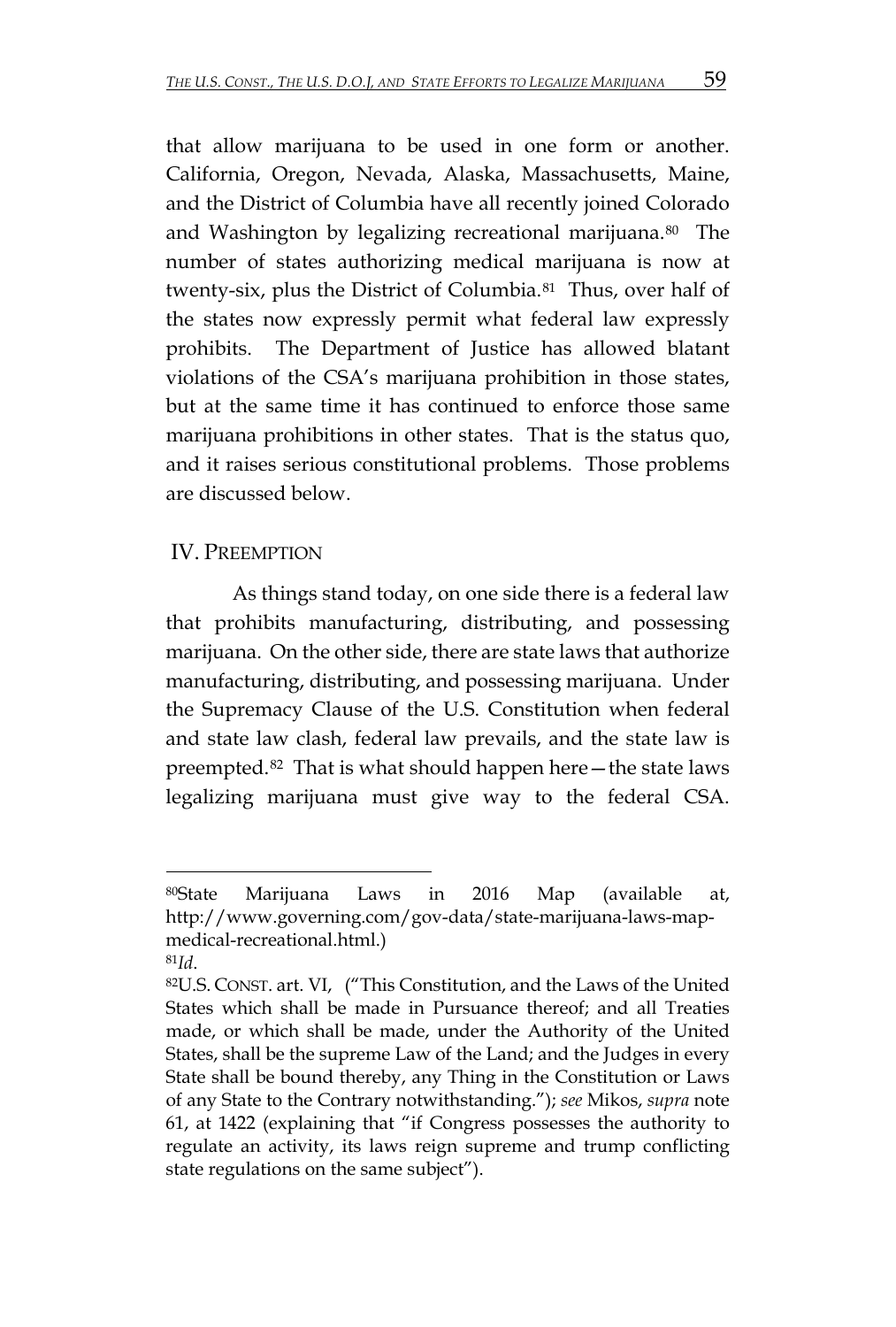Although some legal commentators have said as much, $83$  the issue has not been addressed by the federal courts because the Department of Justice refused to file a lawsuit against the offending states.[84](#page-18-1) There is, however, a new captain steering the ship at the Department of Justice. With the swearing in of Jeff Sessions as Attorney General comes the possibility of a lawsuit seeking to preempt state laws that conflict with the CSA. If Attorney General Sessions chooses to go down that road, he will have a strong legal argument.

Preemption is a "doctrine of American constitutional law under which states and local governments are deprived of their power to act in a given area" due to the existence of a federal law that operates in that same area.<sup>[85](#page-18-2)</sup> The Supreme Court has recognized two broad categories of preemption: (1) express preemption, and (2) implied preemption.<sup>[86](#page-18-3)</sup> Express preemption occurs when Congress passes a statute that explicitly withdraws certain powers from the states.<sup>87</sup> In circumstances where Congress has failed to make an explicit

<span id="page-18-0"></span><sup>83</sup>*See, e.g.*, Brandon P. Denning, *Vertical Federalism, Horizontal Federalism, and Legal Obstacles to State Marijuana Legalization Efforts*, 65 CASE W. RES. L. REV. 567, 579 (2015) (explaining that "[i]t seems axiomatic that the Supremacy Clause and preemption doctrine prohibit states" such as Colorado and Washington from allowing marijuana when federal law prohibits it); Garvey, *supra* note 36, at 7 ("The Colorado and Washington laws, which legalize, regulate, and tax an activity the federal government expressly prohibits, appear to be logically inconsistent with established federal policy and are therefore likely subject to a legal challenge under the constitutional doctrine of preemption."); *but see* Robert A. Mikos, *On the Limits of Supremacy: Medical Marijuana and the States' Overlooked Power to Legalize a Federal Crime*, 62 VAND. L. REV. 1421, 1423-24 (2009) (opining that preemption of state marijuana laws would run afoul of the Tenth Amendment's anti-commandeering principle).

<span id="page-18-1"></span><sup>84</sup>Aug. 29, 2013 Letter from Attorney General Eric Holder to Governors of Washington & Colorado

<span id="page-18-2"></span><sup>85</sup>James T. O'Reilly, Federal Preemption of State and Local Law: Legislation, Regulation and Litigation at 1 (ABA Publishing 2006).

<span id="page-18-4"></span><span id="page-18-3"></span><sup>86</sup>*See generally* Caleb Nelson, *Preemption*, 86 VA. L. REV. 225, 226 (2000) (providing overview of preemption law). 87*Id*.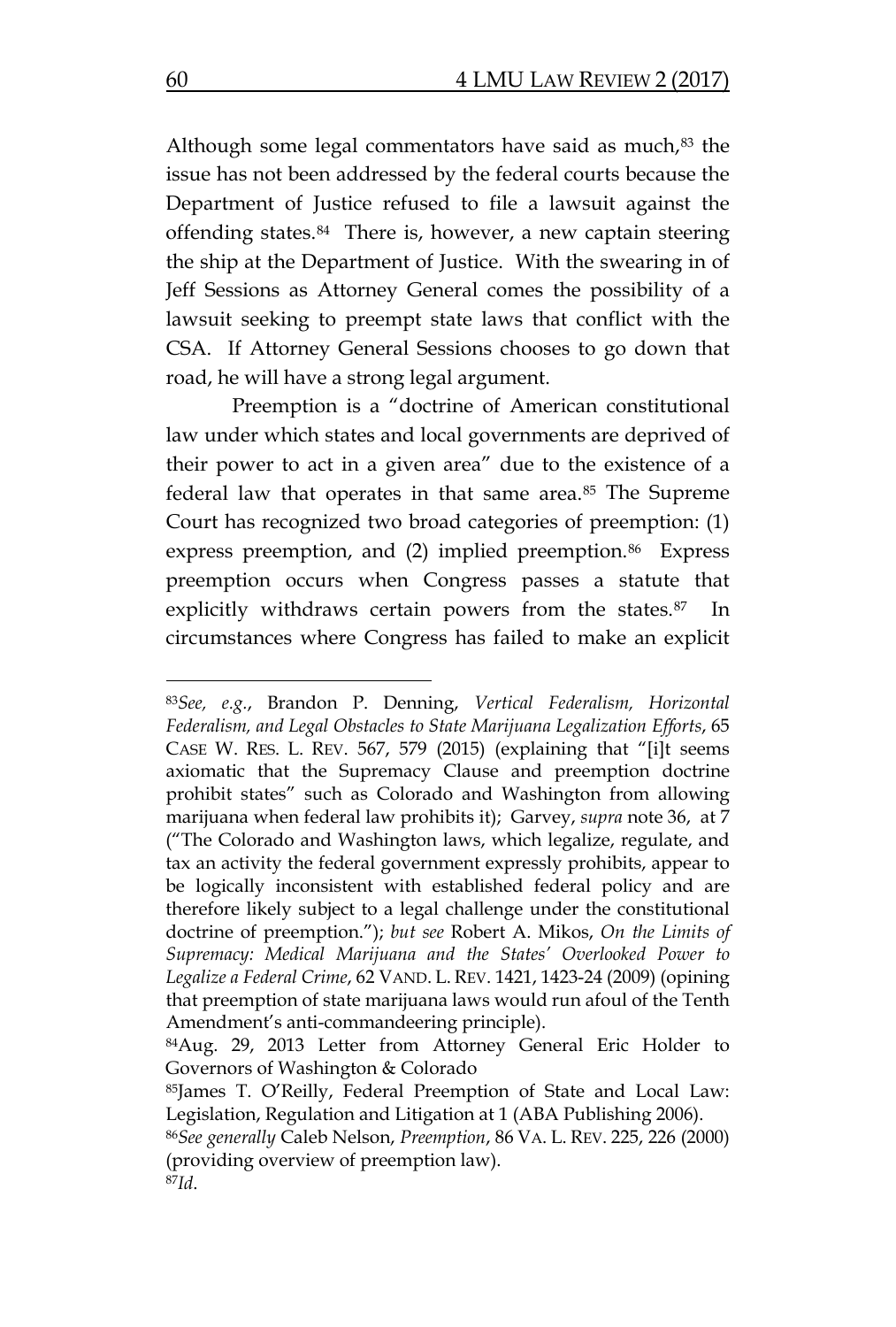statement, state law may still be displaced under the doctrine of implied preemption.<sup>88</sup> Implied preemption "occurs where Congress, through the structure or objectives of a federal statute, has impliedly precluded state regulation of that area."[89](#page-19-1) Regardless of whether a case involves express or implied preemption, the judiciary's task is the same: "to determine whether state regulation is consistent with the structure and purpose of the [federal] statute as a whole."[90](#page-19-2) Or stated another way, "the purpose of Congress is the ultimate touchstone in every pre-emption case."[91](#page-19-3) 

Over the years, the Supreme Court has come to recognize two types of implied preemption: (1) field preemption, and (2) conflict preemption.<sup>92</sup> Field preemption occurs when federal law has been so dominant in a particular area that "Congress left no room for the States to supplement it."[93](#page-19-5) Conflict preemption can take two forms. The first is called physical impossibility preemption, and it occurs when "compliance with both federal and state regulations is a physical impossibility."[94](#page-19-6) The second is called obstacle preemption, and it occurs when "state law stands as an obstacle to the accomplishment and execution of the full purposes and objectives of Congress."[95](#page-19-7)

With respect to the battle between state marijuana laws and the CSA, express preemption is inapplicable because the CSA does not explicitly remove the possibility of state regulation of drugs. The CSA does, however, contain a

 $\overline{a}$ 

<span id="page-19-4"></span><sup>92</sup>*Id*. at 572.

<span id="page-19-0"></span><sup>88</sup>O'Reilly, *supra* note 85, at 65.

<span id="page-19-2"></span><span id="page-19-1"></span><sup>&</sup>lt;sup>89</sup>Id.<br><sup>90</sup>Denning, *supra* note 83, at 572 (internal quotations omitted).

<span id="page-19-3"></span><sup>91</sup>Wyeth v. Levine, 555 U.S. 555, 565 (2009) (internal quotations omitted).

<span id="page-19-5"></span><sup>93</sup>Nelson, *supra* note 86, at 227 (internal quotations omitted).

<span id="page-19-7"></span><span id="page-19-6"></span><sup>94</sup>Pacific Gas & Elec. Co. v. State Energy Resources Conservation & Dev. Comm'n, 461 U.S. 190, 204 (1983) (internal quotations omitted). 95*Id*. (internal quotations omitted)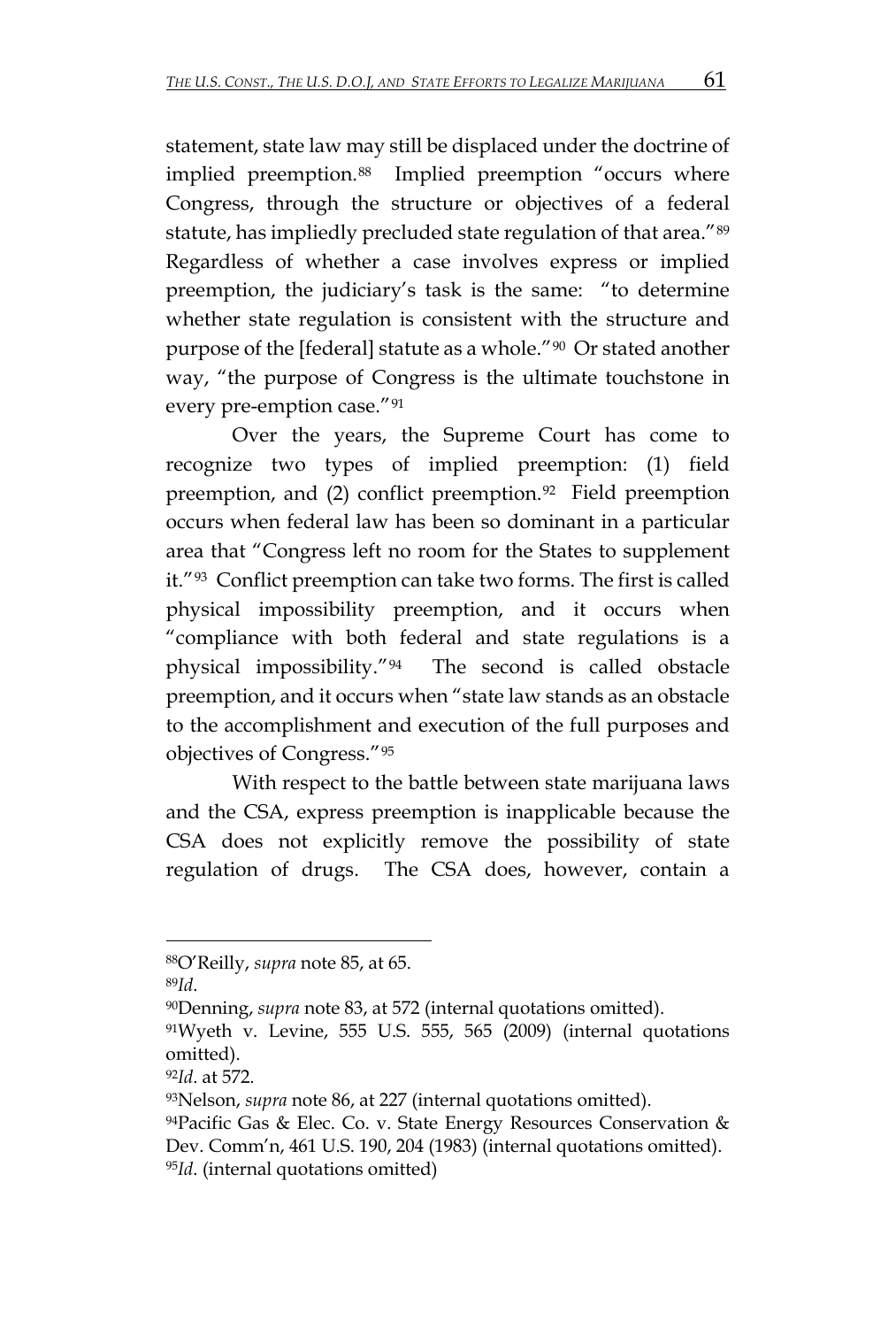preemption provision in 21 U.S.C. § 903. Section 903 provides as follows:

> No provision of this subchapter shall be construed as indicating an intent on the part of the Congress to occupy the field in which that provision operates, including criminal penalties, to the exclusion of any State law on the same subject matter which would otherwise be within the authority of the State, unless there is a positive conflict between that provision of this subchapter and that State law so that the two cannot consistently stand together.[96](#page-20-0)

Section § 903 clearly takes field preemption off the table.[97](#page-20-1) Equally clear from § 903 is Congress's intent to ensure that conflict preemption remains on the table. Looking to the two subsets of conflict preemption, it has traditionally been very difficult to succeed on a physical impossibility preemption theory.[98](#page-20-2) To do so, it must be proven that "state law *requires* what federal law *prohibits*, or state law *prohibits* what federal law *requires*."[99](#page-20-3) That is not present here because a person in, say, Colorado could comply with both federal and state law by

<span id="page-20-0"></span><sup>9621</sup> U.S.C. § 903.

<span id="page-20-1"></span><sup>97</sup>Garvey, *supra* note 36, at 9 (stating that § 903 "clarifies that Congress did not intend to entirely occupy the regulatory field concerning controlled substances or wholly supplant traditional state authority in the area").

<span id="page-20-2"></span><sup>98</sup>Wyeth v. Levine, 555 U.S. 555, 573 (2009) ("Impossibility preemption is a demanding defense."); *see also* Garvey, *supra* note 36, at 10 ("Courts have only rarely invalidated a state law as preempted under the impossibility prong of the positive conflict test.").

<span id="page-20-3"></span><sup>99</sup>Garvey, *supra* note 36, at 10 (emphasis in original); *see also* Erwin Chemerinksy, Constitutional Law: Principles & Policies at 391 (2d ed. 2002) ("If federal law and state law are mutually exclusive, so that a person could not simultaneously comply with both, the state law is deemed preempted.").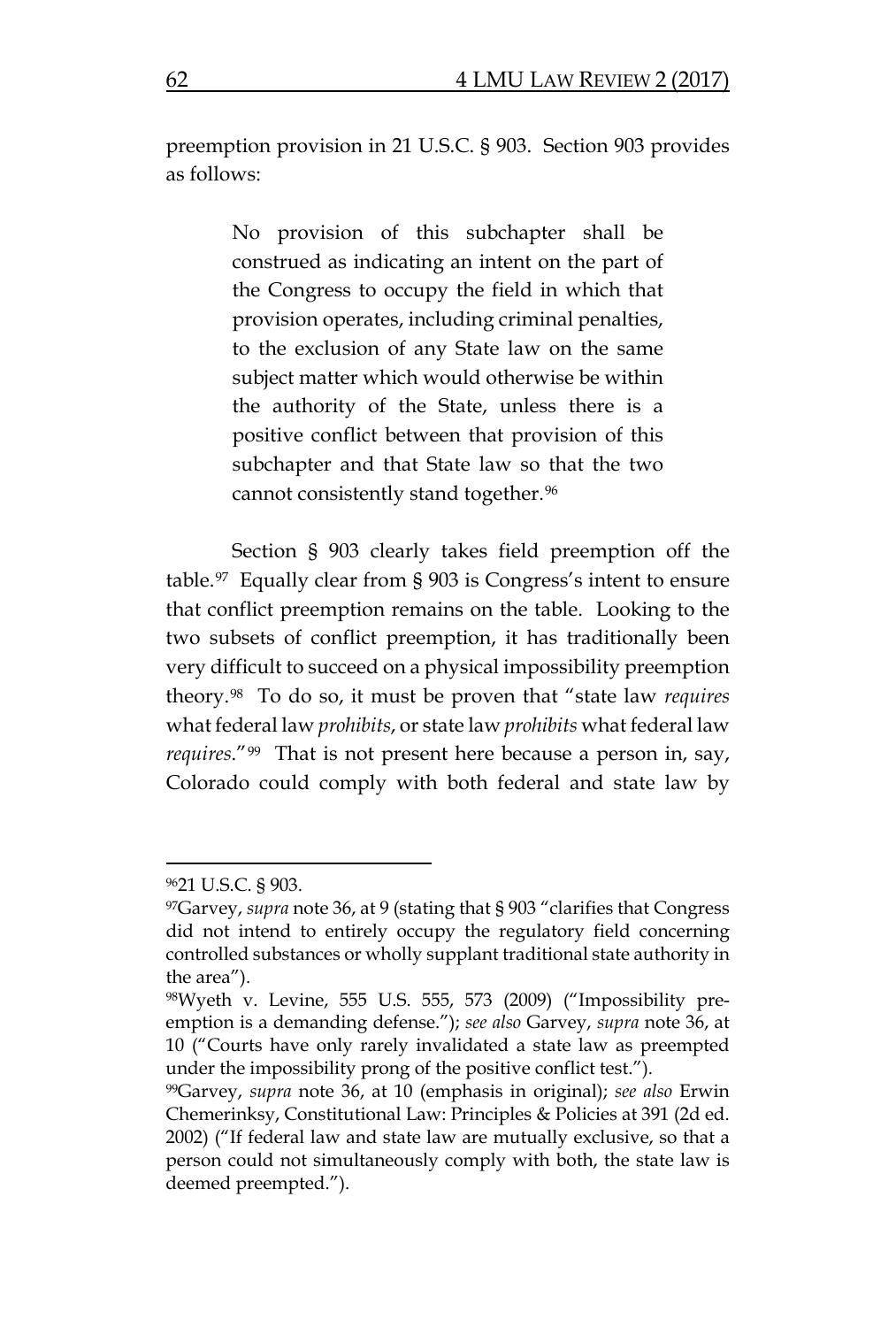refraining from the manufacture, distribution, and possession of marijuana.[100](#page-21-0) 

But, there is an argument to be made that this is not the correct way to view physical impossibility preemption. According to Professor Brandon Denning, viewing physical impossibility preemption in that way renders the doctrine meaningless because "a finding of impossibility could always be avoided simply by refraining from engaging in the activity that is the object of the conflicting regulatory regimes."[101](#page-21-1) As Professor Denning has explained, physical impossibility preemption only serves a purpose if it is "viewed from the perspective of one who is engaging in the very conduct regulated by both state and federal governments."[102](#page-21-2) Under that conception of physical impossibility preemption, state laws legalizing marijuana would be preempted because it would be physically impossible for a person in Colorado to open a marijuana dispensary under state law without simultaneously violating federal law.[103](#page-21-3) Although it is certainly an appealing argument, Professor Denning's approach is somewhat difficult to reconcile with language found in the Supreme Court's decision in *Barnett Bank of Marion County, N.A. v. Nelson*.[104](#page-21-4)

In *Barnett Bank*, the Court was considering whether a federal law that authorized national banks to sell insurance in small towns preempted a state law that prohibited national

<span id="page-21-1"></span>101Denning, *supra* note 83, at 578.

<span id="page-21-0"></span><sup>100</sup>Nelson, *supra* note 86, at 228 n.15 (nothing that the Supreme Court has held that "if one sovereign's law purports to give people a right to engage in conduct that the other sovereign's law purports to prohibit, the 'physical impossibility' test is not satisfied; a person could comply with both state and federal law simply by refraining from the conduct. Thus, even when state and federal law contradict each other, it is physically possible to comply with both unless federal law requires what state law prohibits (or vice versa)").

<span id="page-21-3"></span><span id="page-21-2"></span><sup>102</sup>*Id*. 103*Id*. at 578-79.

<span id="page-21-4"></span><sup>104517</sup> U.S. 25, 31 (1996).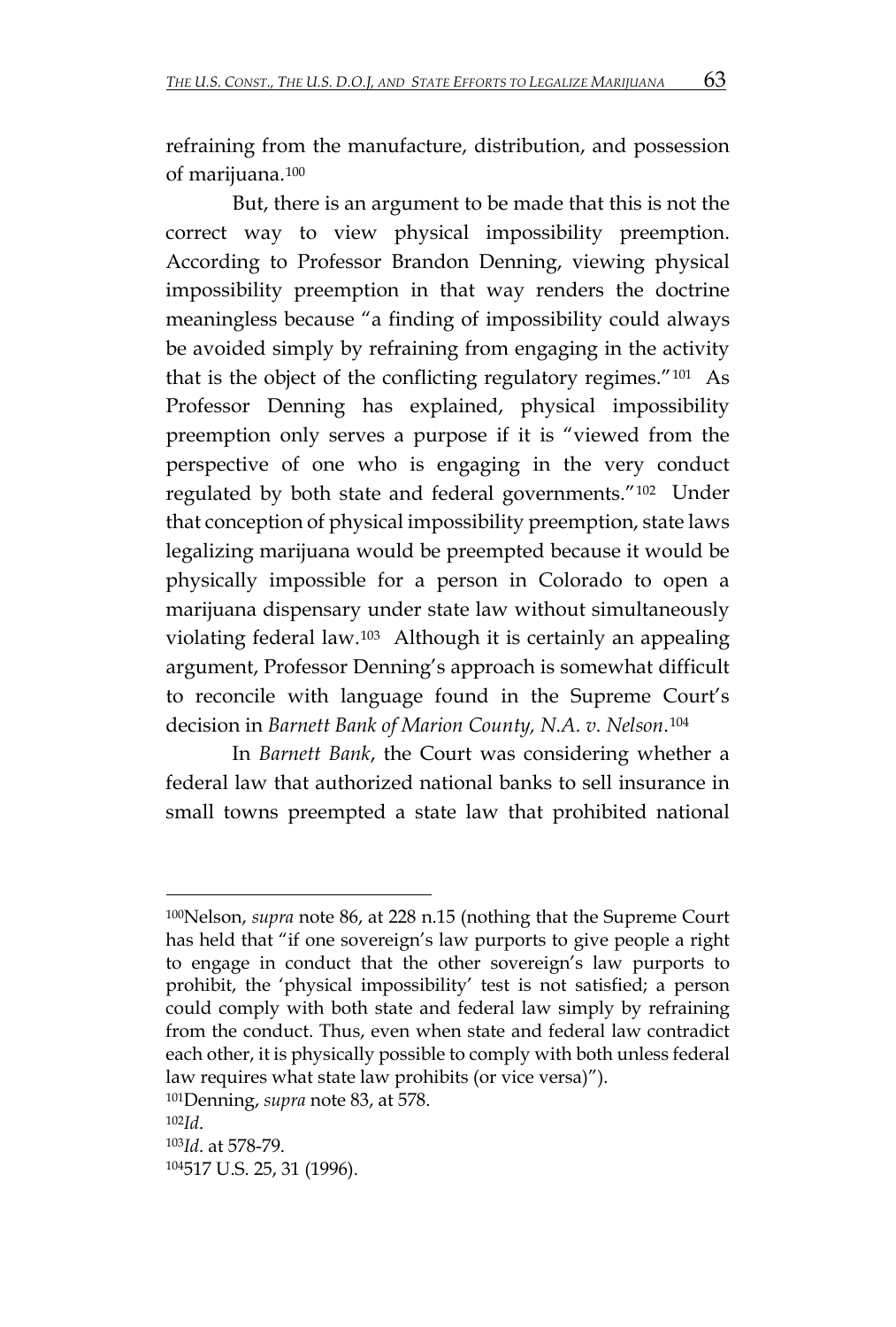banks from doing precisely that.[105](#page-22-0) Although the Court found the state law to be preempted under the doctrine of obstacle preemption, it rejected the physical impossibility preemption argument. In doing so, the Court explained that this was not a situation where "the federal law said, 'you must sell insurance,' while the state law said, 'you may not.'"[106](#page-22-1) Because a national bank could comply with both state and federal law by refusing to sell insurance, there was no physical impossibility preemption.[107](#page-22-2) Thus, the argument goes, physical impossibility preemption is inapplicable to the marijuana conundrum because there is an easy way to comply with both laws—do not grow, distribute, or possess marijuana. Given the language of *Barnett Bank* and the Court's treatment of physical impossibility preemption as a "very narrow" doctrine,<sup>[108](#page-22-3)</sup> it is unlikely that state marijuana legalization measures would be preempted under that doctrine.

It seems more likely that state marijuana legalization measures would be preempted under the second subset of conflict preemption—obstacle preemption.[109](#page-22-4) Obstacle preemption is appropriate when the state law "stands as an obstacle to the accomplishment and execution of the full

<span id="page-22-0"></span><sup>105</sup>*Id*. at 27 ("The question in this case is whether a federal statute that permits national banks to sell insurance in small towns pre-empts a state statute that forbids them to do so."). <sup>106</sup>*Id*. at 31.

<span id="page-22-2"></span><span id="page-22-1"></span><sup>107</sup>*See* Emerald Steel Fabricators, Inc. v. Bureau of Labor & Indus., 230 P.3d 518, 528 (Or. 2010) (en banc) (explaining that in *Barnett Bank* it was not physically impossible to comply with both state and federal law because "[a] national bank could simply refrain from selling insurance"); *see also* Wyeth v. Levine, 555 U.S. 555, 590 (2009) (Thomas, J., concurring in judgment) (questioning the physical impossibility preemption doctrine in part because federal and state law may give conflicting commands even though "an individual could comply with both by electing to refrain from the covered behavior").

<span id="page-22-4"></span><span id="page-22-3"></span><sup>108</sup>Wyeth v. Levine, 555 U.S. 555, 589 (2009) (Thomas, J., concurring). 109Garvey & Yeh, *supra* note 36, at 10-11 (focusing analysis more on obstacle preemption than physical impossibility preemption because the state laws "would likely survive the impossibility prong").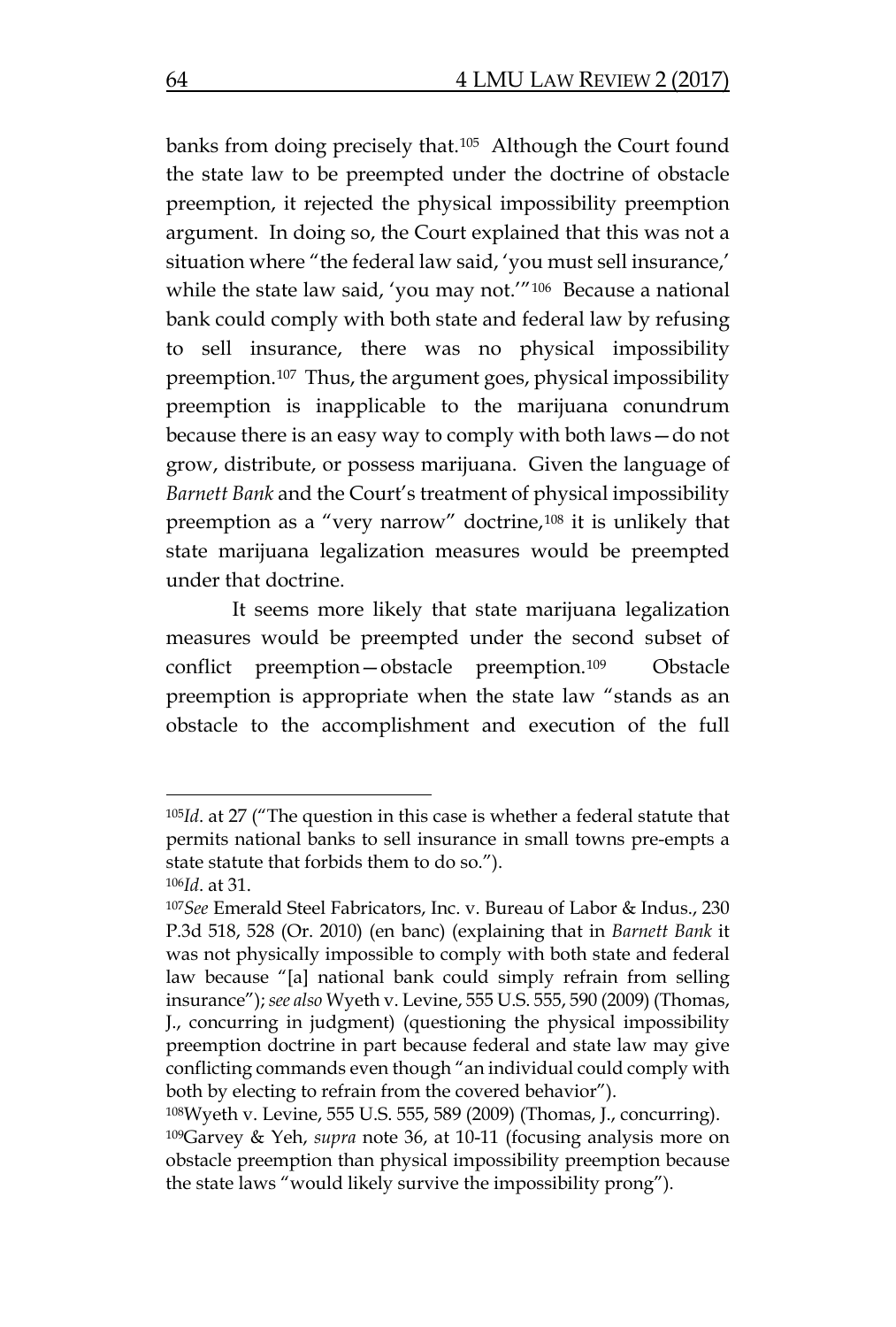purposes and objectives of Congress."[110](#page-23-0) To determine whether a state law serves as an obstacle, the courts must "examin[e] the federal statute as a whole and identify[] its purpose and intended effects."[111](#page-23-1)

Determining the purpose of the CSA is an easy task. It was drafted with one goal in mind—eliminating the abuse, production, and illicit trafficking of certain psychotropic drugs.[112](#page-23-2) To achieve that goal, Congress created a comprehensive regulatory regime prohibiting the possession, distribution, or manufacture of certain drugs (i.e., Schedule I) and regulated the possession, distribution, or manufacture of other drugs (i.e., Schedules II-V).[113](#page-23-3) In doing so, Congress made clear that the CSA applies to drugs that are manufactured, distributed, and possessed purely intrastate.[114](#page-23-4) Congress found that such "[f]ederal control of the intrastate incidents of the traffic in controlled substances is essential to the effective control of the interstate incidents" of drug trafficking.[115](#page-23-5) Congress believed that its ultimate objective could not be reached if there were an exemption that allowed the manufacture, distribution, or possession of locally grown marijuana.

The application of the CSA to purely intrastate activity was attacked in *Gonzalez v. Raich* as an unconstitutional exercise of Congress's authority under the Commerce Clause. In *Raich*, the Supreme Court upheld the CSA and declared that Congress

<span id="page-23-0"></span><sup>110</sup>Pacific Gas & Elec. Co. v. State Energy Res. Conservation & Dev. Comm'n, 461 U.S. 190, 204 (1983).

<span id="page-23-1"></span><sup>111</sup>Arizona v. United States, 132 S. Ct. 2492, 2501 (2012) (internal quotations omitted).

<span id="page-23-2"></span><sup>112</sup>*See* 21 U.S.C. § 801a(1) (setting forth Congress's findings regarding the need for the CSA); *see also* Gonzalez v. Raich, 545 U.S. 13, 20 (2005) ("The main objectives of the CSA were to conquer drug abuse and to control the legitimate and illegitimate traffic in controlled substances.").

<span id="page-23-3"></span><sup>113</sup>Raich, 545 U.S. at 13-14.

<span id="page-23-4"></span><sup>11421</sup> U.S.C. § 801(3)-(6).

<span id="page-23-5"></span><sup>11521</sup> U.S.C. § 801(6).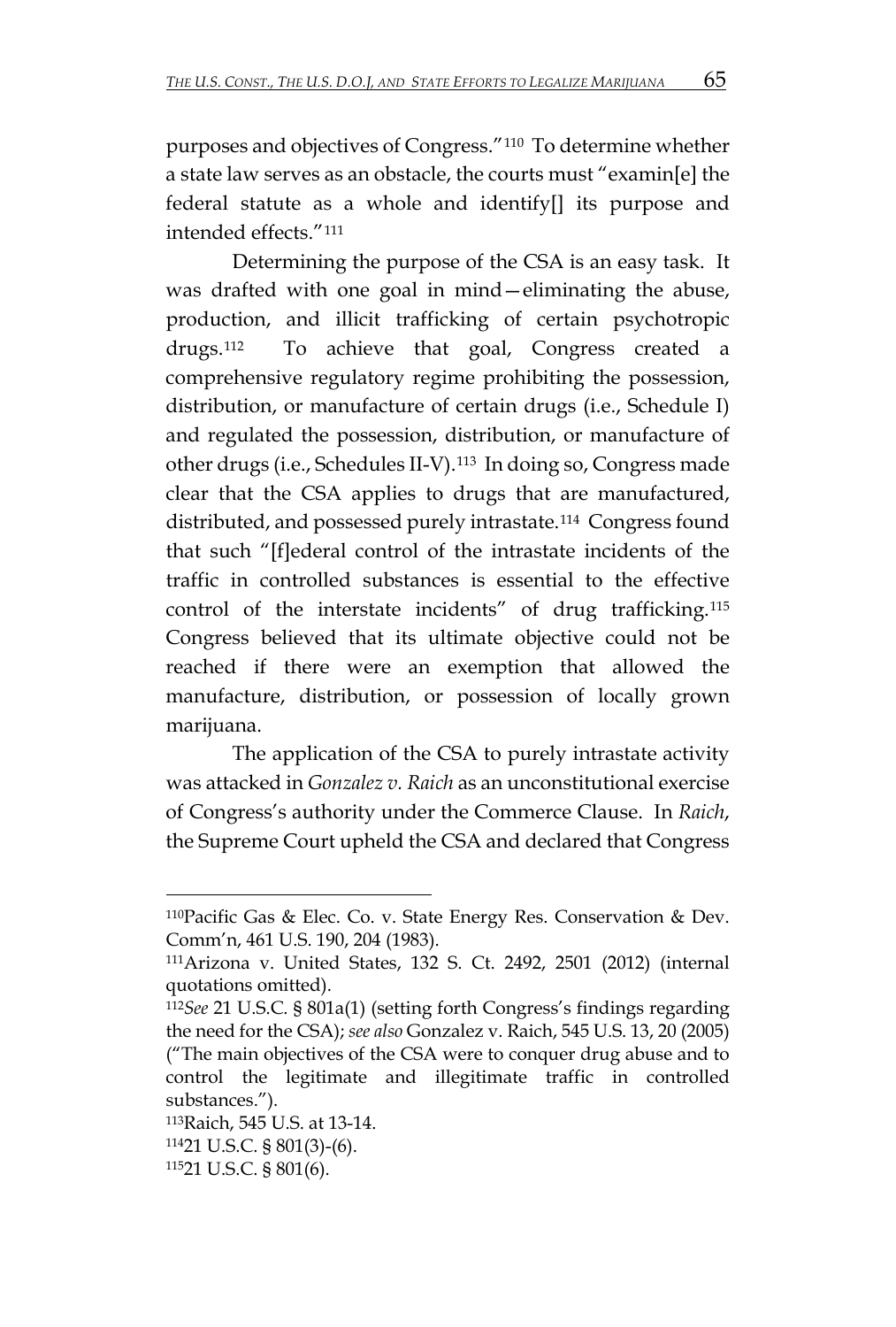had the authority to regulate even locally grown marijuana that never crossed a state line.[116](#page-24-0) According to the Court, exempting marijuana that was "locally cultivated for personal use . . . may have a substantial impact on the interstate market for this extraordinarily popular substance."[117](#page-24-1) And, the Court recognized that a state law authorizing the use of medical marijuana (even if locally grown) would "have a significant impact on both the supply and demand sides of the market for marijuana."[118](#page-24-2) Perhaps most importantly for purposes of the current debate, the *Raich* Court spoke approvingly of Congress's determination that allowing intrastate marijuana to escape the CSA's reach "would undermine the orderly enforcement of the entire regulatory scheme."[119](#page-24-3)

Such undermining, however, has been occurring since the Ogden Memorandum was released in 2009. Because of state legalization efforts and Department of Justice acquiescence, the CSA's regulatory scheme has been significantly undermined. The goal of the CSA was to eliminate the market for marijuana, and "[l]iberal regimes like Colorado's and Washington's are diametrically opposed to th[at] goal."[120](#page-24-4) It does not take a law degree to see that a state law authorizing the production, distribution, and use of marijuana makes it difficult for the federal government to achieve its goal of eradicating marijuana. It is made even more difficult when the state actually benefits from *increased* use of the substance that federal law is trying to *decrease*.

<span id="page-24-0"></span><sup>116</sup>Raich, 545 U.S. at 19. For those unfamiliar with the case, *Raich* involved several individuals who sought to use and grow marijuana for medicinal purposes under California's Compassionate Use Act. *Id*. at 5-7. The individuals sued the Attorney General of the United States, seeking a declaration that the CSA's prohibition on the manufacture, distribution, and possession of marijuana was unconstitutional as applied to locally grown marijuana that did not travel in interstate commerce. *Id*. at 7.

<span id="page-24-1"></span><sup>117</sup>*Id*. at 28.

<span id="page-24-3"></span><span id="page-24-2"></span><sup>118</sup>*Id*. at 30.

<sup>119</sup>*Id*. at 28.

<span id="page-24-4"></span><sup>120</sup>Denning, *supra* note 83, at 579.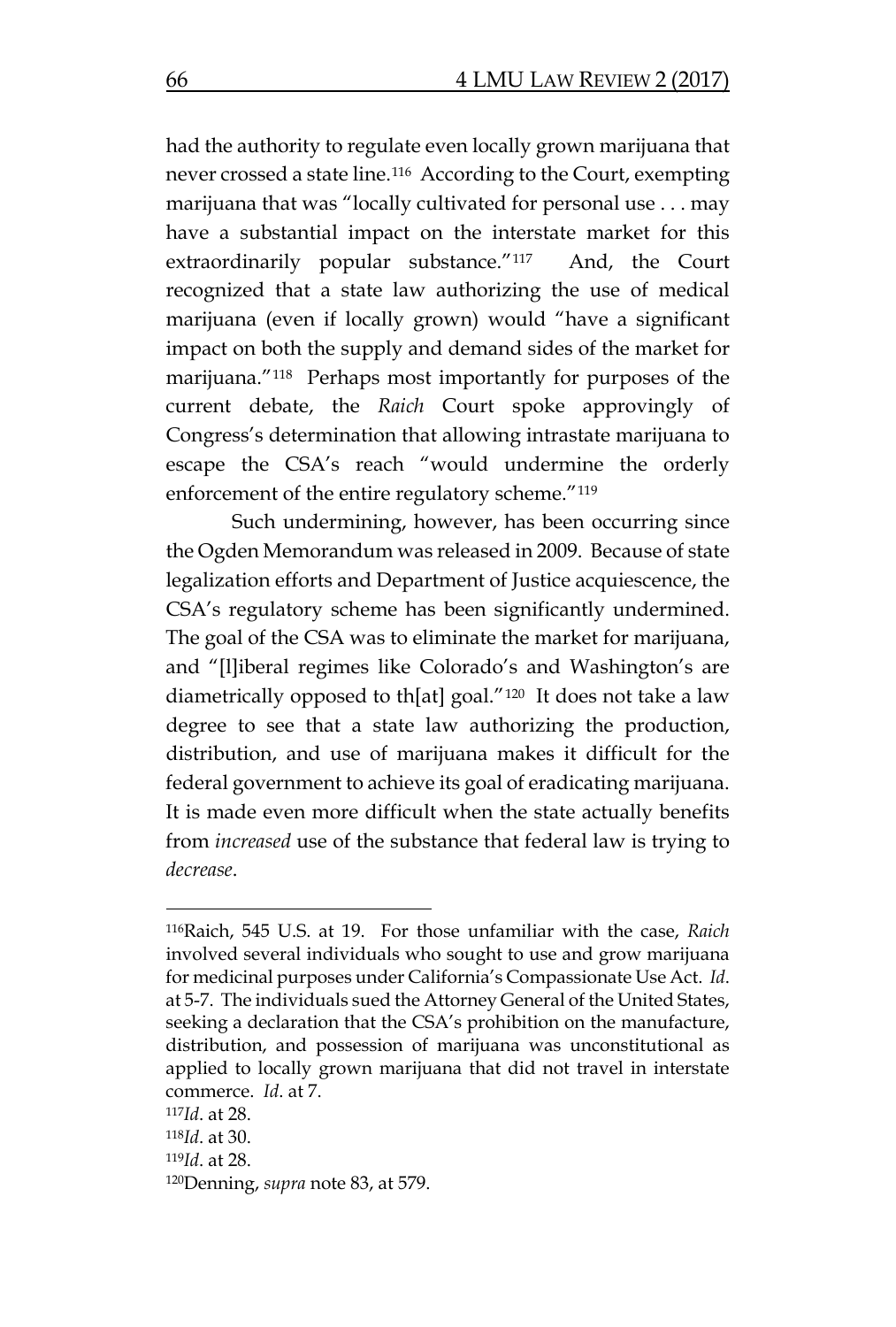Take Colorado, for example. It legalized marijuana for recreational use in 2012, and in 2015 Colorado collected approximately \$135 million in tax revenue from the marijuana industry.[121](#page-25-0) That money has been used to fund a variety of state programs and projects ranging from school construction and street paving to bullying prevention.[122](#page-25-1) If people stop selling, smoking, and growing marijuana in Colorado, then the state and local governments will lose money. If the government loses money, it will cut programs and services. No government desires to do either of those things. So, what does Colorado want? More marijuana sales! When do they want them? Now!

The good news for Colorado is that it is getting what it wants. The data shows that when a state legalizes marijuana, use of the drug increases in that state.[123](#page-25-2) That should come as

<span id="page-25-0"></span><sup>121</sup>National Public Radio, All Things Considered, *Where Does Colorado's Marijuana Money Go?* (Oct. 1, 2016) (transcript available at, http://www.npr.org/2016/10/01/496226348/where-doescolorados-marijuana-money-go).

<span id="page-25-1"></span><sup>122</sup>*Id*. (reporting that money from marijuana tax revenues was used to build schools, provide for the homeless, and create college scholarships); *see also* Carlos Illescas, *Marijuana Sales Tax Huge Boon for Colorado Cities*, Denver Post (May 26, 2016) (available at, http://www.denverpost.com/2016/05/26/marijuana-sales-tax-

revenue-huge-boon-for-colorado-cities/) (quoting an official of a small Colorado town as saying: "We have such as small tax base . . . .Medical and retail marijuana have definitely helped the town's bottom line. I'd be lying if I said it didn't."); Mahita Gajanan, *Colorado Will Use Extra Marijuana Revenue to Prevent Bullying in Schools*, Time Magazine (Sep. 28, 2016) (available, at http://time.com/4511895/colorado-surplus-marijuana-tax-revenuebully-prevention/) (reporting that \$2.9 million in marijuana tax revenues was used to create a bullying prevention program at 50

<span id="page-25-2"></span>schools). 123Beau Kilmer, *If California legalizes marijuana, consumption will likely increase. But is that a bad thing?*, LOS ANGELES TIMES (May 16, 2016) (reporting that after legalization, marijuana use increased in Colorado and Washington); *see also* Rocky Mountain High Intensity Drug Trafficking Area, *The Legalization of Marijuana in Colorado: The Impact*  (Jan. 2016) (available at, http://www.rmhidta.org/html/FINAL%20NSDUH%20Results-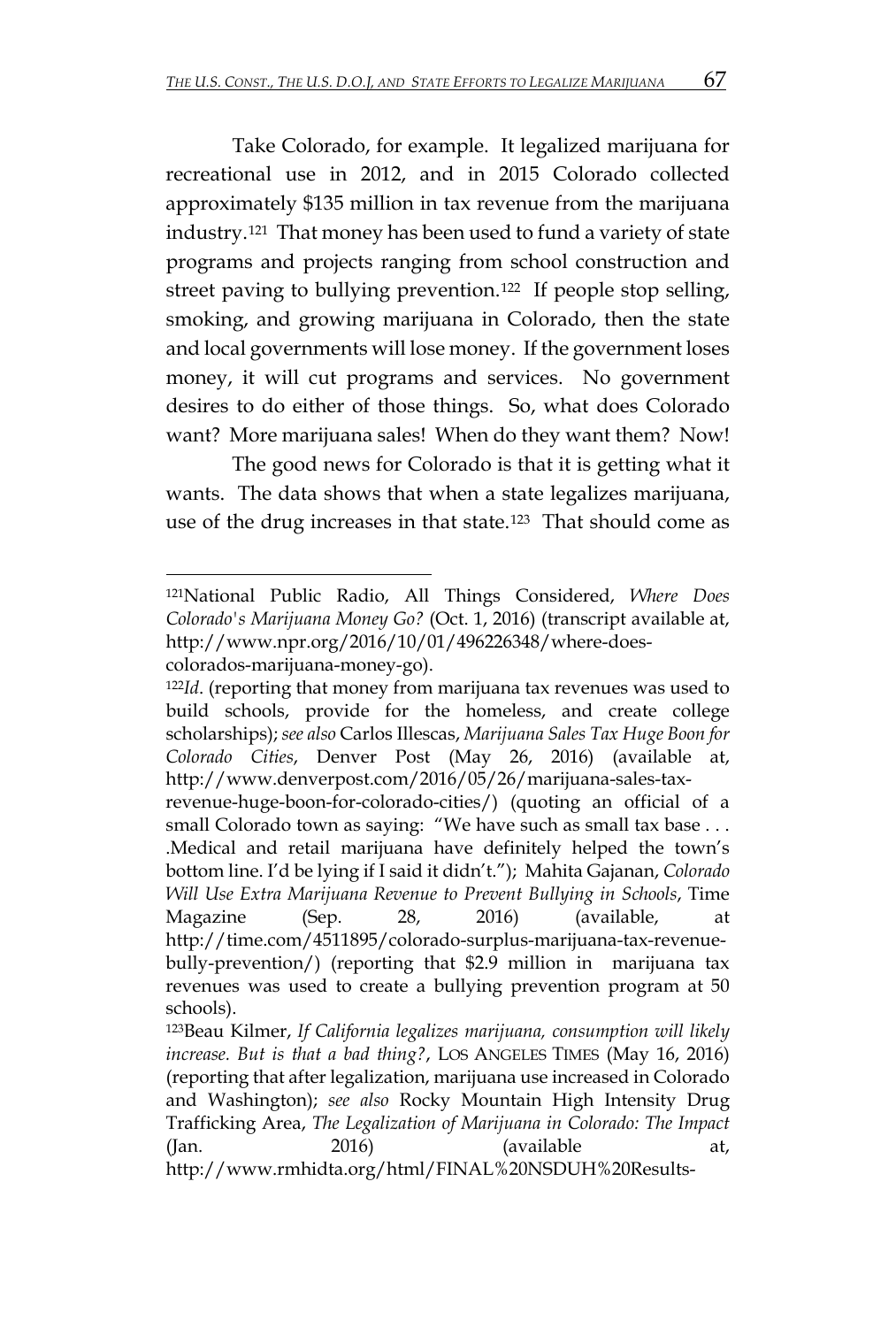no surprise. After all, allowing "profit-maximizing firms to produce, sell, and advertise"[124](#page-26-0) an item that was previously only available on the black-market will result in an increase in that item's use. So, state legalization efforts have led to an increase in the very activity that the CSA prohibits and seeks to eliminate altogether.

That type of conflict between the effect of a state law and the objective of a federal law is what obstacle preemption is designed to address. When previously confronted with an analogous situation, the Supreme Court struck down the offending state law in *Michigan Canners & Freezers v. Agricultural Board*.[125](#page-26-1) The *Michigan Canners* Court held that the federal Agricultural Fair Practices Act preempted the Michigan Agricultural Marketing and Bargaining Act because the Michigan law stood "as an obstacle to the accomplishment and execution of the full purposes and objectives of Congress."[126](#page-26-2)

The federal law was designed to improve the bargaining power of farmers when they brought their food to market[.127](#page-26-3) One provision of the federal law prevented an association of food producers from interfering with an individual producer's decision about whether to bring food to the market individually or to sell it through a producers' association.[128](#page-26-4) The Michigan law, on the other hand, stated that a producers' association was the exclusive bargaining agent for all producers of a particular

<sup>%20</sup>Jan%202016%20Release.pdf) (stating that "in the two year average (2013/2014) since Colorado legalized recreational marijuana, youth past month marijuana use increased 20 percent compared to the two year average prior to legalization (2011/2012)" while at the same time "nationally youth past month marijuana use declined 4 percent"); Robert A. Mikos, *Preemption Under the Controlled Substances Act*, 16 J. HEALTH CARE L. & POL'Y 5, 17 (2013) ("There is little doubt, then, that marijuana use will increase following state legalization."). 124Kilmer, *supra* note 123.

<span id="page-26-1"></span><span id="page-26-0"></span><sup>125467</sup> U.S. 461 (1984).

<span id="page-26-2"></span><sup>126</sup>*Id*. at 478 (internal quotations and citations omitted).

<span id="page-26-3"></span><sup>127</sup>*Id*. at 463-64.

<span id="page-26-4"></span><sup>128</sup>*Id*. at 464.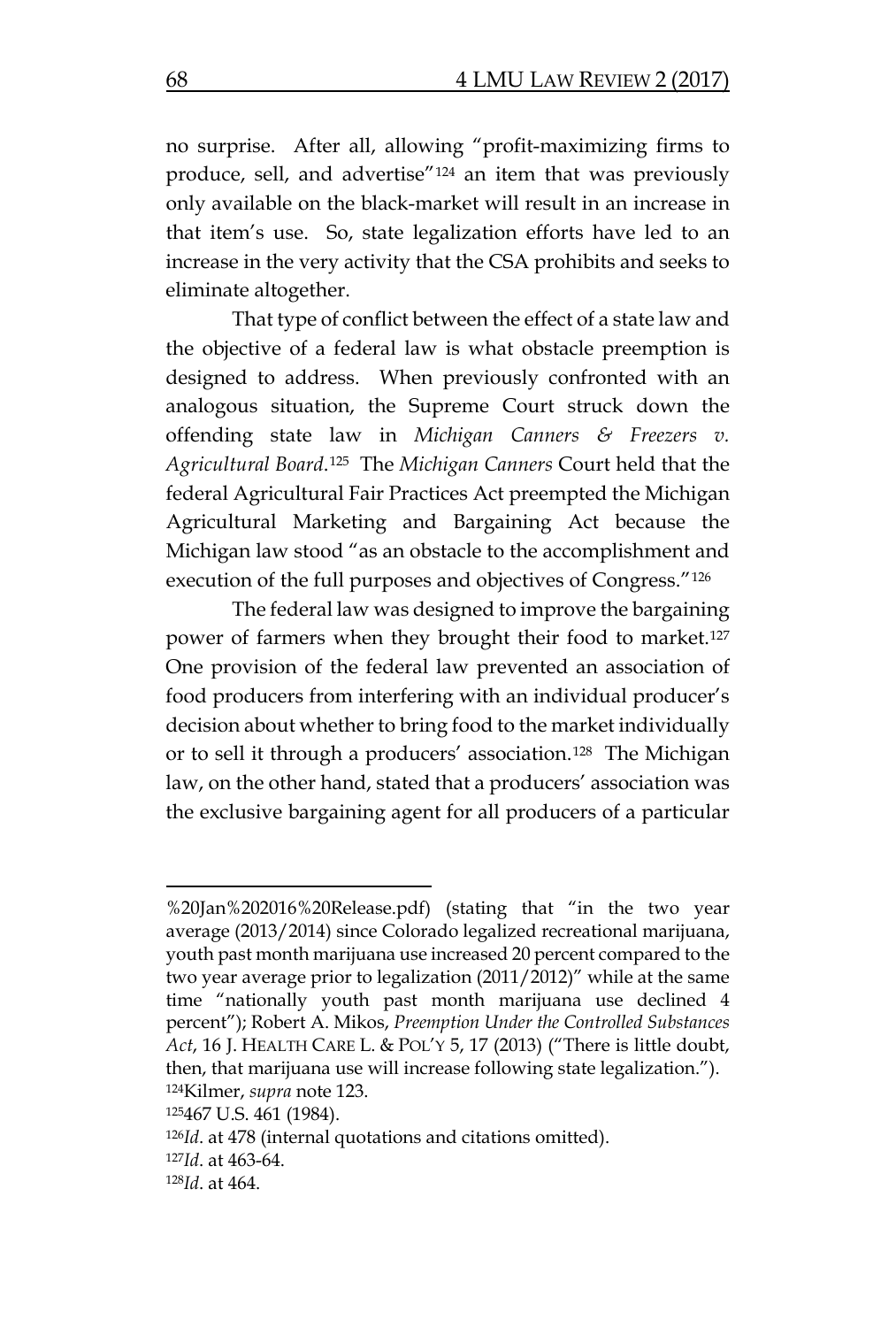food item.[129](#page-27-0) Individual producers were required to pay a fee to the association and abide by the terms of the association's contracts.[130](#page-27-1) In other words, the Michigan law "empower[ed] producers' associations to do precisely what the federal Act forbids them to do."[131](#page-27-2) The Michigan law, therefore, was struck down by the Supreme Court under the obstacle preemption doctrine.<sup>[132](#page-27-3)</sup>

Just like the Michigan law authorized producers' associations to engage in conduct that federal law prohibited, those states that have legalized marijuana have "empower[ed] [marijuana growers, distributors, and users] to do precisely what the federal Act forbids them to do."[133](#page-27-4) It is difficult to escape that reality.[134](#page-27-5) So, why has no federal court ruled that the CSA preempts state marijuana legalization laws? Because the Department of Justice—through its "policy of benign neglect"[135](#page-27-6)—has refused to bring a lawsuit challenging state marijuana legalization laws as preempted under the obstacle preemption doctrine.[136](#page-27-7)

In response to the Department of Justice's decision not to file a preemption lawsuit, Oklahoma and Nebraska made a valiant effort to have the Supreme Court rule on the issue. They

<span id="page-27-0"></span><sup>129</sup>*Id*. at 466.

<span id="page-27-2"></span><span id="page-27-1"></span><sup>130</sup>Michigan Canners & Freezers Ass'n, 467 U.S. at 467-68.

<sup>131</sup>*Id*. at 477-78.

<span id="page-27-3"></span><sup>132</sup>*Id*. at 478 (holding that the Michigan law "stands as an obstacle to the accomplishment and execution of the full purposes and objectives of Congress" and "therefore, the Michigan Act is pre-empted") (internal quotations and citations omitted).

<span id="page-27-4"></span><sup>133</sup>*Id*. at 477-78.

<span id="page-27-5"></span><sup>134</sup>*See generally* Denning, *supra* note 83, at 580 ("At the risk of seeming obtuse, I find it self-evident that state legalization regimes permitting marijuana use for medical or recreational purposes present a substantial obstacle to the implementation of a federal law that (1) recognizes no medical use for marijuana and (2) seeks to eliminate the national market in marijuana by banning all production, possession, and transfer.")

<span id="page-27-6"></span><sup>135</sup>Denning, *supra* note 83, at 583.

<span id="page-27-7"></span><sup>136</sup>*Id*. at 581 (stating that "[o]nly the DOJ's announced policy of forbearance keeps this conflict from coming to a head").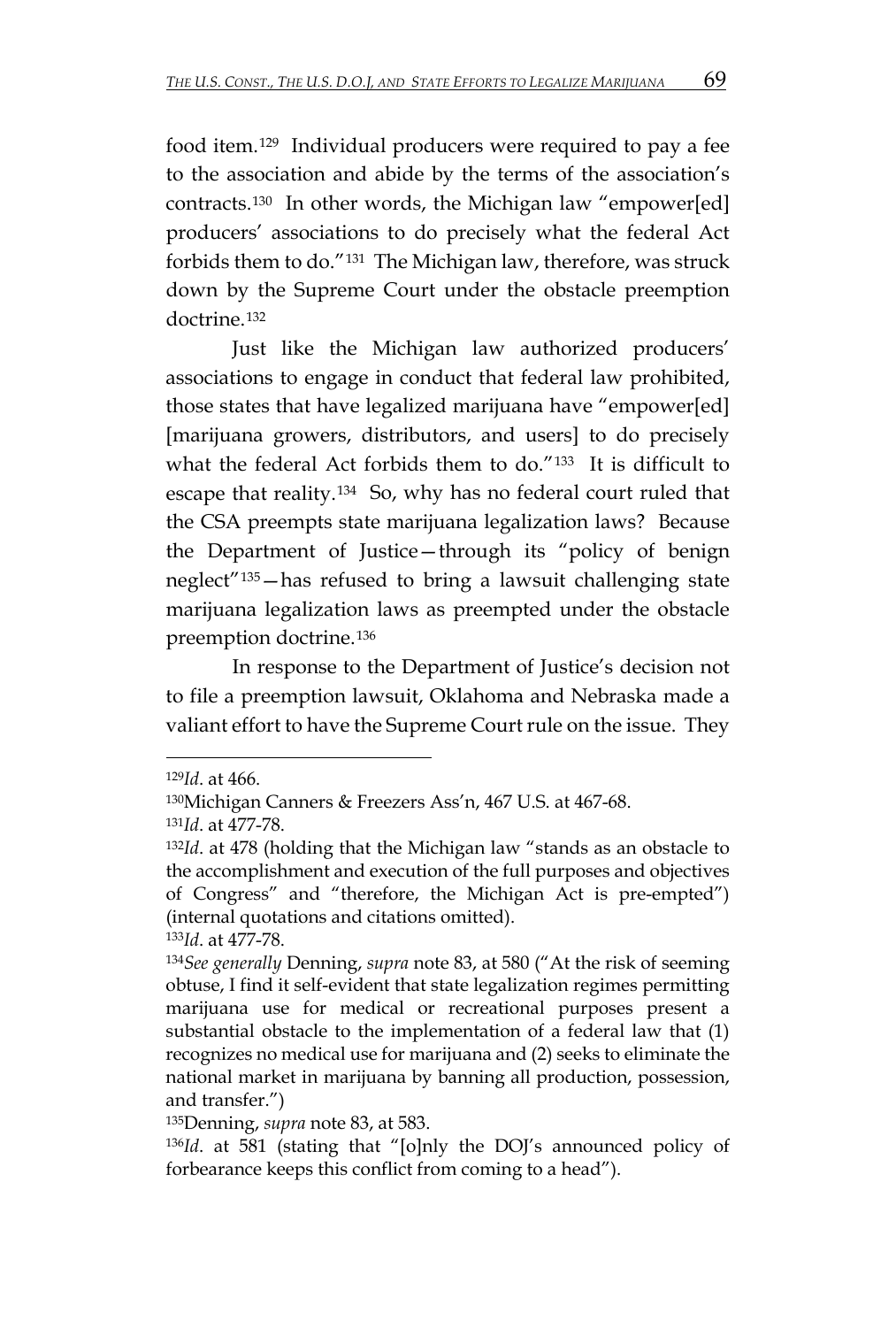brought a lawsuit against Colorado directly in the Supreme Court pursuant to Article III, Section 2 of the U.S. Constitution and 28 U.S.C. § 1251(a), both of which vest the Supreme Court with "original jurisdiction" over a lawsuit between two states.[137](#page-28-0) In that lawsuit, Oklahoma and Nebraska argued that Colorado's marijuana legalization law "conflicts with and otherwise stands as an obstacle to the full purposes and objectives of Congress."[138](#page-28-1) For reasons unknown and unstated, the Supreme Court refused to exercise its jurisdiction to hear the case.[139](#page-28-2)

Although no federal court has ruled on the preemption issue, a handful of state courts have addressed it.[140](#page-28-3) Of that handful of courts, the most notable opinion is the Supreme Court of Oregon's in *Emerald Steel Fabricators, Inc. v. Bureau of* 

<span id="page-28-1"></span><sup>138</sup>*Id*. at 23.

<span id="page-28-0"></span><sup>137</sup> Motion for Leave to File Complaint, Nebraska & Oklahoma v. Colorado, Supreme Court of the United States (Dec. 18, 2014) (available at, http://sblog.s3.amazonaws.com/wpcontent/uploads/2014/12/Neb.-Okla.-original-suit-vs.-Colorado-12- 18-14.pdf).

<span id="page-28-2"></span><sup>139</sup>Nebraska, et al. v. Colorado, 136 S. Ct. 1034 (2016) (Thomas, J., dissenting from the denial of motion for leave to file complaint) (arguing that the Court should have exercised its original jurisdiction to hear the case instead of "denying, without explanation, Nebraska and Oklahoma's motion for leave to file a complaint"). In the wake of the Supreme Court's refusal to hear the case, Nebraska and Colorado sought permission to intervene in a lawsuit brought by some private parties against Colorado. That lawsuit had been previously dismissed by a U.S. District Court judge on the basis that private parties could not seek preemption under the Supremacy Clause. *Safe Streets Alliance, et al. v. John Hickenlooper, Governor of Colorado, et al.*, No. 1:15- CV-00349, 2016 WL 223815, at \*3, \*5 (D. Colo. Jan. 19, 2016). The plaintiffs appealed to the Tenth Circuit Court of Appeals, and Nebraska and Oklahoma sought permission to intervene in that appeal. The Tenth Circuit allowed the intervention, and the parties are awaiting a decision on the merits. *Safe Streets Alliance, et al. v. John Hickenlooper, Governor of Colorado*, Order Granting Motion to Intervene, Appeal No. 16-1048 (10th Cir. Dec. 22, 2016).

<span id="page-28-3"></span><sup>140</sup>*See* Garvey & Yeh, *supra* note 36, at 14-15 (summarizing several state court rulings).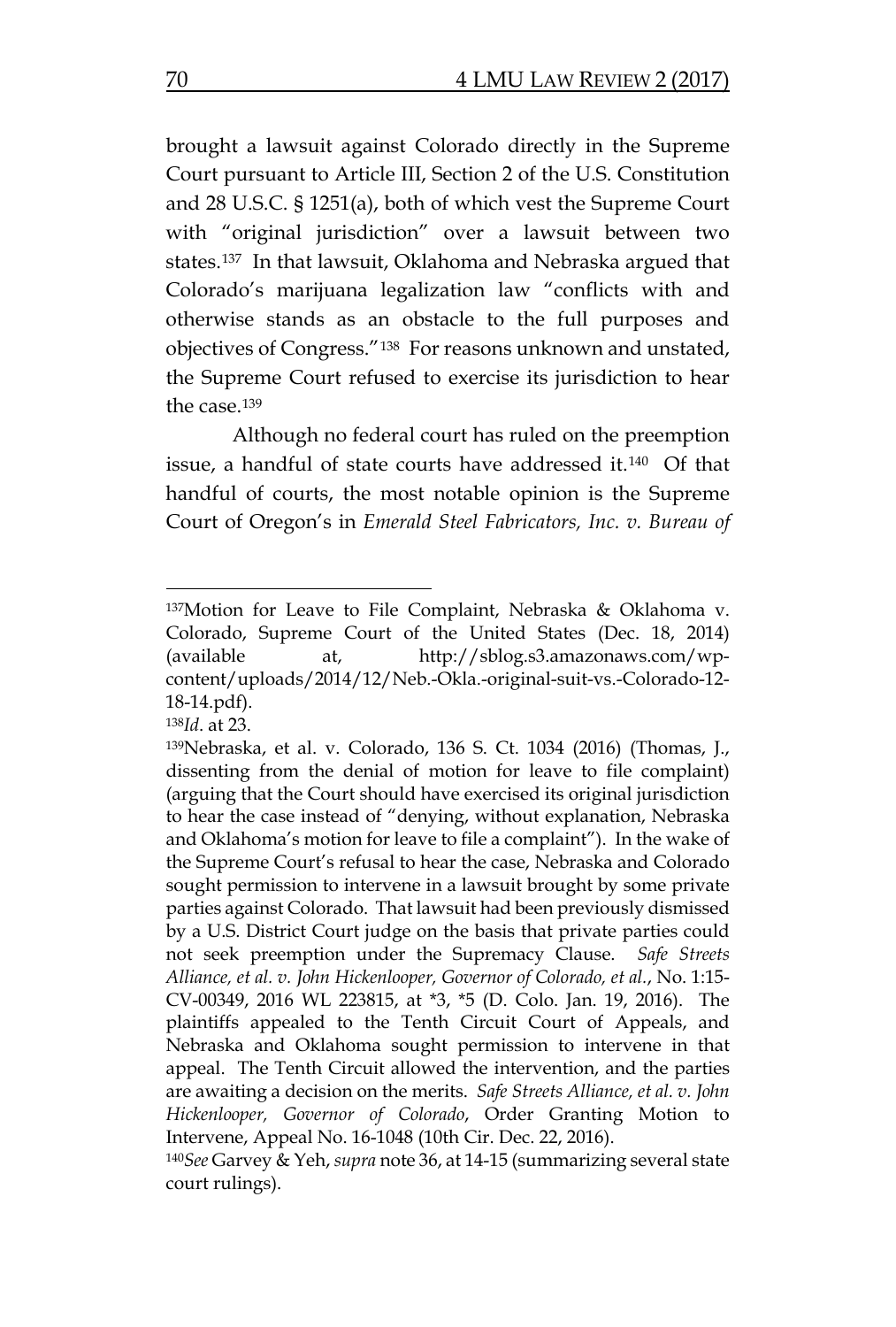*Labor and Industries*.[141](#page-29-0) The *Emerald Steel* court concluded that the CSA preempted Oregon's Medical Marijuana Act, which provided that people who had been issued a medical marijuana card could manufacture, distribute, and possess marijuana.[142](#page-29-1) According to the court, the Oregon law stood "as an obstacle to the accomplishment of the full purposes of the federal law."[143](#page-29-2) The court further explained that when Congress passed the CSA, it "did not intend to enact a limited prohibition on the use of marijuana—i.e., to prohibit the use of marijuana unless a state chose to authorize its use."[144](#page-29-3) Instead, Congress meant for the CSA to "impose[] a blanket prohibition on the use of marijuana without regard to state permission to use."[145](#page-29-4) And, there is no U.S. Supreme Court precedent holding that "states can authorize their citizens to engage in conduct that Congress explicitly has forbidden."<sup>[146](#page-29-5)</sup> Some scholars<sup>[147](#page-29-6)</sup> and a few

oklahoma-nebraska-lawsuit-colorado/37014/#disqus\_thread) (law professor opining that Colorado's marijuana legalization measure is not preempted by the CSA because "the federal government cannot force state officials (cannot commandeer them, to use the constitutional term) to enforce" federal law); *see also* Robert A. Mikos, *On the Limits of Supremacy: Medical Marijuana and the States' Overlooked Power to Legalize a Federal Crime*, 62 VAND. L. REV. 1421, 1423-24 (2009) (arguing that "to say that Congress may thereby preempt state inaction (which is what legalization amounts to, after all) would, in effect, permit Congress to command the states to take some action namely, to proscribe medical marijuana. The Court's anti-

<span id="page-29-0"></span> $\overline{a}$ 141348 Or. 159 (2010) (en banc).

<span id="page-29-1"></span><sup>142</sup>*Id*. at 161; *but see* County of San Diego v. San Diego NORML, 81 Cal. Rptr. 3d 461, 482 (Cal. App. Ct. 2008) (holding that the CSA does not preempt California's medical marijuana identification card law because "the purpose of the CSA is to combat recreational drug use, not to regulate a state's medical practices").

<span id="page-29-2"></span><sup>143</sup>Emerald Steel Fabricators, Inc., 348 Or. at 186.

<span id="page-29-3"></span><sup>144</sup>*Id*. at 177-78.

<span id="page-29-5"></span><span id="page-29-4"></span><sup>145</sup>*Id*. at 178.

<sup>146</sup>*Id*. at 183.

<span id="page-29-6"></span><sup>147</sup>*See* Sam Kamin, *Pot Prohibition is Almost Over; Oklahoma, Nebraska's Suit is Doomed*, THE CANNABIST (Jun. 29, 2015) (available at, http://www.thecannabist.co/2015/06/29/pot-marijuana-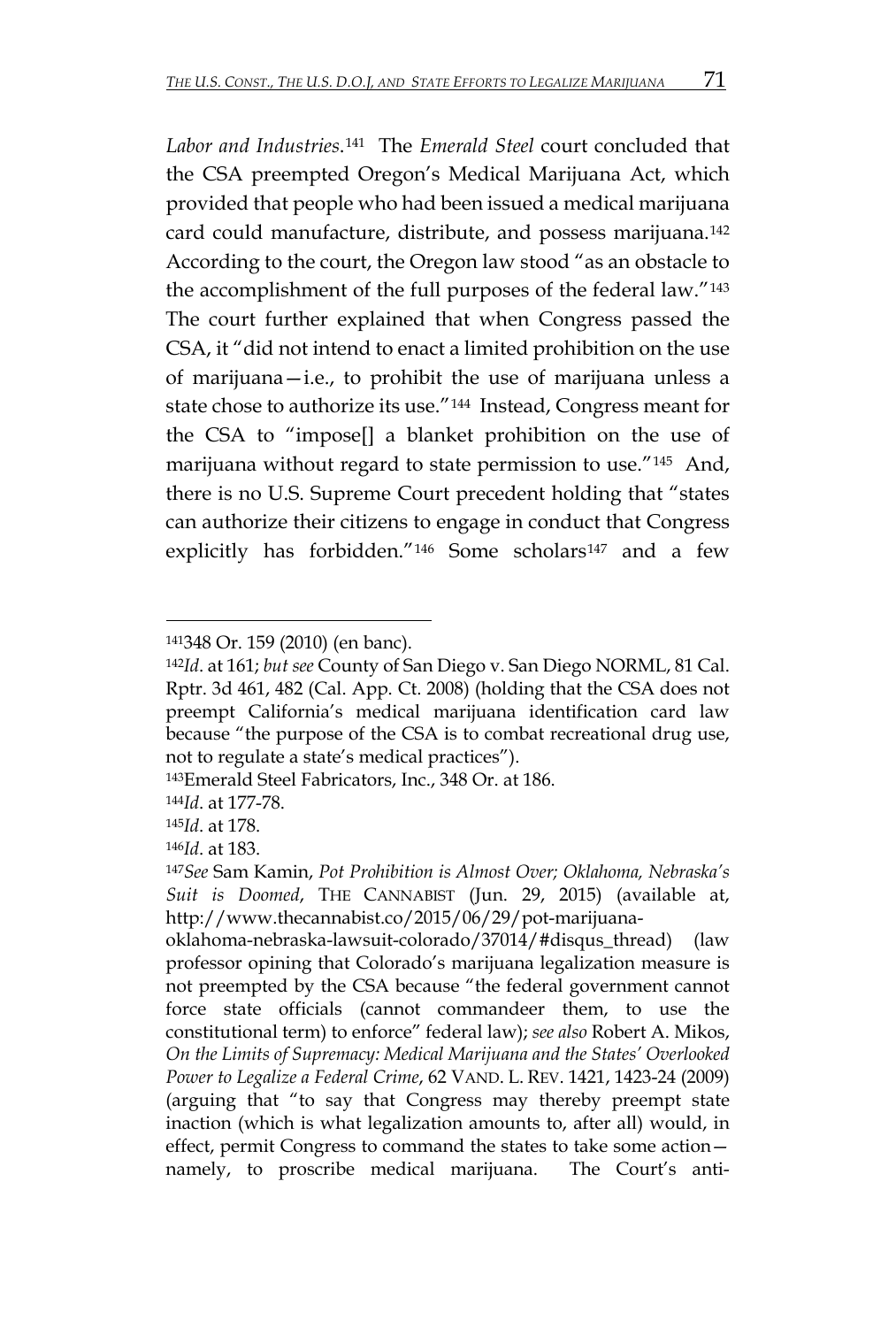judges[148](#page-30-0) have argued that a finding that the CSA preempts state marijuana legalization laws would run afoul of the anticommandeering principle embodied in the Tenth Amendment to the U.S. Constitution. That argument is creative and thought-provoking. But, it is wide of the mark—at least as it relates to what has actually happened in those states that have legalized marijuana.

The Tenth Amendment provides as follows: "The powers not delegated to the United States by the Constitution, nor prohibited by it to the States, are reserved to the States respectively, or to the people."[149](#page-30-1) The Supreme Court has read that language to prevent the federal government from "commandeering" state governments by requiring them to enforce federal law.[150](#page-30-2) Perhaps the most significant anticommandeering case is *Printz v. United States*.[151](#page-30-3) At issue in *Printz* was the Brady Handgun Violence Prevention Act, which contained a provision requiring state and local police officers to conduct background checks on handgun purchasers.[152](#page-30-4) The Court struck down that provision under the Tenth Amendment because the federal government "may not compel the State to enact or administer a federal regulatory program."[153](#page-30-5)

Undoubtedly, the anti-commandeering doctrine applied in *Printz* would prevent the federal government from forcing state and local police officers to enforce the CSA's marijuana prohibition. It is also beyond debate that the federal

<span id="page-30-1"></span>149U.S. CONST. amend. X,

commandeering rule, however, clearly prohibits Congress from doing this.").

<span id="page-30-0"></span><sup>148</sup>*See, e.g.*, Emerald Steel Fabricators, Inc. v. Bureau of Labor & Indus., 348 Or. 159, 191 (2010) (en banc) (Walters, J., dissenting) (citing the anti-commandeering doctrine as one of the reasons why the CSA does not preempt Oregon's medical marijuana law).

<span id="page-30-2"></span><sup>150</sup>New York v. United States, 505 U.S. 144, 188 (1992) (holding that "[t]he Federal Government may not compel the States to enact or administer a federal regulatory program").

<span id="page-30-3"></span><sup>151521</sup> U.S. 898 (1997).

<span id="page-30-4"></span><sup>152</sup>*Id*. at 903.

<span id="page-30-5"></span><sup>153</sup>*Id*. at 933 (internal quotations omitted).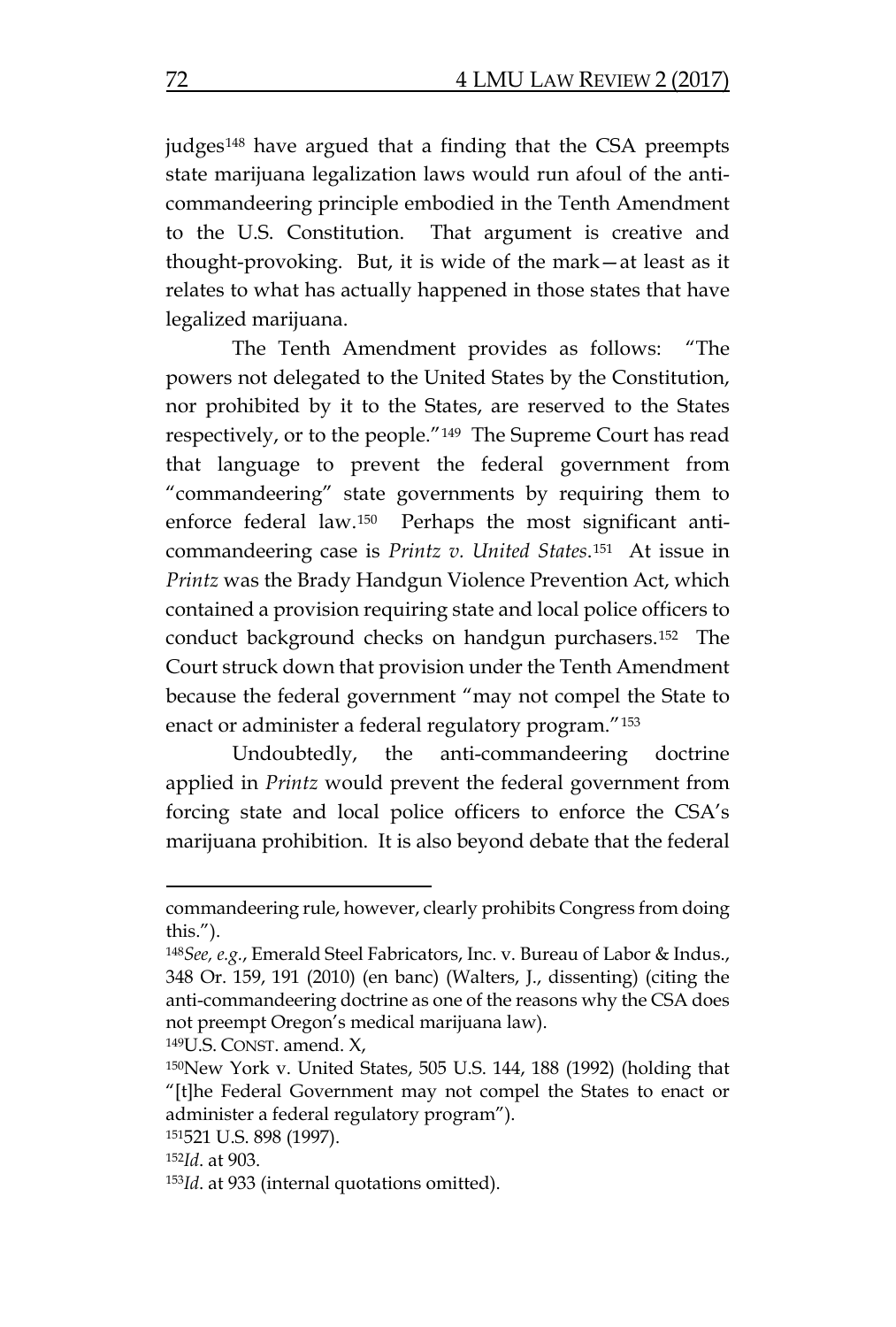government could not mandate that all states criminalize marijuana. Neither of those things, however, would result from a court holding that the CSA preempts state marijuana legalization laws. A finding that the CSA preempts a state marijuana legalization law would result in the state having no law—authorizing or forbidding—marijuana. And, that is entirely constitutional because states are free by virtue of the anti-commandeering doctrine to decriminalize marijuana through the repeal of their laws that prohibit the manufacture, distribution, and possession of marijuana.[154](#page-31-0)

There is, however, a critical difference between decriminalizing marijuana by repealing existing law and authorizing marijuana, regulating it, and making a tremendous amount of money by taxing it. Recognizing as much, the law of preemption distinguishes between failing to criminalize an activity and making the activity lawful.[155](#page-31-1) As a panel of the California Court of Appeals explained, "[w]hen an act is prohibited by federal law, but neither prohibited nor authorized by state law, there is no obstacle preemption."[156](#page-31-2) But, when a state moves beyond decriminalization and passes a law that affirmatively authorizes and regulates what federal law prohibits, the state's law is preempted, and the anticommandeering doctrine is not implicated.[157](#page-31-3) 

<span id="page-31-1"></span><span id="page-31-0"></span><sup>154</sup>*See* Garvey & Yeh, *supra* note 36, at 13-14 (explaining that under the "Tenth Amendment and preemption precedent" a state could exempt marijuana-related activities from criminal penalties under state law). <sup>155</sup>*See* Pack v. Superior Court of Los Angeles, 132 Cal. Rptr. 3d 633, 651 (Cal. App. Ct. 2012). In *Pack*, the court held that the CSA preempted a city ordinance requiring an expensive permit to grow or distribute medical marijuana. *Id*. at 638. The court's decision was accepted for review by the Supreme Court of California, but the appeal was dismissed by request of the parties. Pack v. Superior Court of Los Angeles, Case No. B228781, Order of Aug. 22, 2012) (available at, http://appellatecases.courtinfo.ca.gov/search/case/dockets.cfm?di st=2&doc\_id=1961761&doc\_no=B228781).

<span id="page-31-2"></span><sup>156</sup>Pack, 132 Cal. Rptr. 3d at 651.

<span id="page-31-3"></span><sup>157</sup>*Id*. at 652 ("The City's ordinance, however, goes beyond decriminalization into authorization . . . . A law which authorizes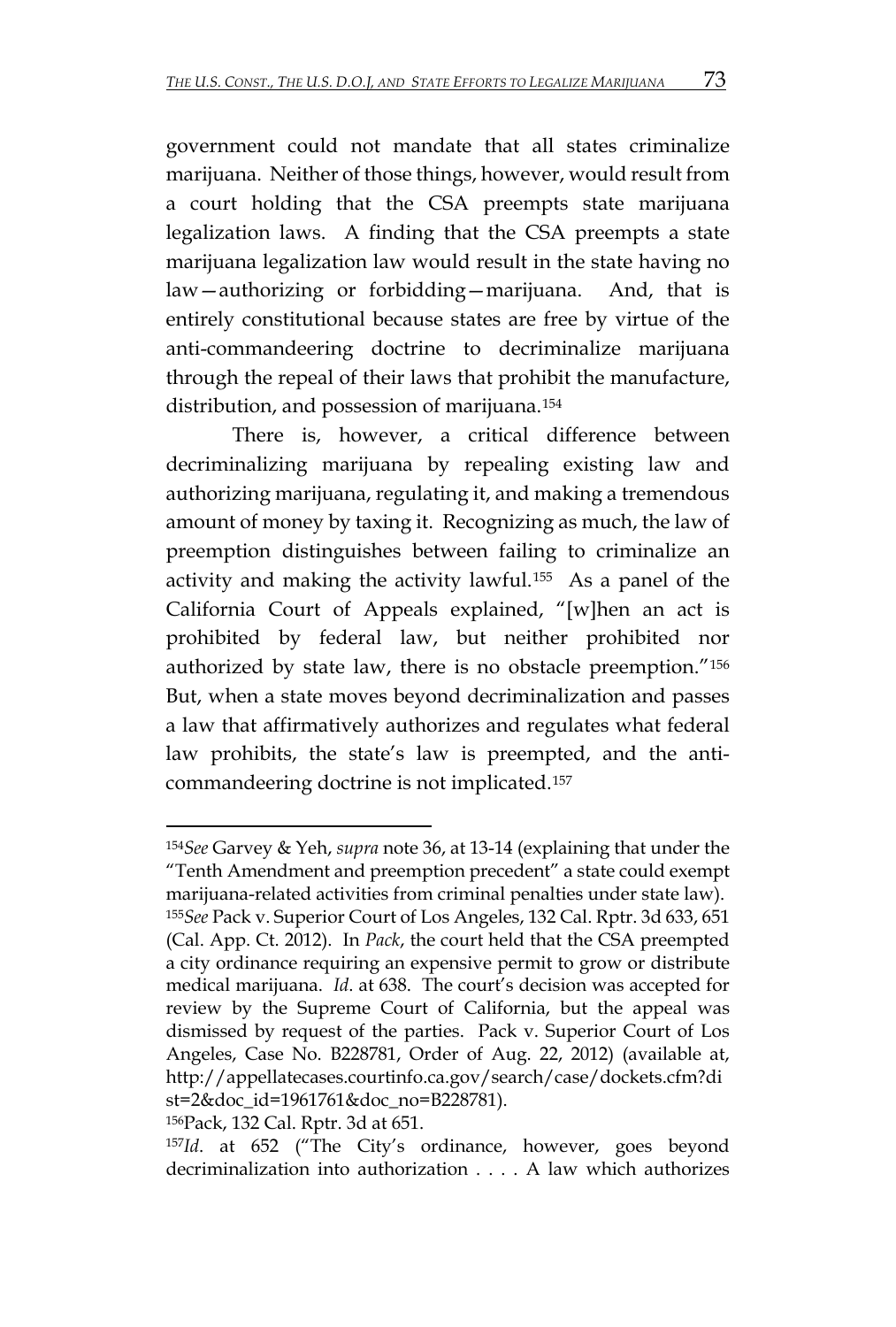Looking again to Colorado as an example, the state's 2012 marijuana legalization measure did more than simply repeal the state's statute that criminalized marijuana—it created a regulatory scheme that authorizes, permits, and collects large fees[158](#page-32-0) from marijuana-related activities that are prohibited by federal law. More specifically, Colorado developed "procedures for the issuance, renewal, suspension, and revocation of licenses; provide[d] a schedule of licensing and renewal fees; and specif[ied] requirements for licensees to follow regarding physical security, video surveillance, labeling, health and safety precautions, and product advertising."[159](#page-32-1) There is now an entire state bureaucracy focused on nothing more than administering the marijuana industry.<sup>[160](#page-32-2)</sup> Because the state law expressly authorizes what federal law prohibits, it is preempted because it serves as an obstacle to the fulfillment of Congress' goal to eliminate the manufacturing, distribution, possession, and use of marijuana.

Of course, it is unlikely that a federal court will have the opportunity to reach that conclusion unless the Department of Justice changes its approach and files a lawsuit against the

individuals to engage in conduct that the federal Act forbids stands as an obstacle to the accomplishment and execution of the full purposes and objectives of Congress and is therefore preempted.") (internal quotations and alterations omitted); *see also* Emerald Steel Fabricators, Inc. v. Bureau of Labor Statistics, 348 Or. 159, 177-78 (2010) (en banc) (explaining that Oregon's law was preempted because it went beyond exempting marijuana offenses from state prosecutions by "affirmatively authoriz[ing]" marijuana manufacturing, distribution, and possession); Garvey & Yeh, *supra* note 36, at 14 (stating that the "affirmative act of regulating and licensing marijuana cultivation and distribution may not invoke the same Tenth Amendment protections enjoyed by the states' initial decision to simply remove marijuanarelated penalties under state law").

<span id="page-32-0"></span><sup>158</sup>Garvey & Yeh, *supra* note 36, at 5 (reporting that Colorado imposes a 25% tax on retail marijuana sales).

<span id="page-32-2"></span><span id="page-32-1"></span><sup>159</sup>*Id*. 160*See https://www.colorado.gov/pacific/enforcement/marijuanaenforcement*  (website of the Marijuana Enforcement Division of the Colorado Department of Revenue).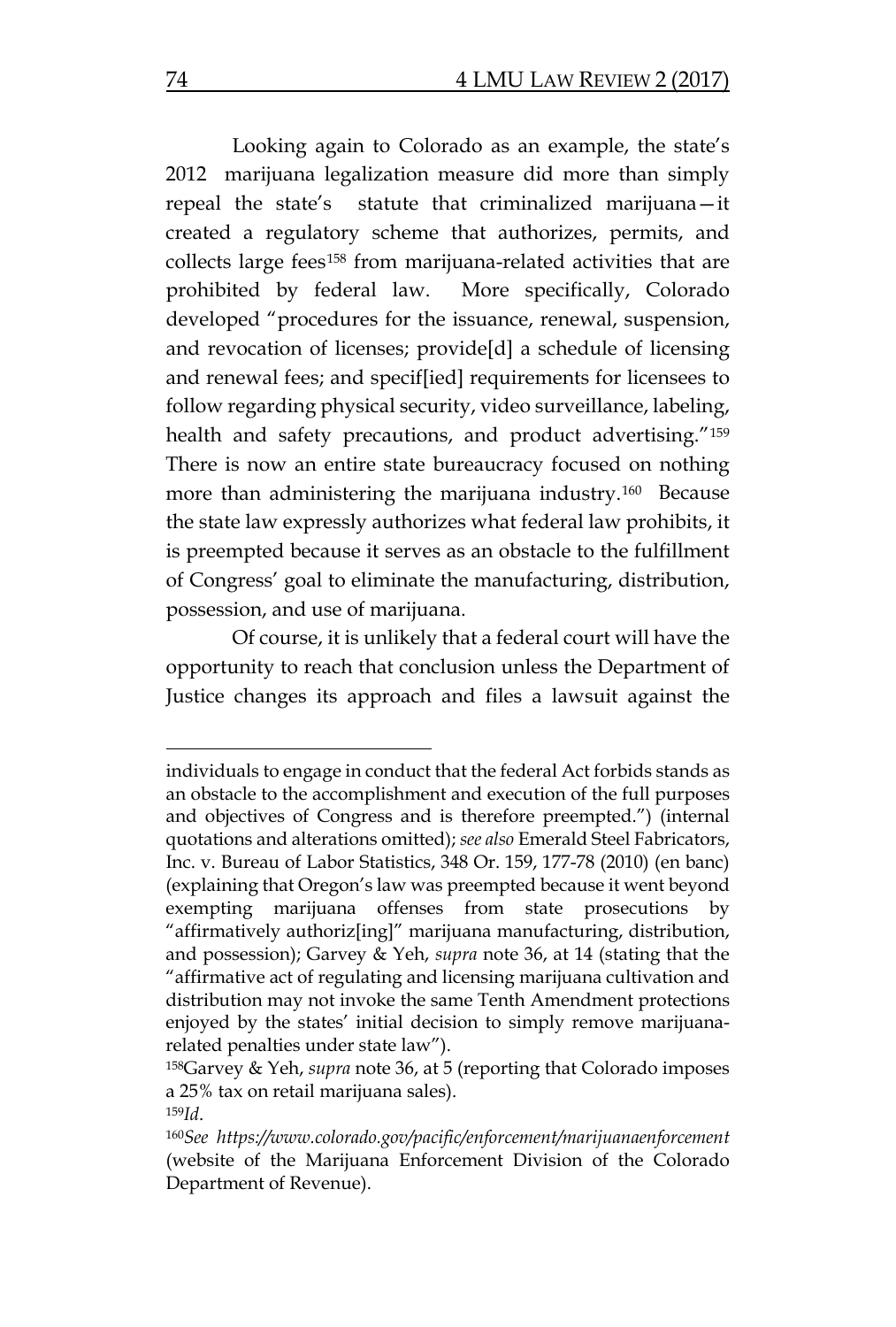offending states. Although the filing of such a lawsuit after years of sitting on the sidelines while state marijuana legalization measures spread like wildfire will ruffle feathers and disrupt what has become a billion-dollar industry, it is the approach dictated by the law (as opposed to personal preference or political expediency). Aside from the preemption issues discussed above, the Department of Justice's current approach violates the Take Care Clause.

## V. TAKE CARE CLAUSE

 $\overline{a}$ 

The Take Care Clause of the U.S. Constitution is, in comparison to other constitutional provisions, largely unknown and infrequently litigated.[161](#page-33-0) It provides in simple and direct language that the President "shall take Care that the Laws be faithfully executed."[162](#page-33-1) Despite its brevity and relative obscurity, the Take Care Clause packs a mighty punch. It ensures that the power of our federal government is dispersed among the different branches,[163](#page-33-2) and it prevents executive "lawlessness in the form of overreach or inaction."[164](#page-33-3) 

The Take Care Clause was designed to prevent Presidents (and their surrogates, such as the Attorney General) from doing exactly what the Department of Justice has done by refusing to enforce the CSA's prohibition of marijuana in those states that have passed legalization measures. It has been argued that the Department's current approach is an unreviewable exercise of prosecutorial discretion rather than a

<span id="page-33-0"></span><sup>161</sup>*See* Ted Cruz, *The Obama Administration's Unprecedented Lawlessness*, 38 HARV. J. L. & PUB. POL'Y 63, 70 (2015) (stating that "[o]nly a few Supreme Court cases have interpreted the Take Care Clause"). 162U.S. CONST. art. II, § 3.

<span id="page-33-2"></span><span id="page-33-1"></span><sup>163</sup>*See* Todd Garvey, *The Take Care Clause and Executive Discretion in the Enforcement of the Law*, Congressional Research Service (Sept. 4, 2014) (explaining that the "Take Care Clause makes a significant contribution to the separation of powers").

<span id="page-33-3"></span><sup>164</sup>Sam Kamin, *Prosecutorial Discretion in the Context of Immigration and Marijuana Law Reform: The Search for a Limiting Principle*, 14 OHIO ST. J. CRIM. L. 183, 196 (2016).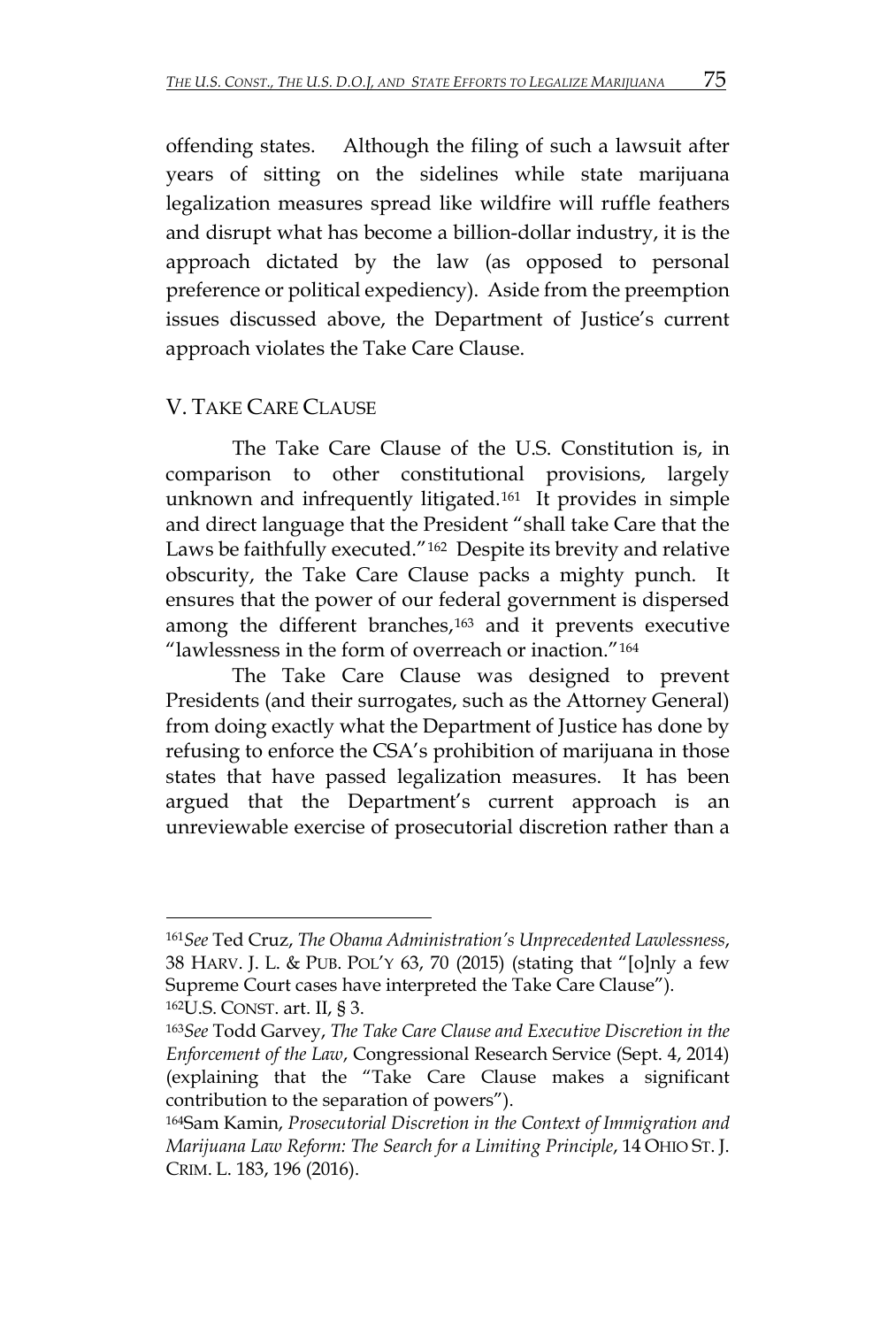breach of the Take Care Clause.[165](#page-34-0) That argument lacks merit because there is a difference between prosecutorial discretion in individual cases (constitutional and necessary) and a blanket policy of non-enforcement (unconstitutional and dangerous). As explained below, the Department's approach falls on the unconstitutional and dangerous side of the line.

To understand the Take Care Clause and its purpose, a brief historical review is necessary. Prior to the Glorious Revolution of 1688, the English crown possessed suspension and dispensation powers.[166](#page-34-1) Generally speaking, those powers allowed the king to nullify or simply disregard statutes passed by Parliament.[167](#page-34-2) Because Parliament rarely met and the king was viewed as the "source of all law," the suspension and dispensation powers were viewed for many years as "useful and broadly accepted lubricants" that allowed the king to adjust the law as the circumstances required.[168](#page-34-3) Things changed when King James II came to power.[169](#page-34-4) He drew the ire of Parliament and the people when he began using his suspension and dispensation to "systematically dispense with a vast array of religious legislation and rules governing the universities."[170](#page-34-5) His actions contributed to the Glorious Revolution, which resulted in the ascension of William III to the crown and the elimination of the suspension and dispensation powers.[171](#page-34-6) The elimination of those powers was a "central achievement of the English Revolution . . . . [and] formed an important backdrop to the American constitutional enterprise."[172](#page-34-7)

<span id="page-34-0"></span><sup>165</sup>*Id*. at 200 ("In the context of federal marijuana law enforcement, it seems clear that the Obama administration's guidance to prosecutors regarding the allocation of scarce resources is nothing more than an exercise of prosecutorial discretion.").

<span id="page-34-1"></span><sup>166</sup>Zachary S. Price, *Enforcement Discretion and Executive Duty*, 67 VAND. L. REV. 671, 690-91 (2014).

<span id="page-34-2"></span><sup>167</sup>Cruz, *supra* note 161, at 66.

<span id="page-34-3"></span><sup>168</sup>Price, *supra* note 166, at 691.

<span id="page-34-4"></span><sup>169</sup>*Id*.

<span id="page-34-5"></span><sup>170</sup>Delahunty & Yoo, *supra* note 25, at 805 (internal quotations omitted).

<span id="page-34-7"></span><span id="page-34-6"></span><sup>171</sup>*See* Price, *supra* note 166 at 691 (explaining that "William III and Mary II replaced King James on the throne. As part of the new constitutional settlement, the monarch was henceforth denied suspending and dispensing powers."). 172*Id*. at 692.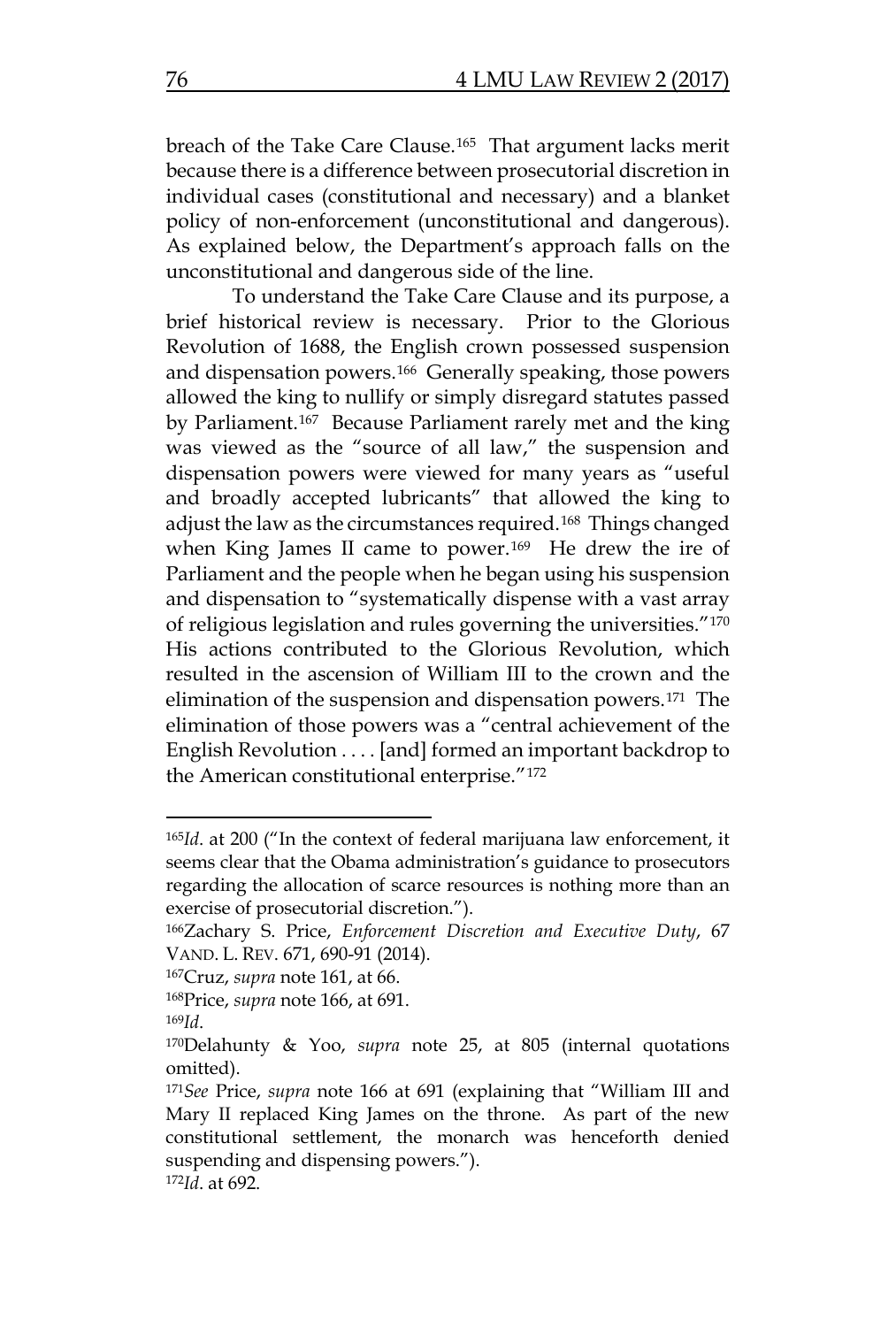Given the experience of their English ancestors, our Founding Fathers took pains to ensure that the President lacked the authority to "make, or alter, or dispense with the laws."[173](#page-35-0) Thus, they drafted the Take Care Clause and included it in Article II, § 3. The Clause places upon the President "an obligation and affirmative duty" to enforce the laws passed by Congress.[174](#page-35-1) It is worth emphasizing "how strong the language of the Take Care Clause is. It is pitched at the highest register of constitutional obligation. The President *shall*—not may."[175](#page-35-2) In fact, it has been argued that the Take Care Clause is one of only two duties expressly imposed on the President by the Constitution—"he *must* take the Oath of Office . . . and he *shall* take care that the Laws be faithfully executed."[176](#page-35-3) The obligation is not simply the President's; rather, it is one that is borne by all Executive Branch officials.[177](#page-35-4)

Although the President has a role in the legislative process (most notably, the veto power), when a bill becomes a law the President's "legislative role comes to an end and is supplanted by his express constitutional obligation under" the Take Care Clause.[178](#page-35-5) Noticeably absent from the Take Care Clause is a footnote clarifying that the President only has to faithfully execute the laws that he personally agrees with or those that are popular with his political base.[179](#page-35-6) Permitting the

<span id="page-35-1"></span>174Cruz, *supra* note 161, at 69.

 $\overline{a}$ 

<span id="page-35-3"></span><sup>176</sup>*Id*. (internal citations omitted).

<span id="page-35-0"></span><sup>173</sup>Garvey, *supra* note 163, at 5 (internal quotations omitted).

<span id="page-35-2"></span> $175$ Brief for the Cato Institute, Professors Randy E. Barnett & Jeremy Rabkin as Amici Curiae, United States v. Texas, Supreme Court Case No. 15-674, 2016 WL 1377723, at \*10 (Apr. 4, 2016) (discussing the history and purpose of the Take Care Clause).

<span id="page-35-4"></span><sup>177</sup>*See generally* Kamin, *supra* note 164 at 196 (stating that under the Take Care Clause "the federal executive is charged with taking care that the laws of the United States are faithfully executed"); *see also*  Garvey, *supra* note 163, at 5 (explaining that the "President and executive branch officers must 'faithfully' implement and execute the  $law[s]''.$ 

<span id="page-35-5"></span><sup>178</sup>Garvey, *supra* note 136, at 5..

<span id="page-35-6"></span><sup>179</sup>*See* Cruz, *supra* note 171, at 73 (stating that "the President's obligation to enforce the laws does not include the power to disregard duly enacted laws when they become politically inconvenient"); *see also* Delahunty & Yoo, *supra* note 25, at 794 (explaining that the Constitution "imposes on the President a duty to enforce existing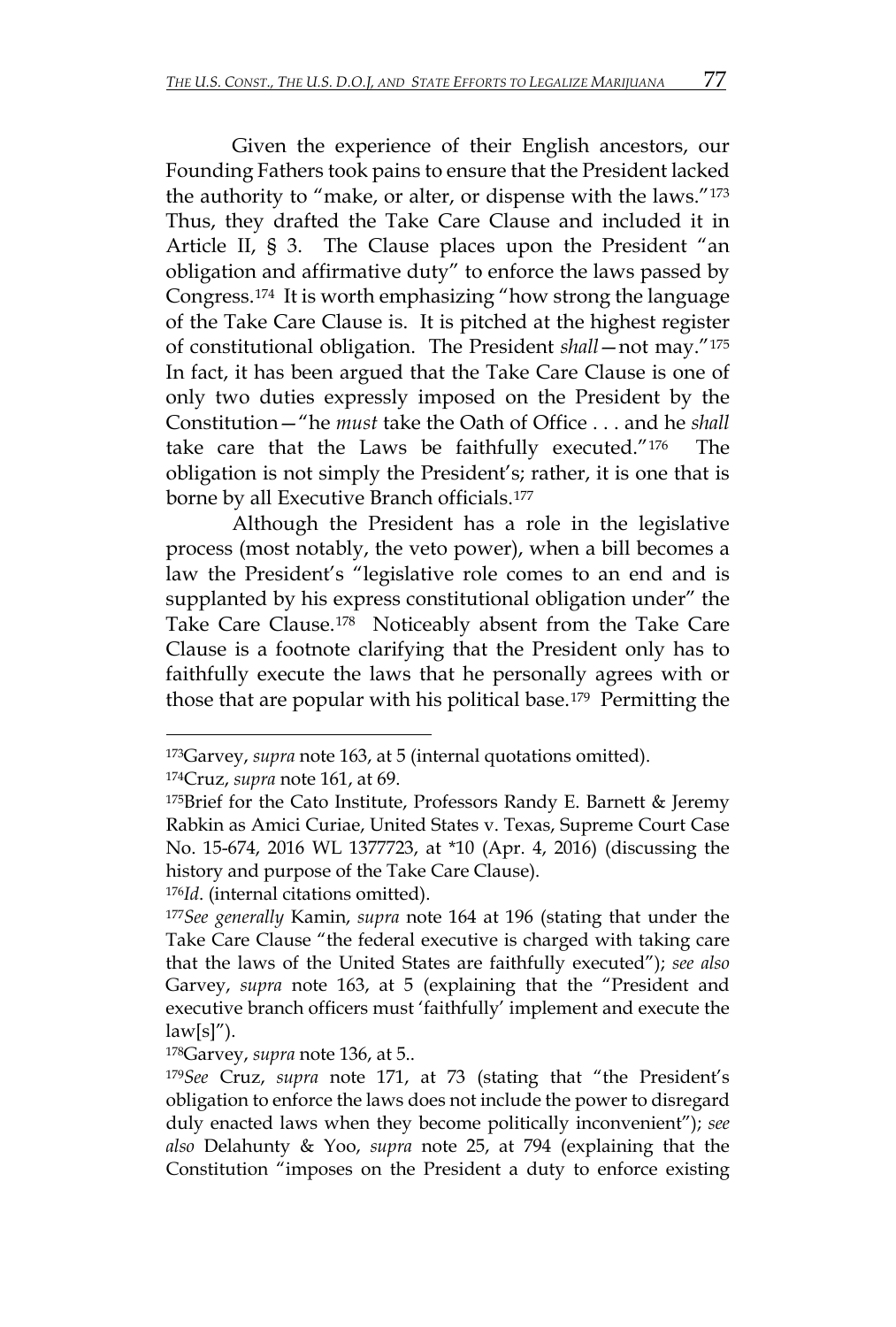President to ignore or modify congressional enactments would violate the separation of powers doctrine by "cloth[ing] the executive branch with the power of lawmaking."[180](#page-36-0) If the Framers wanted the President to have that type of power, they would have given him suspension and dispensation powers instead of saddling him with an affirmative duty to faithfully execute the laws passed by Congress. As Professors Delahunty and Yoo have explained, a "deliberate decision to leave a substantial area of statutory law unenforced or underenforced is a serious breach of Presidential duty."[181](#page-36-1)

If you want to see an example of such a breach of Presidential duty, look no further than the Department of Justice's approach to state marijuana legalization efforts. The CSA is a longstanding federal law that makes it clear as day that marijuana is prohibited nationwide for both medicinal and recreational use. Nonetheless, the Department announced that it would not prosecute marijuana offenders in those states that passed legalization measures. Similarly, the Department refused to institute preemption proceedings against the offending states. To the contrary, when two states (Oklahoma and Nebraska) tried to do the Department's job for it by suing Colorado over its marijuana legalization law, the Department actually filed a brief supporting Colorado.[182](#page-36-2) Yes, you read that correctly—the U.S. Department of Justice came to the aid of the state that was violating federal law instead of those that were seeking to enforce it.

<span id="page-36-0"></span>180Garvey, *supra* note 163, at 5.

statutes, regardless of any policy differences with the Congresses that enacted them or the presidents who signed them"). The president may, however, refuse to enforce a law if he believes the law violates the Constitution. *See* Cruz, *supra* note 36, at 73-74 ("[I]f a President faces a decision between enforcing a law that Congress has passed and enforcing the Constitution, many scholars have argued that he is obligated to enforce the Constitution."). But, there have been very few circumstances where a president's nonenforcement decision was based on a constitutional concern. *Id*. at 74.

<span id="page-36-1"></span><sup>181</sup>Delahunty & Yoo, *supra* note 25, at 785.

<span id="page-36-2"></span><sup>182</sup>Lyle Denniston, *U.S. Opposes Marijuana Challenge by Colorado's Neighbors*, SCOTUSBlog (Dec. 17, 2015) (available at, http://www.scotusblog.com/2015/12/u-s-opposes-marijuanachallenge-by-colorados-neighbors/).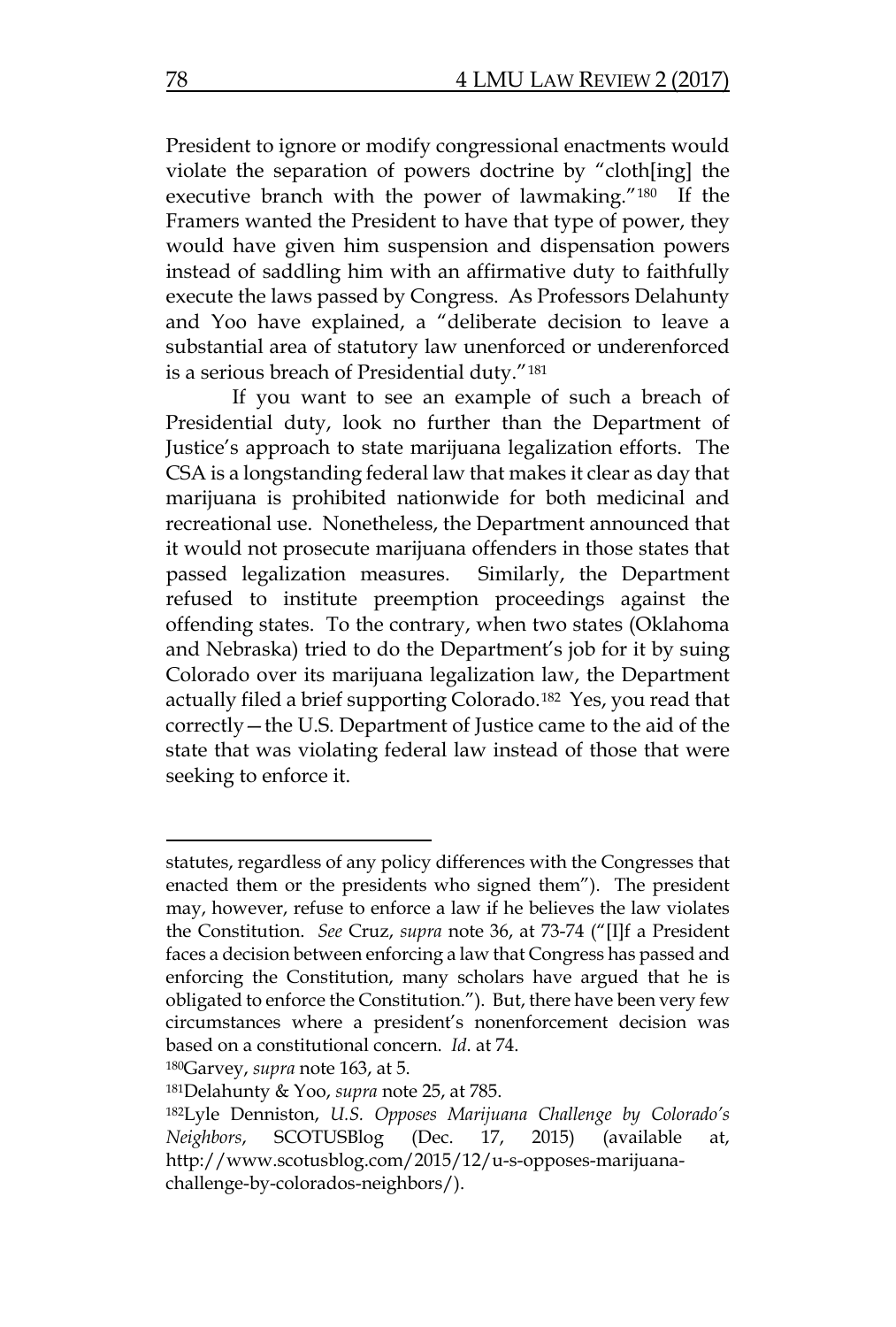For the approximately thirty-nine-year period between the passage of the CSA in 1970 and 2009, the Department of Justice (in both Democratic and Republican administrations) took care to see that the CSA's marijuana prohibition was faithfully executed. That all changed approximately one year into President Obama's term when his Deputy Attorney General announced that the Department would no longer seek to prosecute "individuals whose actions [we]re in clear and unambiguous compliance with existing state laws providing for the medical use of marijuana."<sup>[183](#page-37-0)</sup> A later announcement extended that policy of non-enforcement to those living in states that authorized recreational marijuana.[184](#page-37-1) Further, those states have become marijuana meccas where people grow, sell, and smoke marijuana openly. But, the words written into law by Congress remain unchanged—marijuana is a Schedule I controlled substance that is strictly prohibited, and its manufacture, distribution, and possession are punishable by imprisonment. What had changed, however, is that the words written into law by Congress did not align with the policy preferences of those heading up the Executive Branch.[185](#page-37-2) 

So, the Department of Justice simply decided to suspend the CSA in certain states and to grant dispensations to people

<span id="page-37-0"></span><sup>183</sup>October 19, 2009, Memorandum from Deputy Attorney General David W. Ogden to Selected United States Attorneys.

<span id="page-37-1"></span><sup>184</sup>Aug. 29, 2013, Memorandum from James M. Cole to All United States Attorneys.

<span id="page-37-2"></span><sup>185</sup>Both President Obama and Attorney General Holder have made public statements regarding their dissatisfaction with the CSA's treatment of marijuana as a Schedule I controlled substance. *See, e.g.* Jann S. Wenner, *The Day After: Obama on His Legacy, Trump's Win and the Path Forward*, ROLLING STONE MAGAZINE (Nov. 29, 2016) (available at, http://www.rollingstone.com/politics/features/obama-on-hislegacy-trumps-win-and-the-path-forward-w452527) (quoting President Obama as saying that he believes marijuana should be treated the "same way we do with cigarettes or alcohol"); *see also* Nick Wing, *Eric Holder Says It's Ridiculous To Treat Weed Like Heroin, But He Can't Do Anything About It Now*, HUFFINGTON POST (Feb. 24, 2016) (quoting Eric Holder as saying "we treat marijuana in the same way that we treat heroin now, and that clearly is not appropriate"). Ironically, as the Attorney General, Holder could have addressed the issue lawfully by exercising his authority under 21 U.S.C. § 811(a)-(b) to remove marijuana from Schedule I of the CSA. He failed to do so.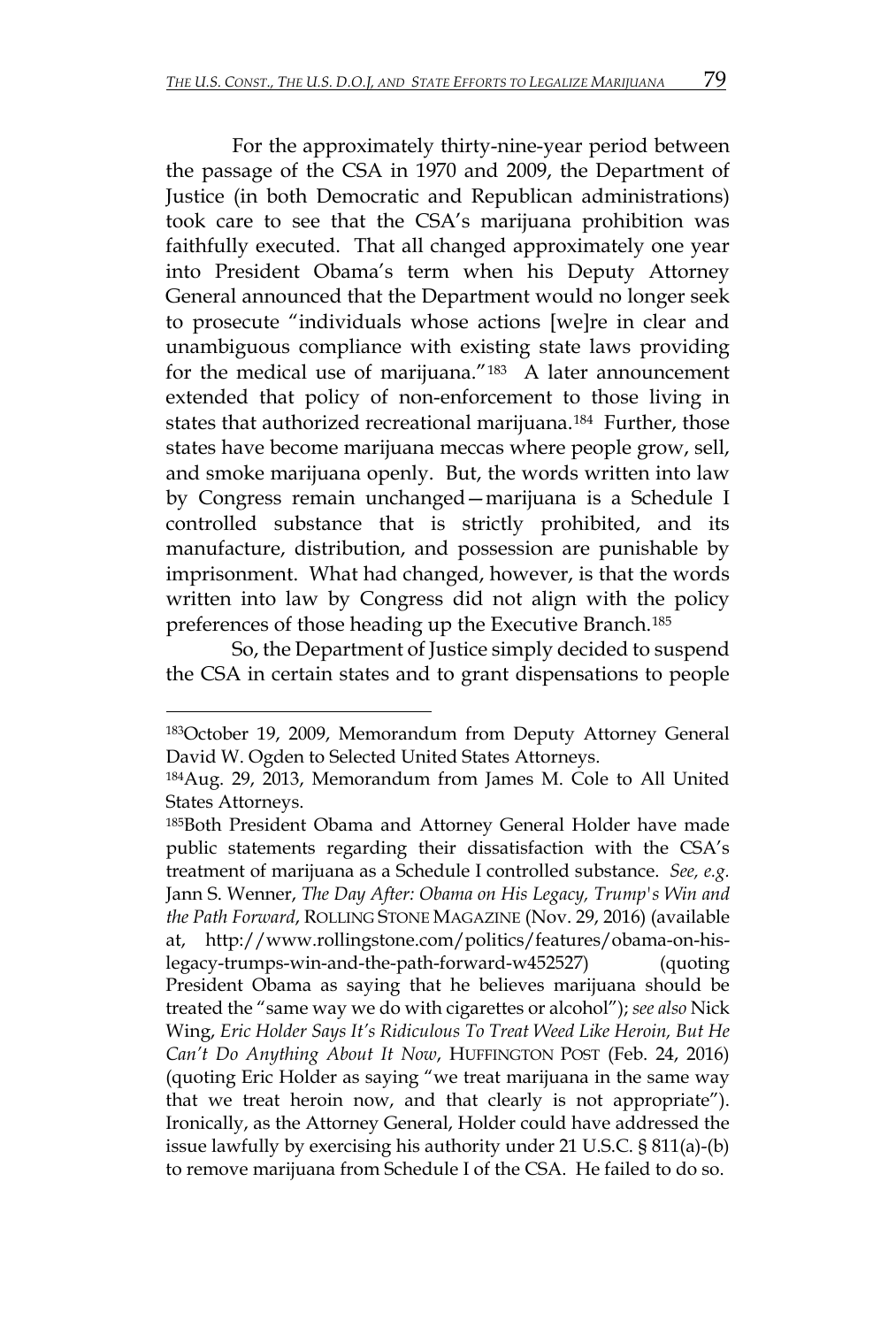who grow, sell, and possess marijuana in those states. There is one slight problem. The American President and his surrogates in the Department of Justice are not 17th-century English monarchs who possess suspension and dispensation powers.[186](#page-38-0) That was the whole point of the Take Care Clause.[187](#page-38-1) If the President and the attorney general wanted marijuana to be treated differently by federal law, they should have lobbied Congress or followed the administrative rescheduling process that Congress set forth in 21 U.S.C. § 811.

Some have defended the Department's nonenforcement policy as a permissible exercise of prosecutorial discretion, rather than an abdication of the "take care" duty.[188](#page-38-2) That argument has some surface appeal. But, it crumbles upon closer inspection because there is a difference between prosecutorial discretion and a policy of non-enforcement.[189](#page-38-3) The former is entirely permissible and virtually unchallengeable, the latter is a violation of the Take Care Clause.[190](#page-38-4) To understand why, it is necessary to look at what prosecutorial discretion is and the purpose that it serves.

The concept of prosecutorial discretion reflects an understanding that the executive branch's duty to enforce the

<span id="page-38-0"></span><sup>186</sup>*See* 4A U.S. Op. Off. Legal Counsel 55 (1980) (opinion by Office Legal Counsel explaining that "[t]he President has no 'dispensing power[,]' meaning that the President and his subordinates may not lawfully defy an Act of Congress if the Act is constitutional").

<span id="page-38-1"></span><sup>187</sup>*See* Cruz, *supra* note 161, at 114 ("The Take Care Clause was explicitly included in the Constitution to prevent the President from wielding the suspension and dispensation powers that had been abused by English kings.").

<span id="page-38-2"></span><sup>188</sup>*See* Kamin, *supra* note 164, at 200 (opining that "the Obama administration's guidance to prosecutors regarding the allocation of scarce resources is nothing more than an exercise of prosecutorial discretion").

<span id="page-38-3"></span><sup>189</sup>*See* Brief of former U.S. Attorneys General as Amici Curiae, United States v. Texas, Supreme Court Case No. 15-674, 2016 WL 1319656, at \*3 (Apr. 4, 2016) (explaining that "the Executive's authority to exercise discretion in the enforcement of the laws does not encompass the far broader power to authorize . . . class-wide relief").

<span id="page-38-4"></span><sup>190</sup>*See* Cruz, *supra* note 161, at 77 ("[I]t would violate the Take Care Clause for a President to invoke prosecutorial discretion as a means of failing to enforce those laws of which the President disapproves.") (internal quotations omitted).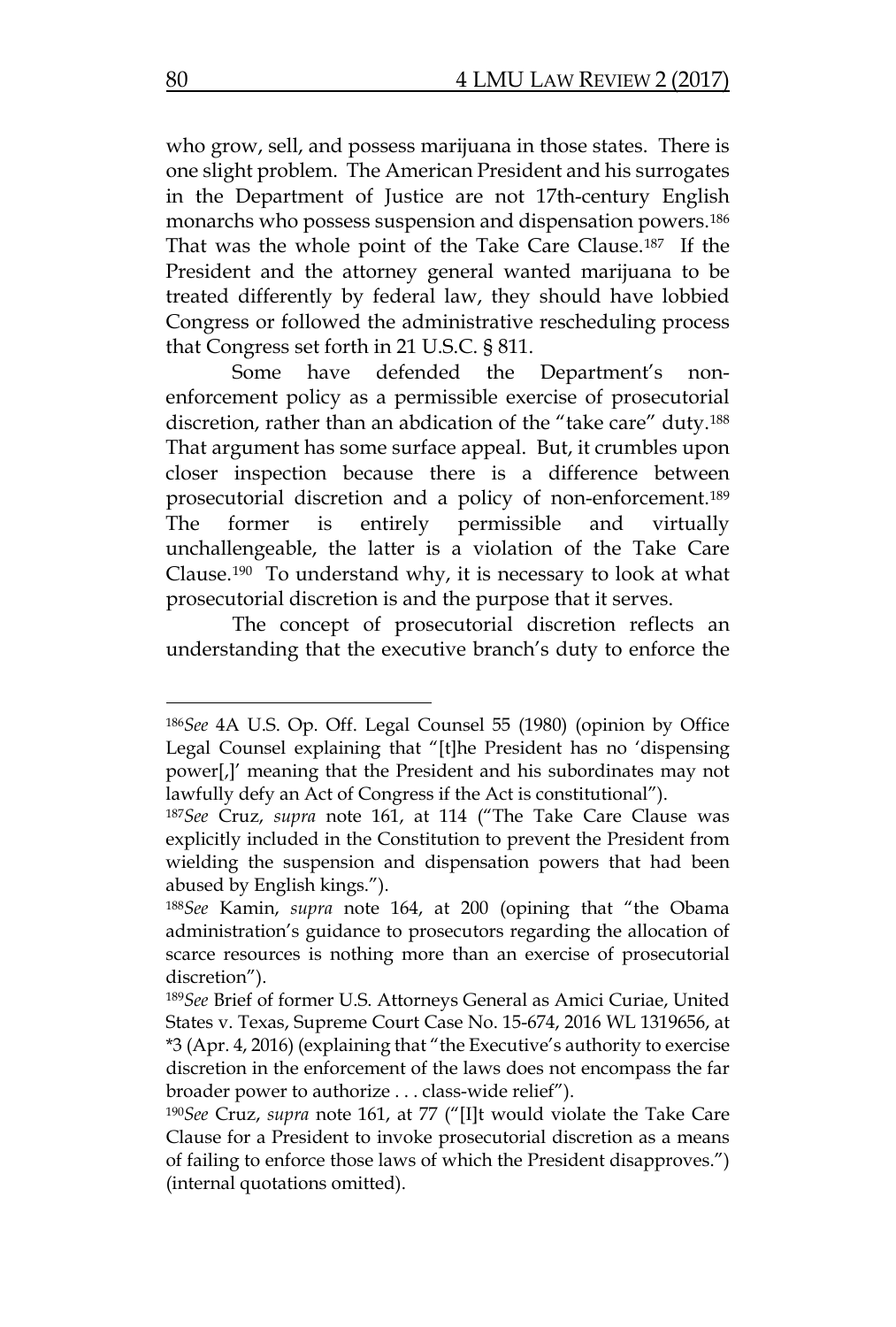laws does not have to be "performed robotically."[191](#page-39-0) Rather, federal prosecutors (as the President's surrogates) have the power to decide whether to bring charges in a particular case. Generally speaking, a prosecutor's refusal to bring charges is not subject to judicial review. As the U.S. Court of Appeals for the Fifth Circuit has explained: "It follows, as an incident of the constitutional separation of powers, that the courts are not to interfere with the free exercise of the discretionary powers of the attorneys of the United States in their control over criminal prosecutions."[192](#page-39-1) 

Generally speaking, the decision of whether to institute a prosecution is made by a prosecutor after considering the facts and circumstances of a particular situation. It is a case-specific judgment call that is based on such things as the strength of the evidence, the credibility of witnesses, the constitutionality of police conduct, the preferences of a victim, the potential defendant's criminal history, and resource constraints. A federal prosecutor's exercise of discretion is to be guided by the parameters set forth in a chapter of the U.S. Attorney's Manual entitled "Principles of Federal Prosecution.["193](#page-39-2) That chapter begins with the general rule that an "attorney for the government should commence or recommend federal prosecution if he/she believes that the person's conduct constitutes a federal offense, that the admissible evidence will probably be sufficient to obtain and sustain a conviction, and that a substantial federal interest would be served by the prosecution."[194](#page-39-3) A case that meets those requirements should be prosecuted,[195](#page-39-4) unless "(1) The person is subject to effective

<span id="page-39-1"></span><span id="page-39-0"></span><sup>191</sup>*See* Price, *supra* note 166, at 696.

<sup>192</sup>United States v. Cox, 342 F.2d 167, 171 (5th Cir. 1965).

<span id="page-39-2"></span><sup>193</sup>U.S. Dep't of Justice, United States Attorneys' Manual § 9-27.220 (available at, https://www.justice.gov/usam/usam-9-27000 principles-federal-prosecution#9-27.200).

<span id="page-39-4"></span><span id="page-39-3"></span><sup>194</sup>*Id*. 195*See* Michael Edmund O'Neill, *When Prosecutors Don't: Trends in Federal Prosecutorial Discretion*, 79 NOTRE DAME L. REV. 221, 237 (2003) (discussing the Principles of Federal Prosecution and stating that "the expectation is that where legal evidence of an offense exists, a prosecutor is expected to initiate criminal proceedings").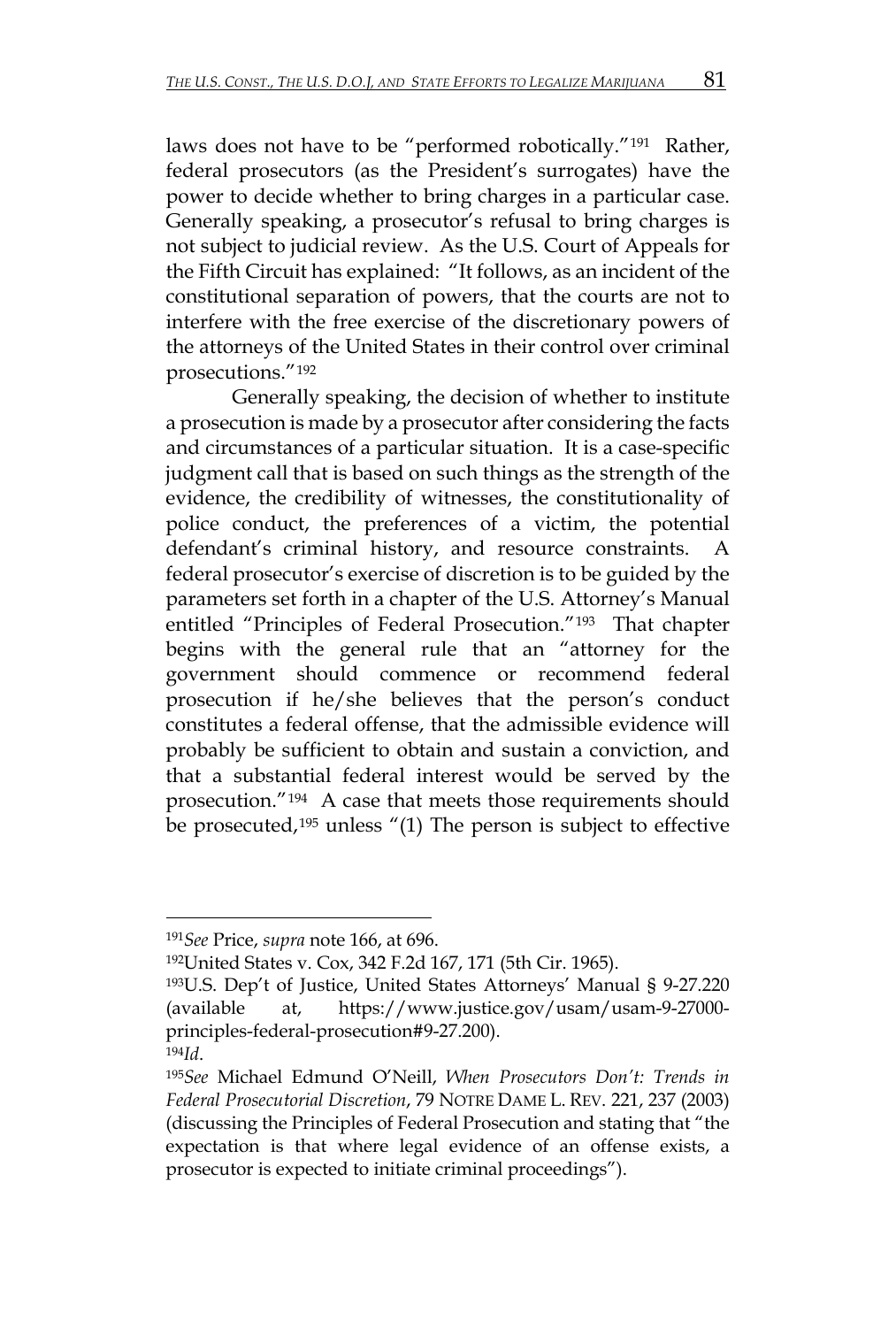prosecution in another jurisdiction; or (2) There exists an adequate non-criminal alternative to prosecution."[196](#page-40-0)

As a trio of former U.S. Attorneys General<sup>[197](#page-40-1)</sup> have explained, "[e]ach of these situations is intensely case—and person—specific. . . .the core of the discretionary authority exclusively reserved to the Executive is the authority to make a decision in *particular* cases regarding *particular* individuals."[198](#page-40-2) Put another way, "executive officials hold discretion only to make case-specific exceptions to enforcement."[199](#page-40-3) Thus, the doctrine of prosecutorial discretion does not provide the Attorney General with the authority to decline prosecutions "on a categorical or prospective basis."[200](#page-40-4) Nor can the Attorney General rely on the doctrine of prosecutorial discretion to justify the creation of a policy against enforcing a particular provision of federal law.[201](#page-40-5) Prosecutorial discretion is not unfettered—the "mere invocation of prosecutorial or enforcement discretion is not to be treated as a magical incantation"[202](#page-40-6) that allows the executive to disregard congressional enactments.

Although the judiciary generally refuses to review exercises of prosecutorial discretion, the courts have recognized that there is a difference between the exercise of prosecutorial discretion in an individual case and an agency non-enforcement policy.[203](#page-40-7) As the Department of Justice itself previously

<span id="page-40-0"></span><sup>196</sup>U.S. Dep't of Justice, United States Attorneys' Manual § 9-27.220 (available at, https://www.justice.gov/usam/usam-9-27000 principles-federal-prosecution#9-27.200).

<span id="page-40-1"></span><sup>&</sup>lt;sup>197</sup>The trio consisted of Edwin Meese III, Richard Thornburg, and John Ashcroft. Brief of former U.S. Attorneys General as Amici Curiae, United States v. Texas, Supreme Court Case No. 15-674, 2016 WL 1319656, at \*1 (Apr. 4, 2016).

<span id="page-40-2"></span><sup>198</sup>*Id*. at \*11, \*13.

<span id="page-40-3"></span><sup>199</sup>Price, *supra* note 166, at 677.

<span id="page-40-5"></span><span id="page-40-4"></span><sup>200</sup>Cruz, *supra* note 161, at 76-77 (internal quotations omitted). 201*See* Brief of former U.S. Attorneys General as Amici Curiae, United States v. Texas, Supreme Court Case No. 15-674, 2016 WL 1319656, at \*13 (Apr. 4, 2016) (discussing the difference between individualized prosecutorial discretion and a blanket policy of nonenforcement).

<span id="page-40-6"></span><sup>202</sup>Garvey, *supra* note 163, at 25 (internal quotations omitted).

<span id="page-40-7"></span><sup>203</sup>*See id*. at 25-26 (discussing the judiciary's attempts to distinguish between traditional prosecutorial discretion and an agency nonenforcement policy).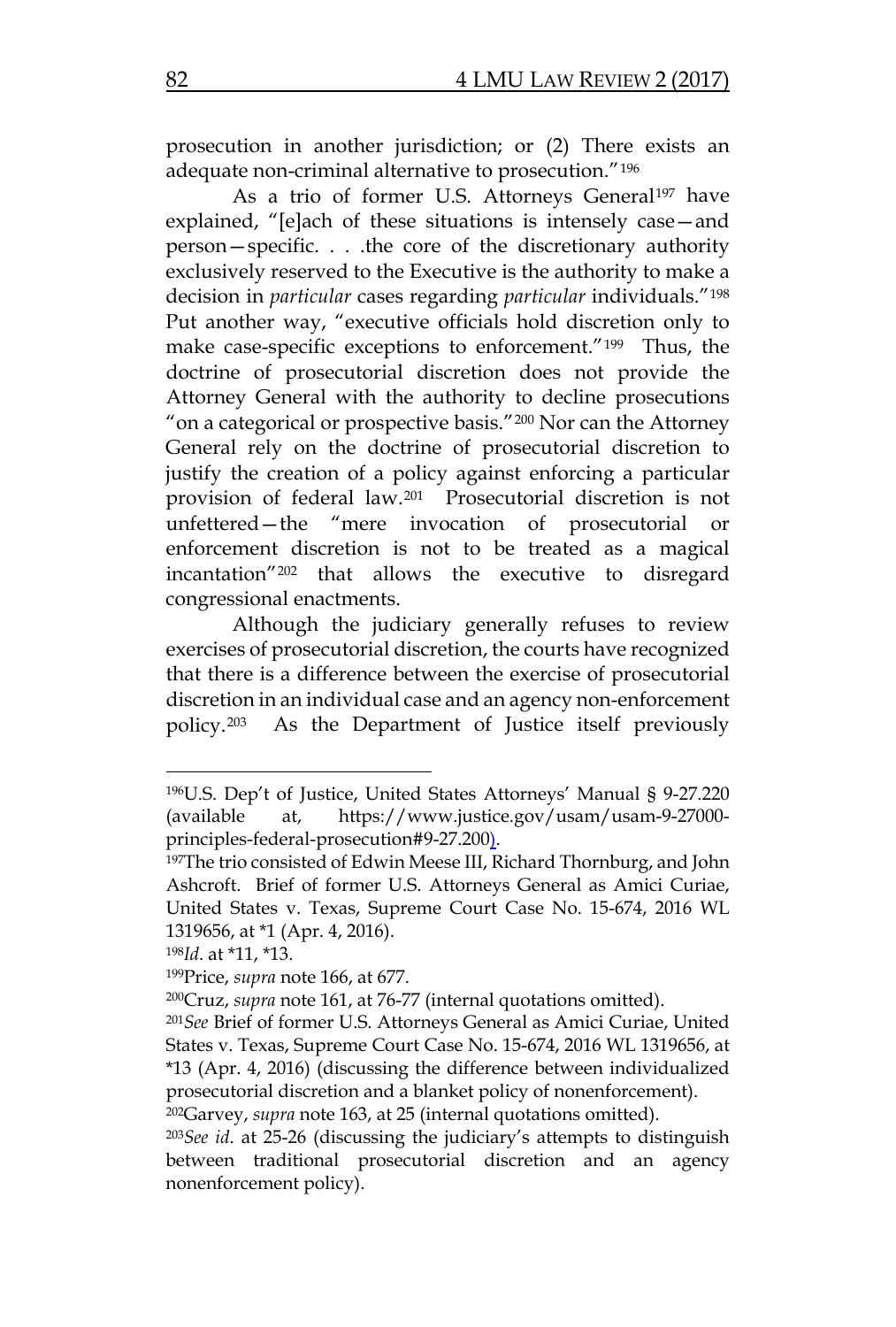admitted, "the individual prosecutorial decision is distinguishable from instances in which courts have reviewed the legality of general Executive Branch policies."[204](#page-41-0) While the courts will not "assume the essentially Executive function of deciding whether a particular alleged violator should be prosecuted," they will make the "conventionally judicial determination of whether certain fixed policies allegedly followed by the Justice Department and the United States Attorney's office lie outside the constitutional and statutory limits of 'prosecutorial discretion.'"[205](#page-41-1) And, the question of whether a Department of Justice policy of not enforcing a particular law violates the Take Care Clause is one that can be reviewed by the judicial branch.[206](#page-41-2)

It is a good thing that such review is available. Consider the consequences of allowing the Executive Branch to refuse the enforcement of duly-enacted laws under the guise of prosecutorial discretion. An Executive Branch that believed there was too much environmental regulation could refuse to prosecute people who dumped pollutants into the waterways. An Executive Branch that disagreed with federal firearm laws could refuse to prosecute people who sold guns to convicted

<span id="page-41-0"></span><sup>2048</sup> Op. O.L.C. 101, 126 (1984).

<span id="page-41-1"></span><sup>205</sup>Nader v. Saxbe, 497 F.2d 676, 679 (D.C. Cir. 1974).

<span id="page-41-2"></span><sup>206</sup>*Id*. at 679, n.19 (quoting the Take Care Clause and noting that the "law has long recognized the distinction between judicial usurpation of discretionary authority and judicial review of the statutory and constitutional limits to that authority. Judicial review of the latter sort is normally available unless Congress has expressly withdrawn it.") (internal citations omitted). Interestingly, the Supreme Court of the United States last term asked the parties in the case of *United States v. Texas* to address whether the Obama administration's policy of not enforcing certain immigration laws constituted a violation of the Take Care Clause. *See* Leticia M. Saucedo, *The Supreme Court Adds 'Take Care Clause' to the DAPA Debate*, AMERICAN CONSTITUTIONAL SOCIETY BLOG (Jan. 19, 2016) (available at, http://www.acslaw.org/acsblog/the-supreme-court-adds-

<sup>%</sup>E2%80%98take-care-clause%E2%80%99-to-the-dapa-debate). The issue was briefed and argued, but the Court did not issue a decision in the case because Justice Scalia died during the pendency of the case and the remaining justices deadlocked 4-4. *See* United States v. Texas, 136 S. Ct. 2271 (2016) (per curiam) ("The judgment is affirmed by an equally divided court.").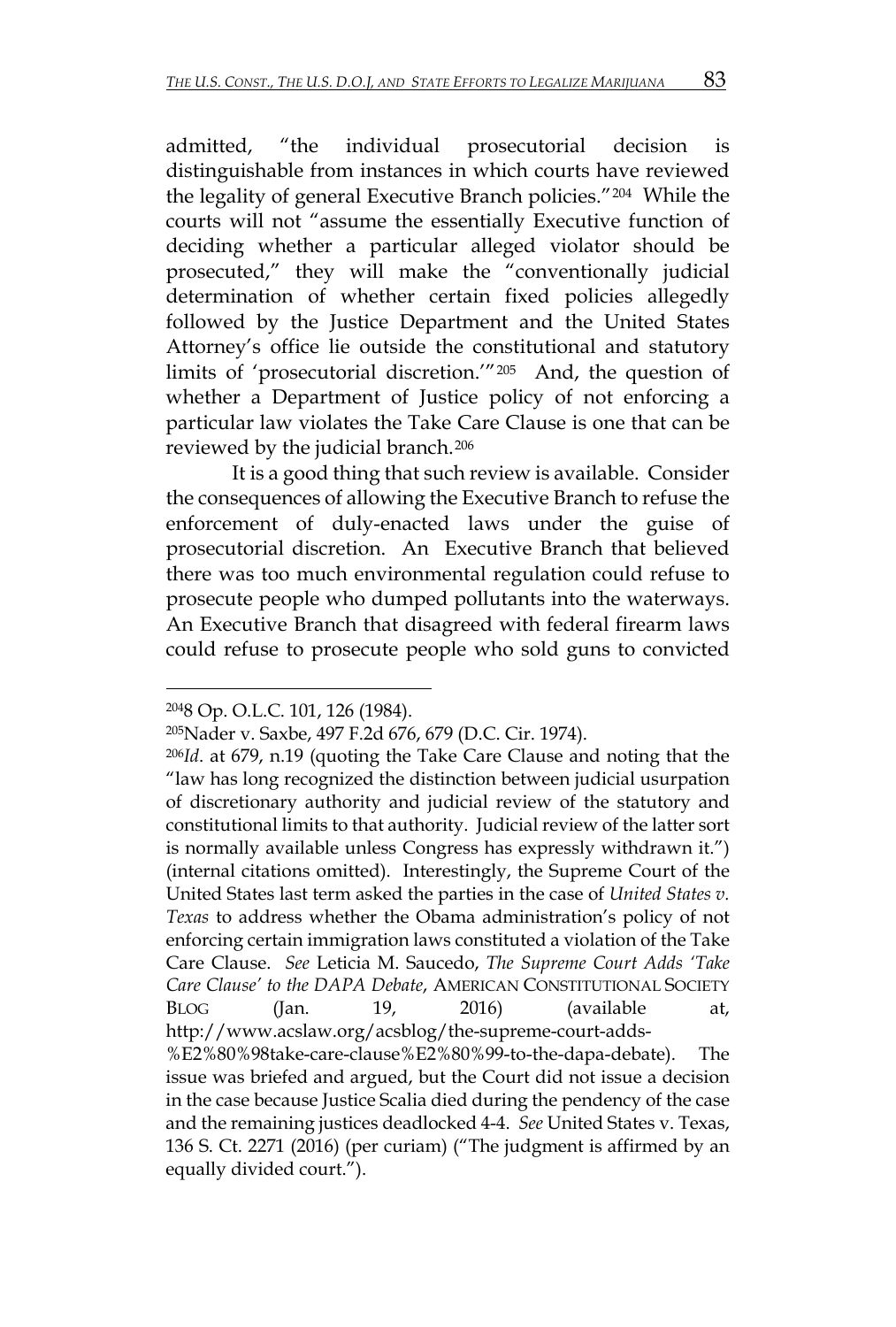felons. An Executive Branch that disliked the tax system could refrain from prosecuting tax fraud cases. And, an Executive Branch that favored drug legalization could stop prosecuting drug dealers. If that is what prosecutorial discretion allows, then it "threatens to undermine the constitutional lawmaking process."[207](#page-42-0) And, we should stop referring to the bills passed by Congress and signed by the President as "laws." A more apt description would be "suggestions for the Executive Branch." The Take Care Clause was designed to prevent that very thing from happening.

At bottom, the Department of Justice's refusal to enforce the CSA's marijuana prohibition in those states that have legalized marijuana is not an exercise of prosecutorial discretion. The decision of whether to prosecute is not being made on an individualized basis—a federal prosecutor is not considering the evidence, looking at the circumstances, applying the factors set forth in the U.S. Attorney's Manual, and deciding whether a prosecution is warranted against a particular suspect. Rather, there is an articulated nonenforcement policy that effectively exempts the residents of twenty-six states from federal marijuana law. As the U.S. House of Representatives, Committee on the Judiciary reported, "the breadth of the Justice Department's position on marijuana non-enforcement goes well beyond the limits of prosecutorial discretion . . . the guidance to U.S. Attorneys establishes a formal, department-wide policy of selective nonenforcement of an Act of Congress."[208](#page-42-1) In his famous speech entitled "The Federal Prosecutor," then-Attorney General (later Justice) Robert H. Jackson warned against such behavior, stating: "The federal government could not enforce one kind of law in one place and another kind elsewhere. . . . the only longterm policy that will save federal justice from being discredited by entanglements with local politics is that it confine itself to strict and impartial enforcement of federal law, letting the chips

<span id="page-42-0"></span><sup>207</sup>Cruz, *supra* note 161, at 78.

<span id="page-42-1"></span><sup>208</sup>Report No. 113-377 of the Committee on the Judiciary, U.S. House of Representatives, regarding Executive Needs to Faithfully Observe and Respect Congressional Enactments of Law (ENFORCE) Act of 2014 (Mar. 7, 2014).